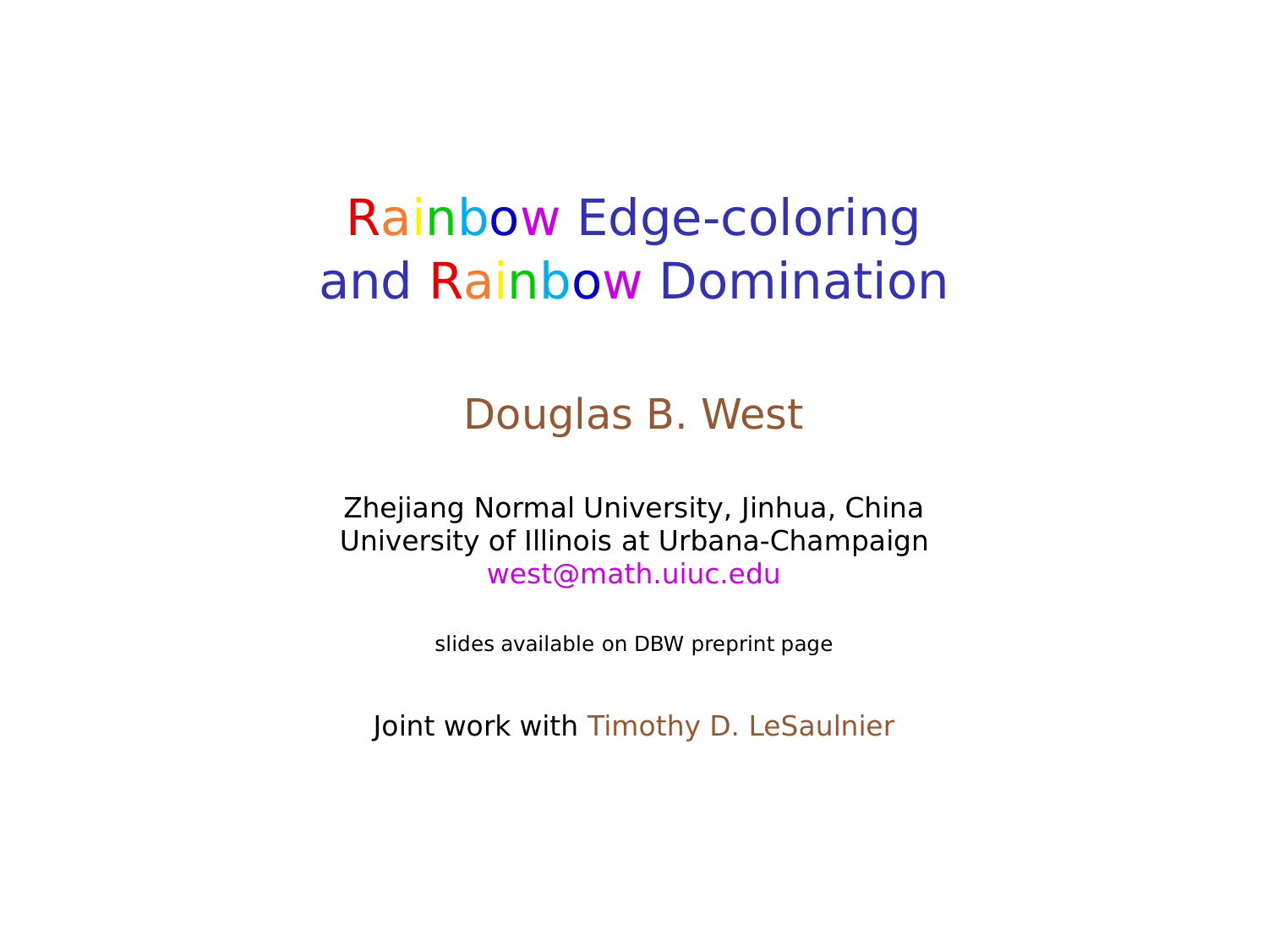$\mathsf{edge-coloring: cover} E(G)$  with matchings  $\rightarrow \chi'(G)$ domination: cover  $V(G)$  with stars  $-\gamma(G)$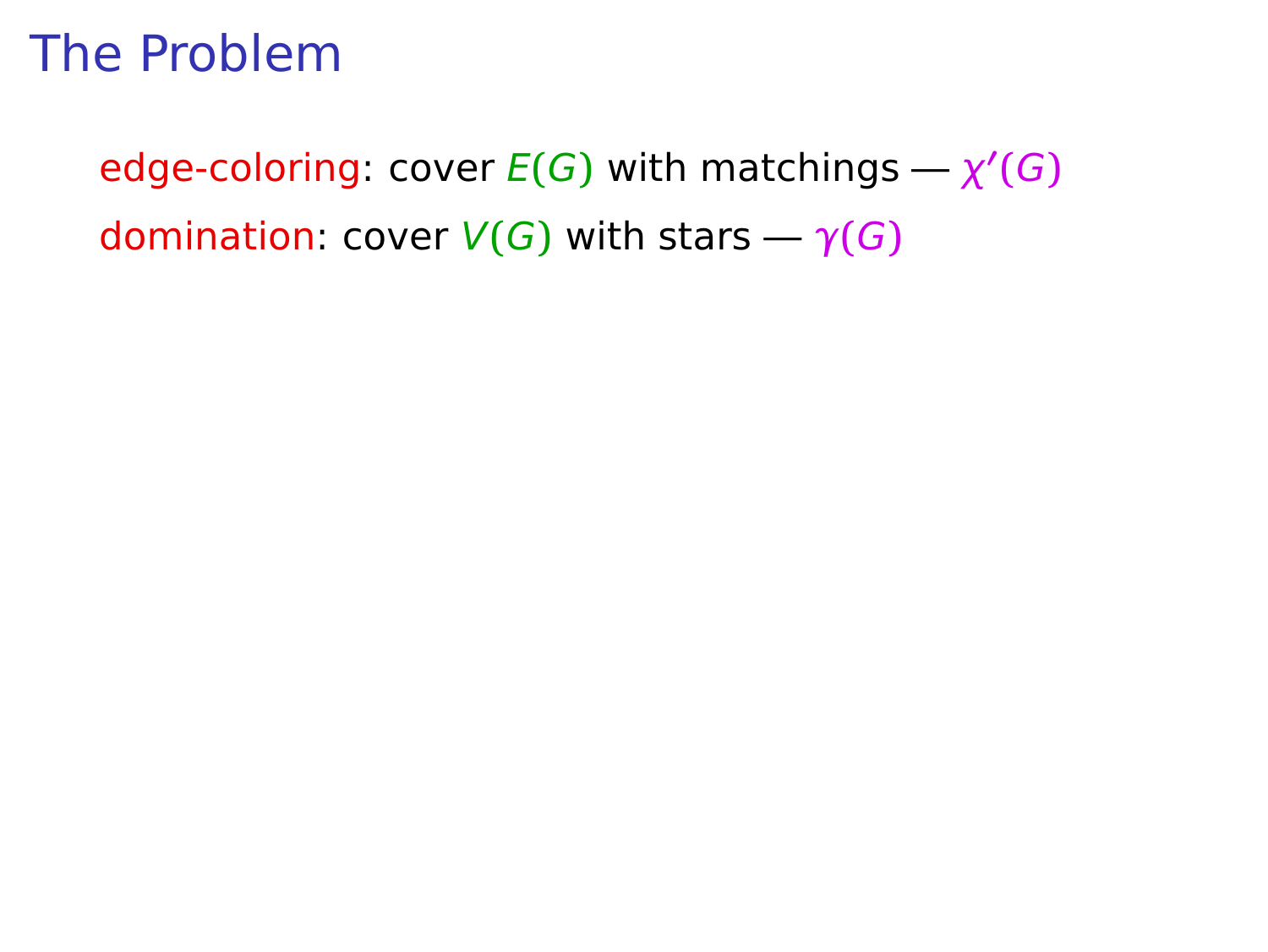$\mathsf{edge-coloring: cover} E(G)$  with matchings  $\rightarrow \chi'(G)$ domination: cover  $V(G)$  with stars  $-\gamma(G)$ 

**Def.** rainbow subgraph: in an edge-colored graph, a subgraph whose edges have distinct colors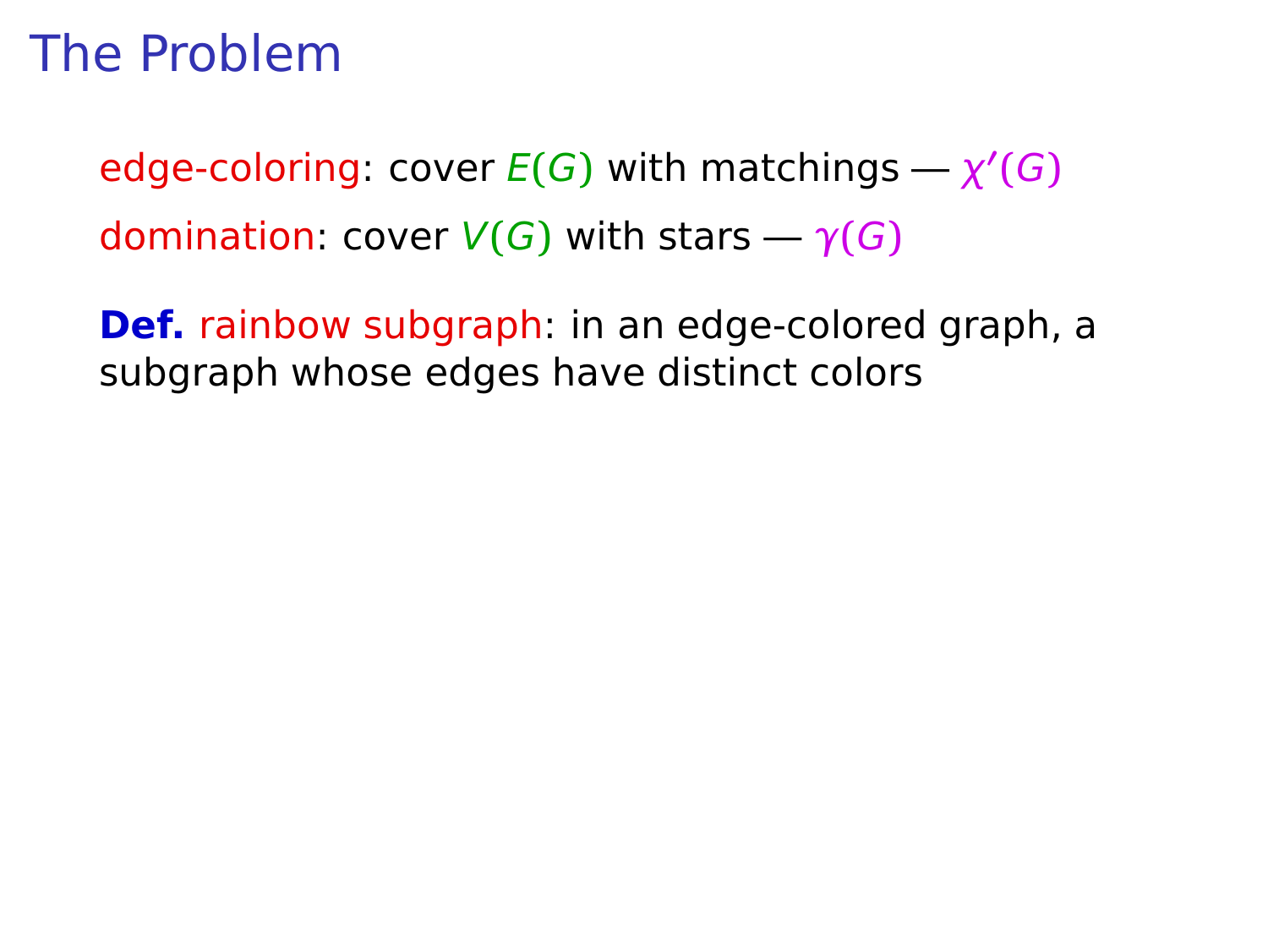$\mathsf{edge-coloring: cover} E(G)$  with matchings  $\rightarrow \chi'(G)$ domination: cover  $V(G)$  with stars  $-\gamma(G)$ 

**Def.** rainbow subgraph: in an edge-colored graph, a subgraph whose edges have distinct colors

**Def.** rainbow edge-coloring: use rainbow matchings  $\hat{\chi}'(G)$  = min { $k: E(G)$  covered by  $k$  rainbow matchings}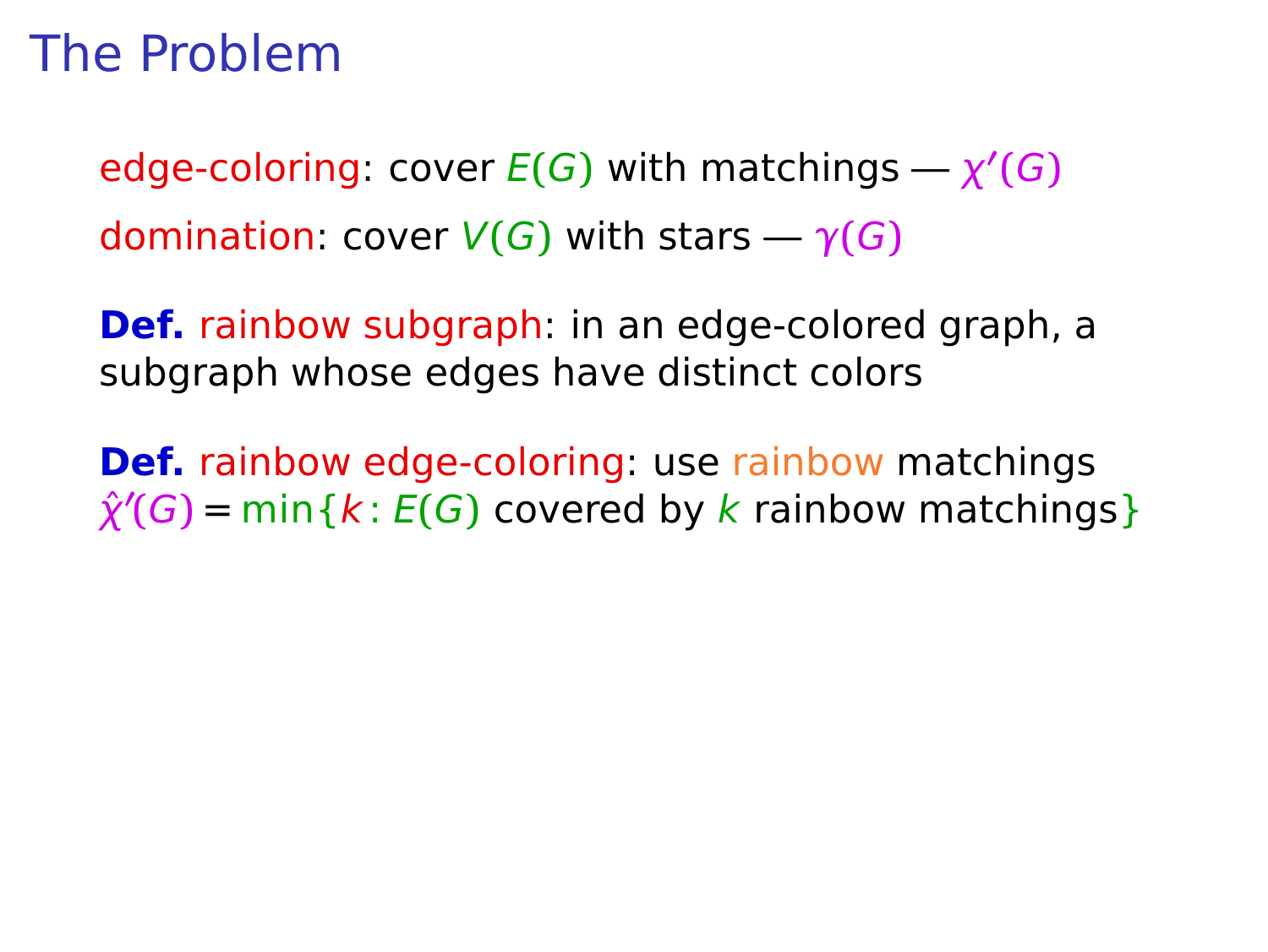$\mathsf{edge-coloring: cover} E(G)$  with matchings  $\rightarrow \chi'(G)$ domination: cover  $V(G)$  with stars  $-\gamma(G)$ 

**Def.** rainbow subgraph: in an edge-colored graph, a subgraph whose edges have distinct colors

**Def.** rainbow edge-coloring: use rainbow matchings  $\hat{\chi}'(G)$  = min { $k: E(G)$  covered by  $k$  rainbow matchings}

**Def.** rainbow domination: use disjoint rainbow stars  $\hat{\gamma}(G)$  = min{k:  $V(G)$  covered by k rainbow stars}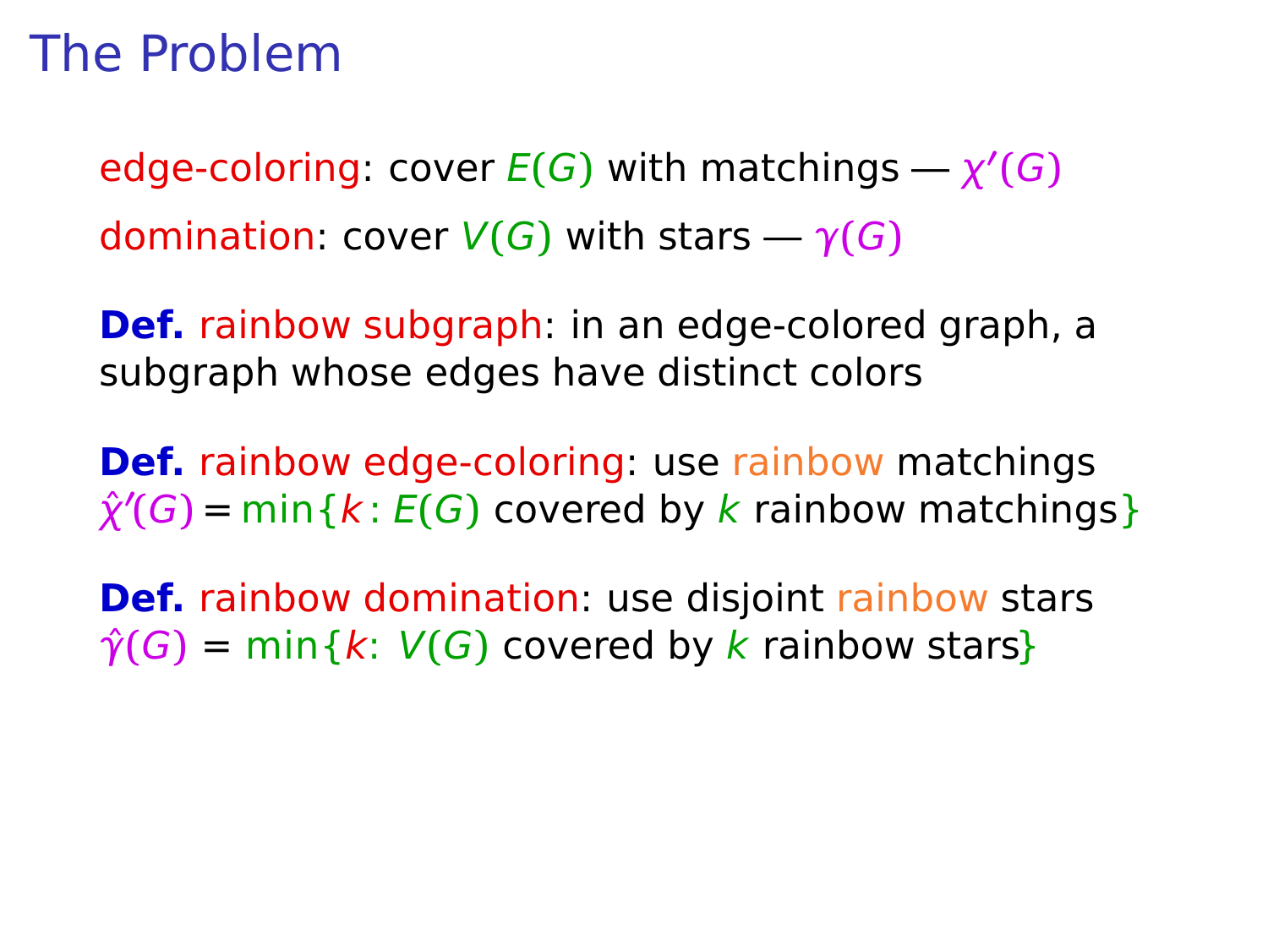$\mathsf{edge-coloring: cover} E(G)$  with matchings  $\rightarrow \chi'(G)$ domination: cover  $V(G)$  with stars  $-\gamma(G)$ 

**Def.** rainbow subgraph: in an edge-colored graph, a subgraph whose edges have distinct colors

**Def.** rainbow edge-coloring: use rainbow matchings  $\hat{\chi}'(G)$  = min { $k: E(G)$  covered by  $k$  rainbow matchings}

**Def.** rainbow domination: use disjoint rainbow stars  $\hat{\gamma}(G) = \min\{k: V(G) \text{ covered by } k \text{ rainbow stars}\}$ 

If the edge-coloring is rainbow, then  $\hat{\chi}'(G) = \chi'(G)$ . If the edge-coloring is proper, then  $\hat{\gamma}(G) = \gamma(G)$ .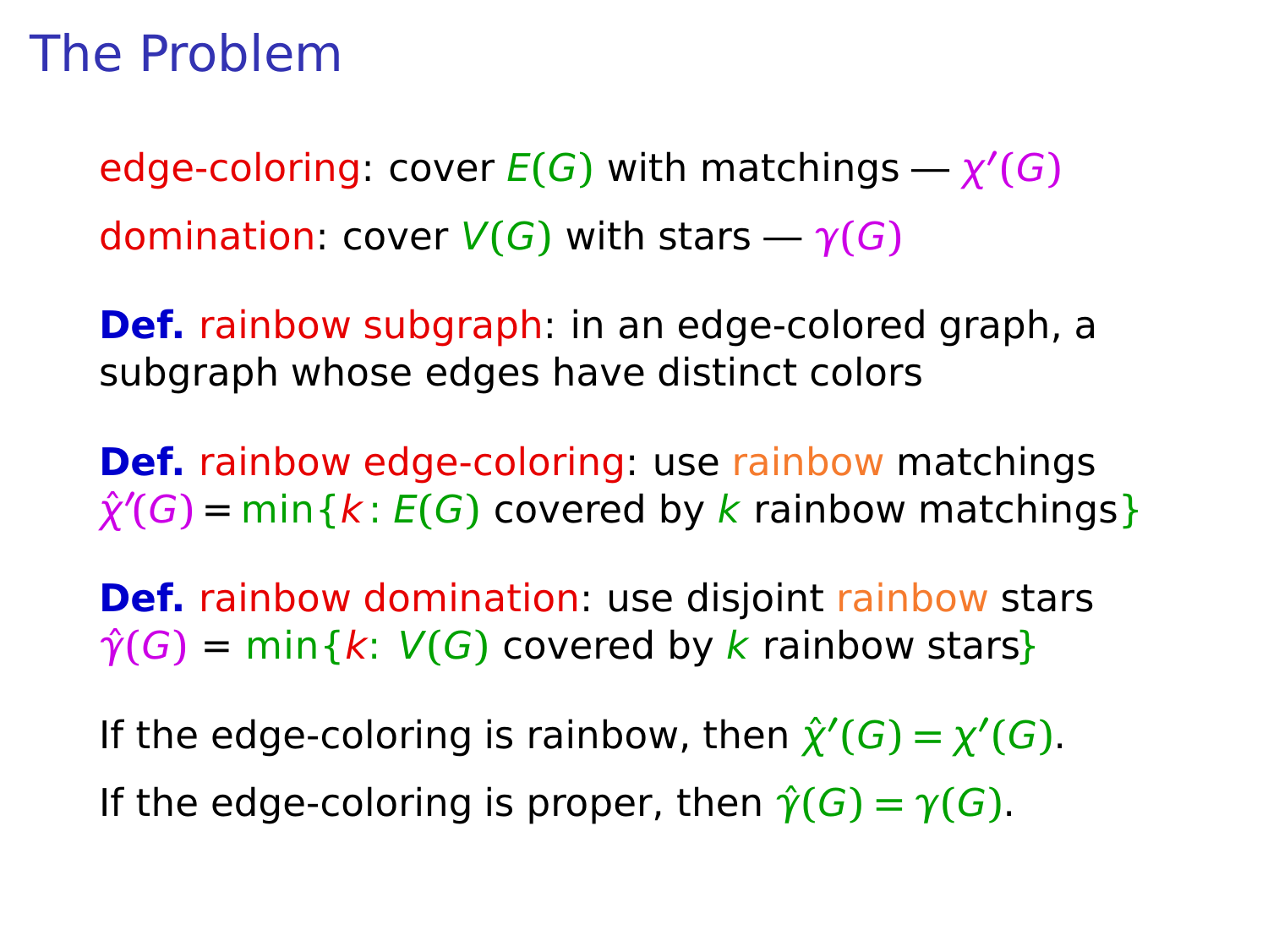**Conj.** Ryser [1967] Latin squares of odd order have transversals (distinct entries, one per row & column).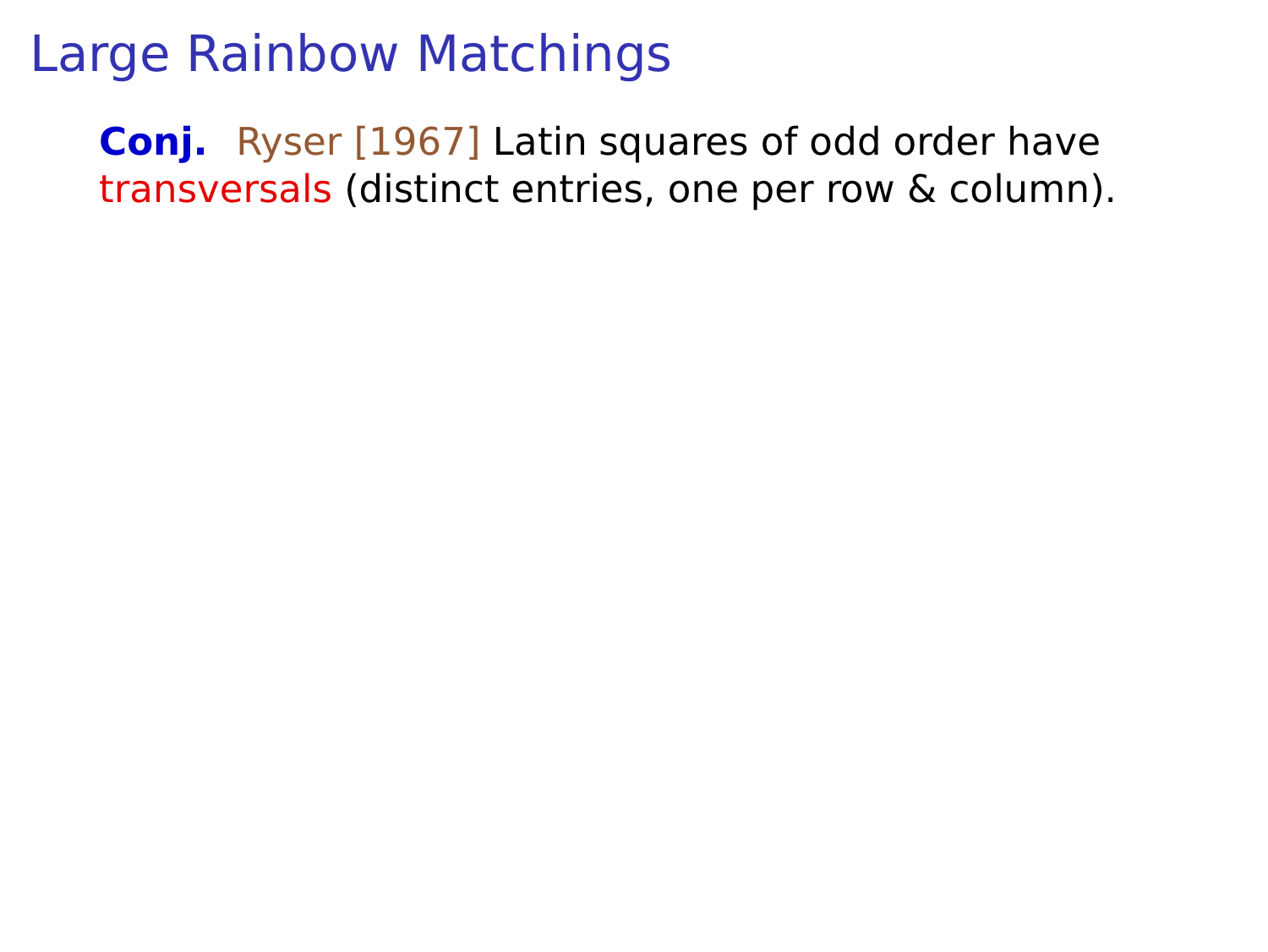**Conj.** Ryser [1967] Latin squares of odd order have transversals (distinct entries, one per row & column).

**Conj.** (Ryser [1967]) For odd *n*, proper *n*-edge-colorings of  $K_{n,n}$  have rainbow perfect matchings.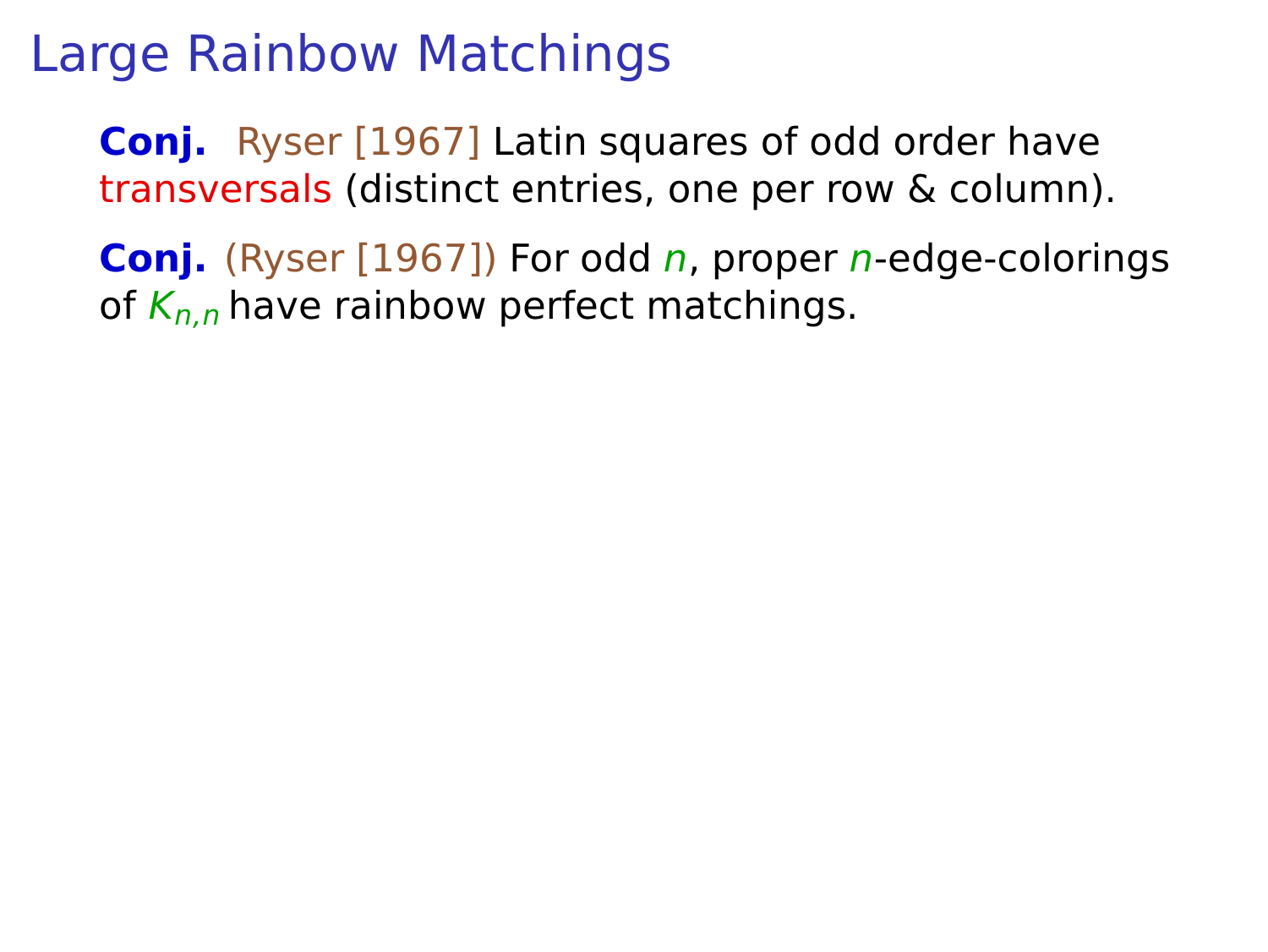**Conj.** Ryser [1967] Latin squares of odd order have transversals (distinct entries, one per row & column).

**Conj.** (Ryser [1967]) For odd *n*, proper *n*-edge-colorings of  $K_{n,n}$  have rainbow perfect matchings.

**Def.** color degree  $\hat{d}_G(v) = \text{\#colors incident to } v$ .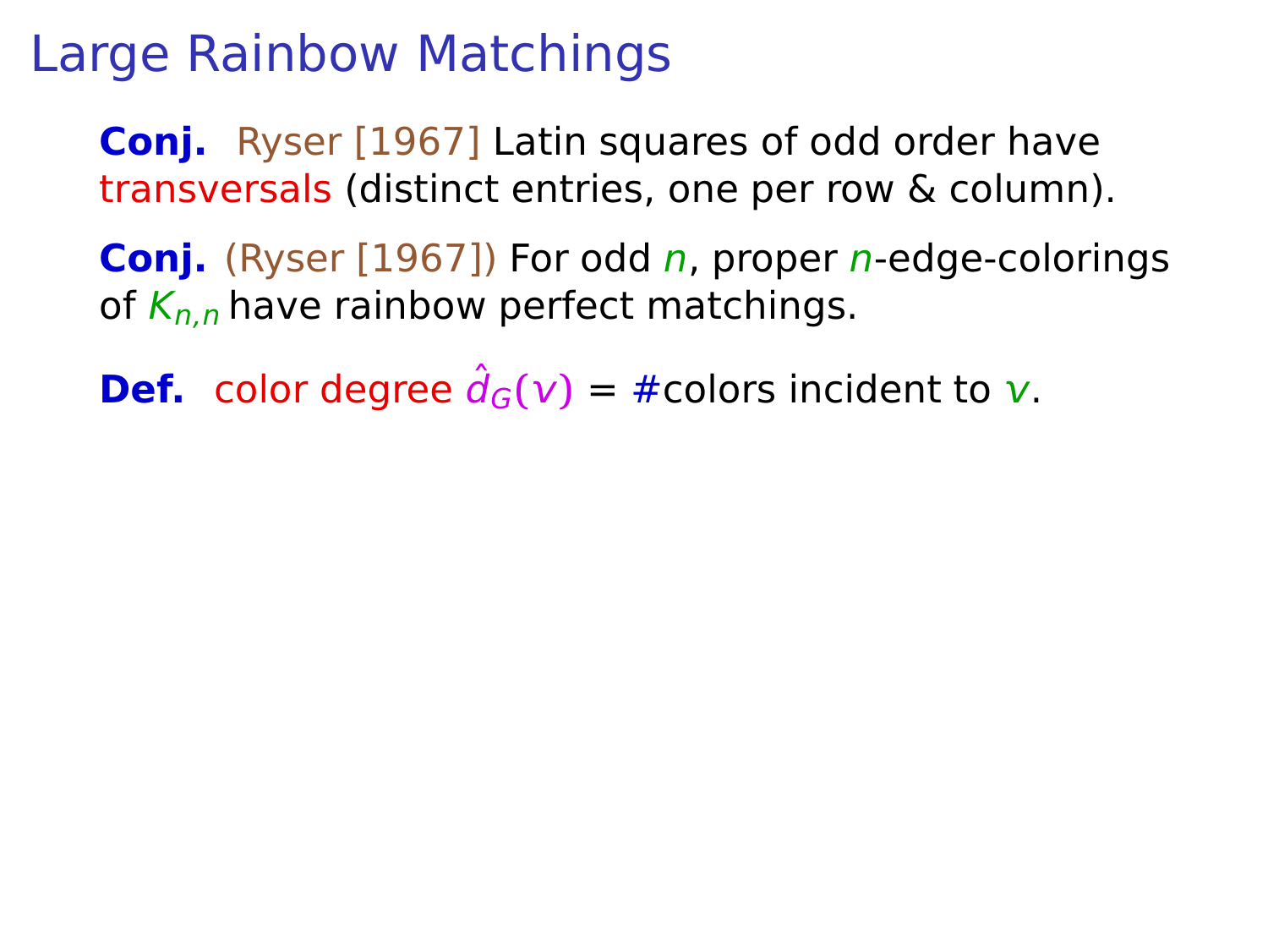**Conj.** Ryser [1967] Latin squares of odd order have transversals (distinct entries, one per row & column).

**Conj.** (Ryser [1967]) For odd *n*, proper *n*-edge-colorings of  $K_{n,n}$  have rainbow perfect matchings.

**Def.** color degree  $\hat{d}_G(v) = \text{\#colors incident to } v$ . min color degree  $\hat{\delta}(G)$ ; max color degree  $\hat{\Delta}(G)$ .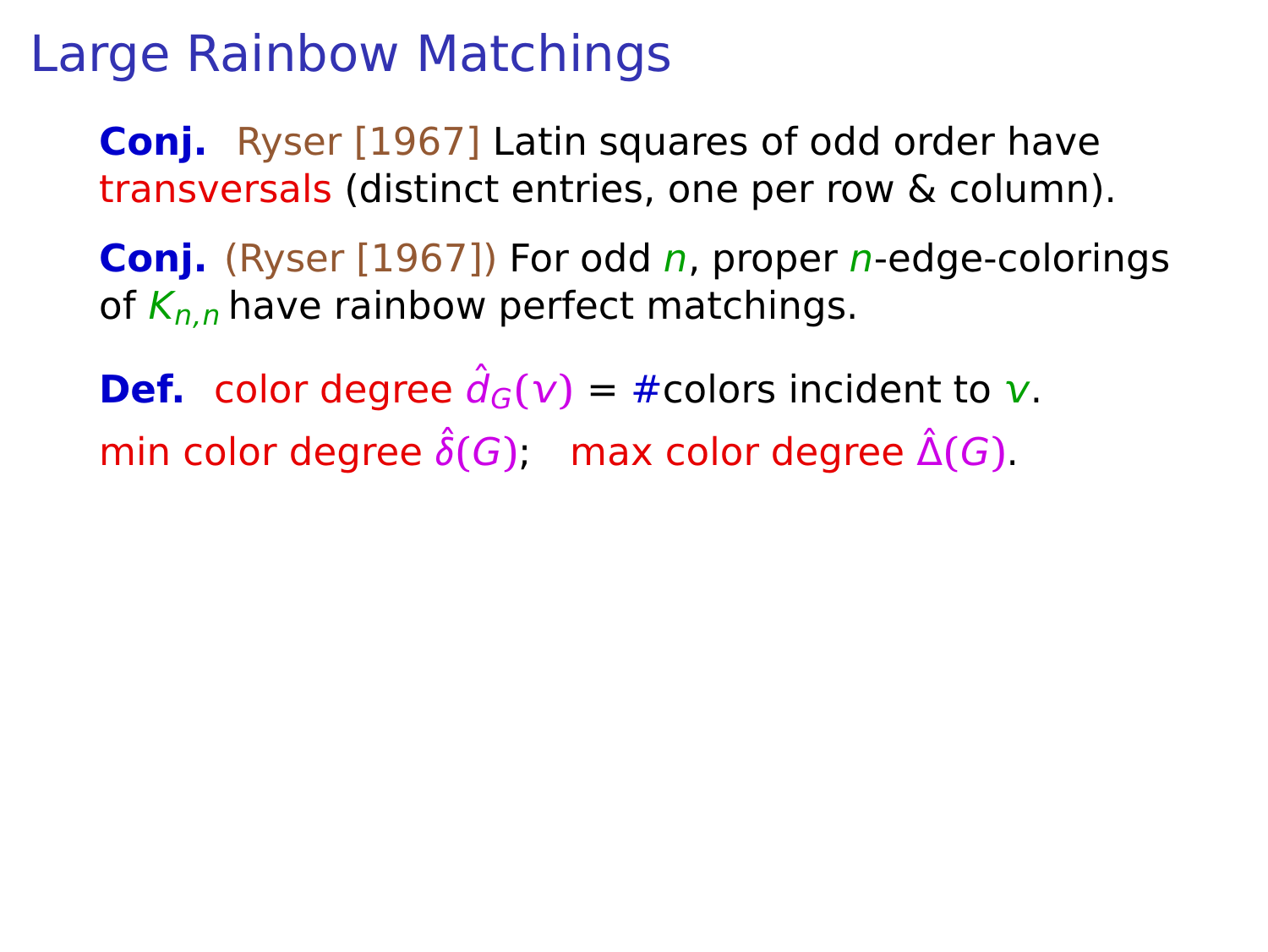**Conj.** Ryser [1967] Latin squares of odd order have transversals (distinct entries, one per row & column).

**Conj.** (Ryser [1967]) For odd *n*, proper *n*-edge-colorings of  $K_{n,n}$  have rainbow perfect matchings.

**Def.** color degree  $\hat{d}_G(v) = \text{\#colors incident to } v$ . min color degree  $\hat{\delta}(G)$ ; max color degree  $\hat{\Delta}(G)$ .  $r_{\text{ainbow}}$  matching  $\#\ \hat{\alpha}'(G) = \max |r_{\text{ainbow}}|$  matching|.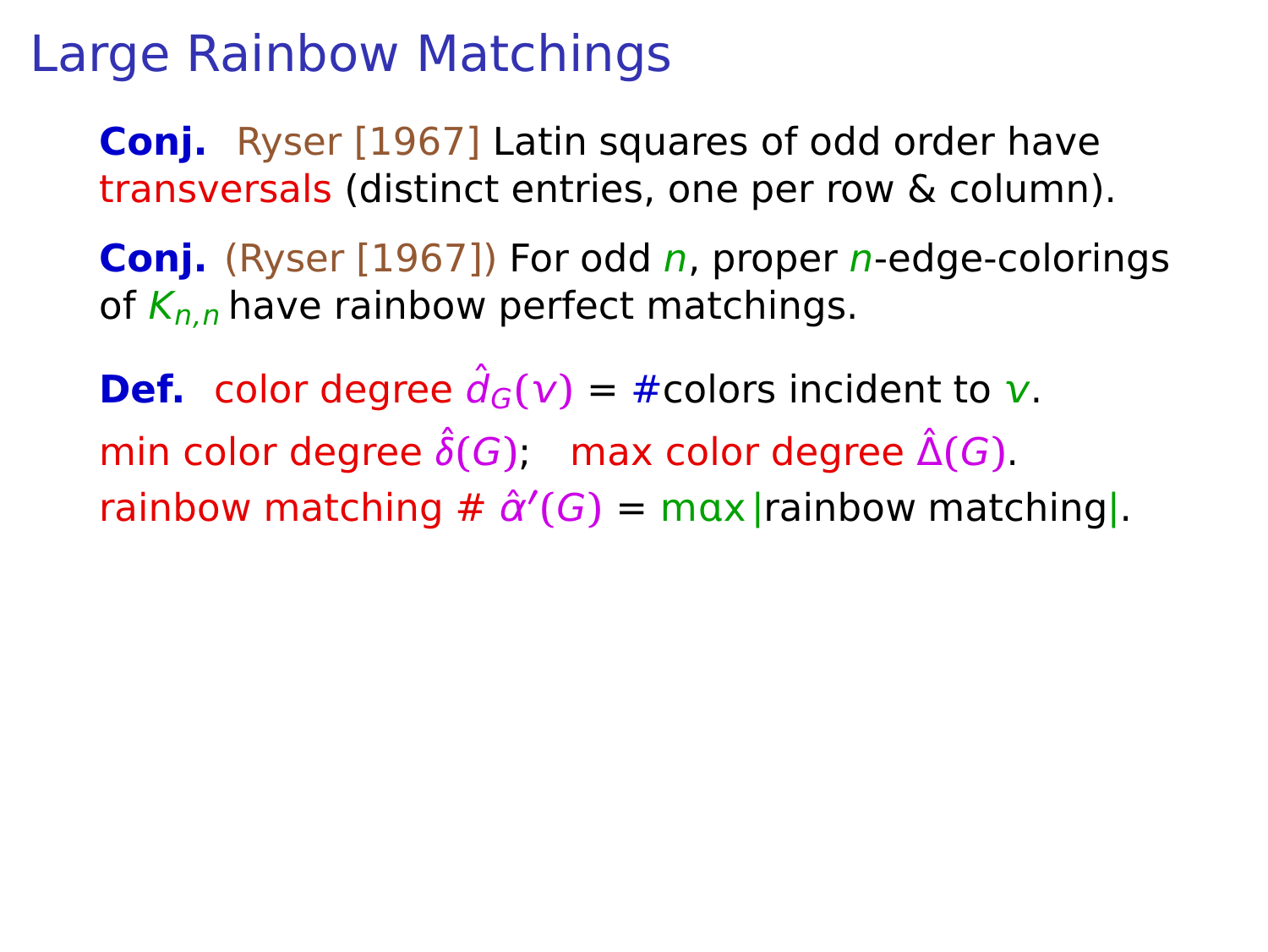**Conj.** Ryser [1967] Latin squares of odd order have transversals (distinct entries, one per row & column).

**Coni.** (Ryser [1967]) For odd *n*, proper *n*-edge-colorings of  $K_{n,n}$  have rainbow perfect matchings.

**Def.** color degree  $\hat{d}_G(v) = \text{\#colors incident to } v$ . min color degree  $\hat{\delta}(G)$ ; max color degree  $\hat{\Delta}(G)$ .  $r_{\text{ainbow}}$  matching  $\#\ \hat{\alpha}'(G) = \max |r_{\text{ainbow}}|$  matching|.

•  $\hat{\alpha}'(K_4) = 1$  when properly colored. Assume  $\hat{\delta}(G) \geq 4$ .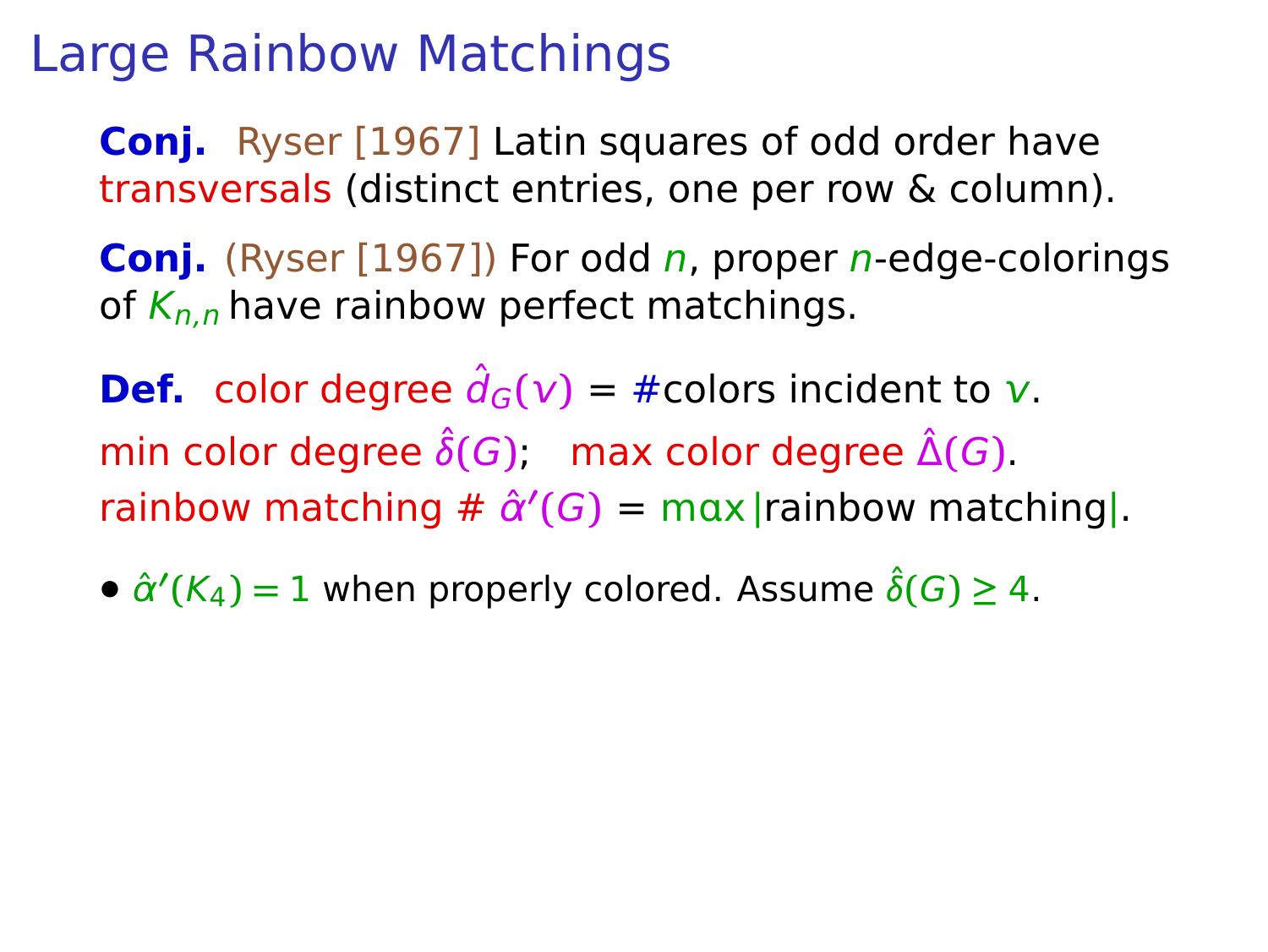**Conj.** Ryser [1967] Latin squares of odd order have transversals (distinct entries, one per row & column).

**Coni.** (Ryser [1967]) For odd *n*, proper *n*-edge-colorings of  $K_{n,n}$  have rainbow perfect matchings.

**Def.** color degree  $\hat{d}_G(v) = \text{\#colors incident to } v$ . min color degree  $\hat{\delta}(G)$ ; max color degree  $\hat{\Delta}(G)$ .  $r_{\text{ainbow}}$  matching  $\#\ \hat{\alpha}'(G) = \max |r_{\text{ainbow}}|$  matching|.

•  $\hat{\alpha}'(K_4) = 1$  when properly colored. Assume  $\hat{\delta}(G) \geq 4$ .

**Conj.** (Wang–Li [2008])  $\hat{\alpha}'(G) \ge \left[\frac{1}{2}\hat{\delta}(G)\right]$ . They did  $\frac{5}{12}$ .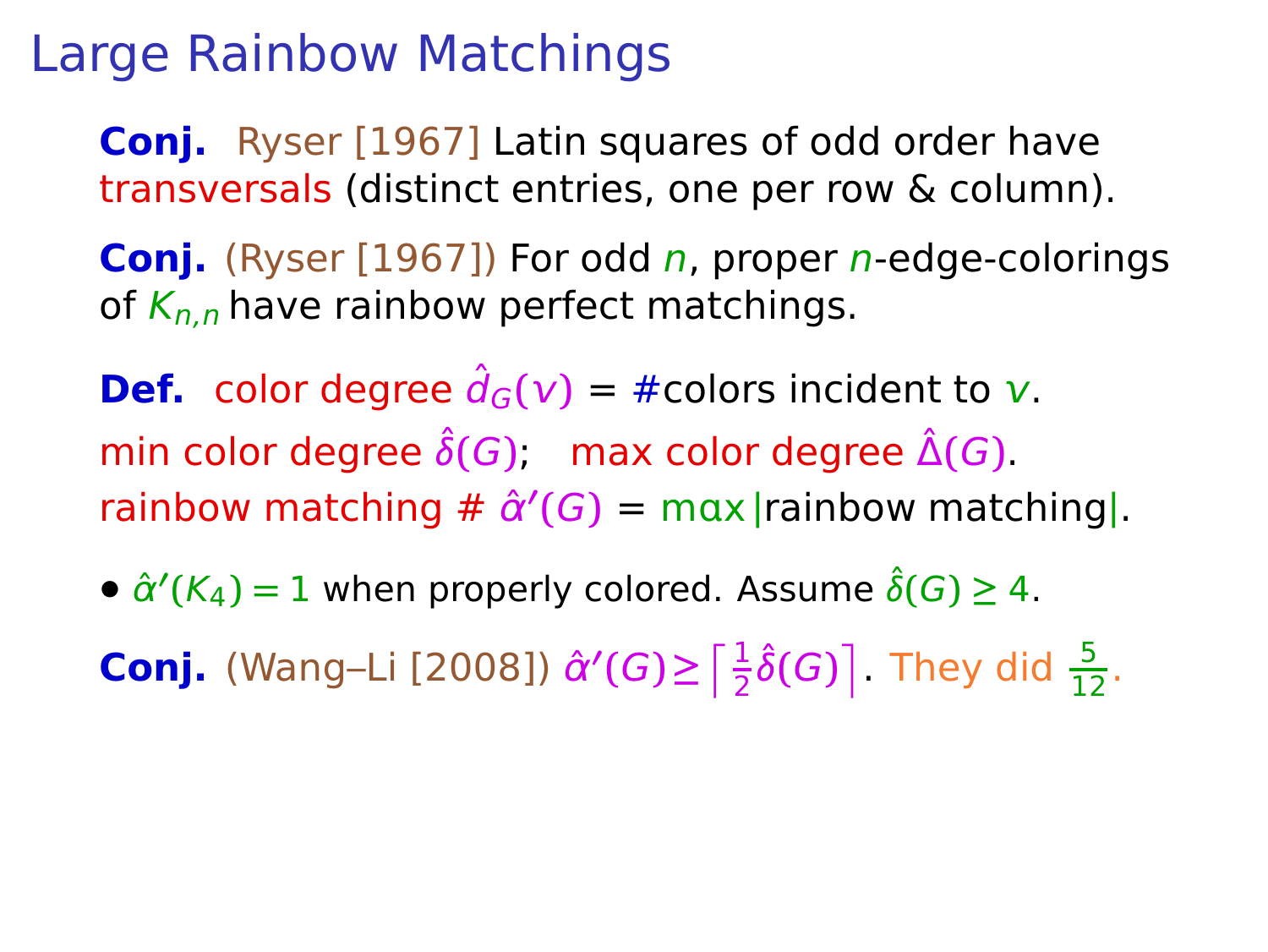**Conj.** Ryser [1967] Latin squares of odd order have transversals (distinct entries, one per row & column).

**Conj.** (Ryser [1967]) For odd *n*, proper *n*-edge-colorings of  $K_{n,n}$  have rainbow perfect matchings.

**Def.** color degree  $\hat{d}_G(v) = \text{\#colors incident to } v$ . min color degree  $\hat{\delta}(G)$ ; max color degree  $\hat{\Delta}(G)$ .  $r_{\text{ainbow}}$  matching  $\#\ \hat{\alpha}'(G) = \max |r_{\text{ainbow}}|$  matching|.

•  $\hat{\alpha}'(K_4) = 1$  when properly colored. Assume  $\hat{\delta}(G) \geq 4$ .

**Conj.** (Wang–Li [2008])  $\hat{\alpha}'(G) \ge \left[\frac{1}{2}\hat{\delta}(G)\right]$ . They did  $\frac{5}{12}$ .

**Thm.** (LeSaulnier-Stocker-Wenger-West [2010])  $\geq \left\lfloor \frac{1}{2} \hat{\delta}(G) \right\rfloor$ .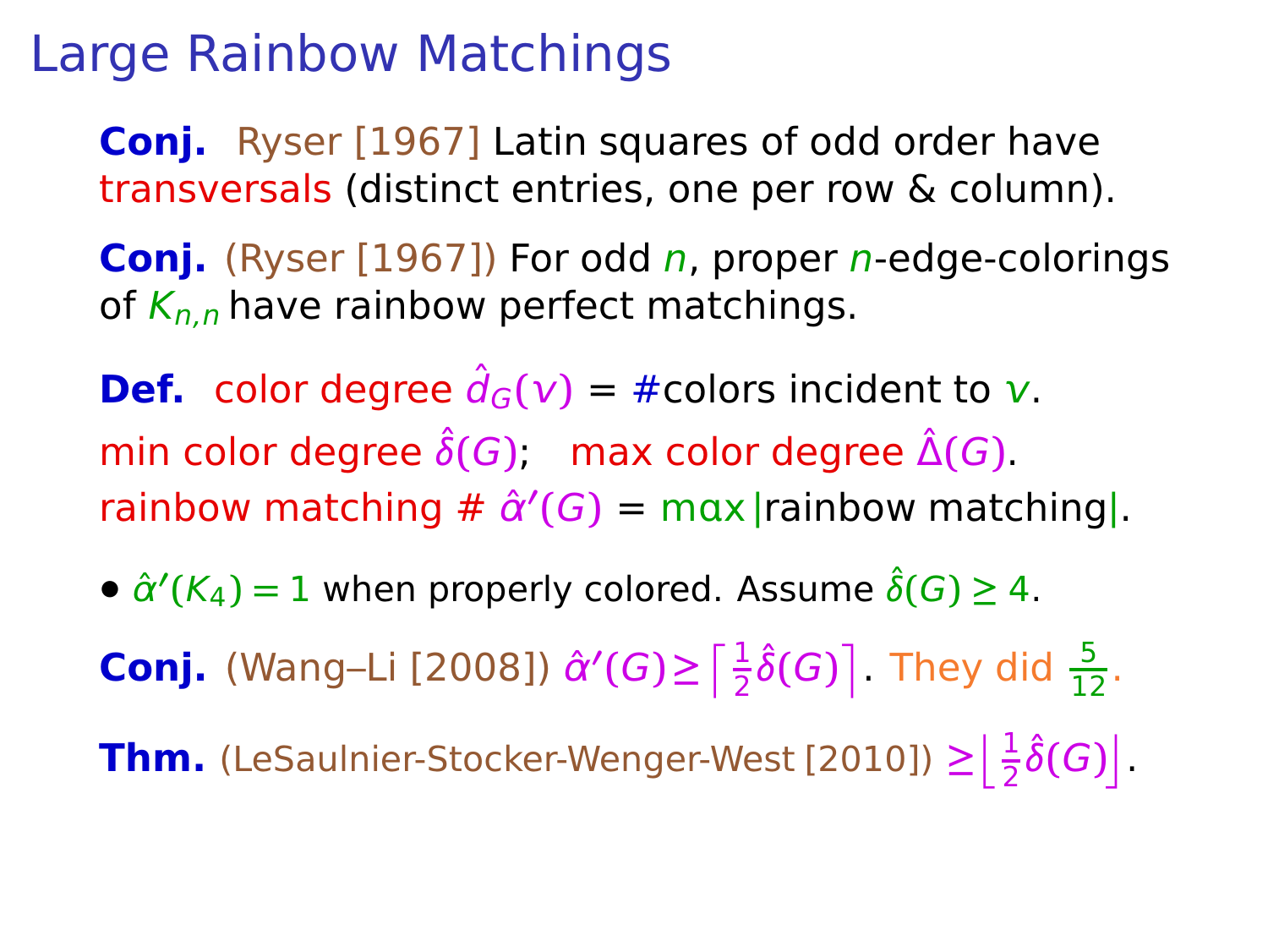**Conj.** Ryser [1967] Latin squares of odd order have transversals (distinct entries, one per row & column).

**Conj.** (Ryser [1967]) For odd *n*, proper *n*-edge-colorings of  $K_{n,n}$  have rainbow perfect matchings.

**Def.** color degree  $\hat{d}_G(v) = \text{\#colors incident to } v$ . min color degree  $\hat{\delta}(G)$ ; max color degree  $\hat{\Delta}(G)$ .  $r_{\text{ainbow}}$  matching  $\#\ \hat{\alpha}'(G) = \max |r_{\text{ainbow}}|$  matching|.

•  $\hat{\alpha}'(K_4) = 1$  when properly colored. Assume  $\hat{\delta}(G) \geq 4$ .

**Conj.** (Wang–Li [2008])  $\hat{\alpha}'(G) \ge \left[\frac{1}{2}\hat{\delta}(G)\right]$ . They did  $\frac{5}{12}$ .

**Thm.** (LeSaulnier-Stocker-Wenger-West [2010])  $\geq \left\lfloor \frac{1}{2} \hat{\delta}(G) \right\rfloor$ .

**Thm.** (Kostochka–Yancey [2012])  $\hat{\alpha}'(G) \ge \left\lceil \frac{1}{2} \hat{\delta}(G) \right\rceil$ .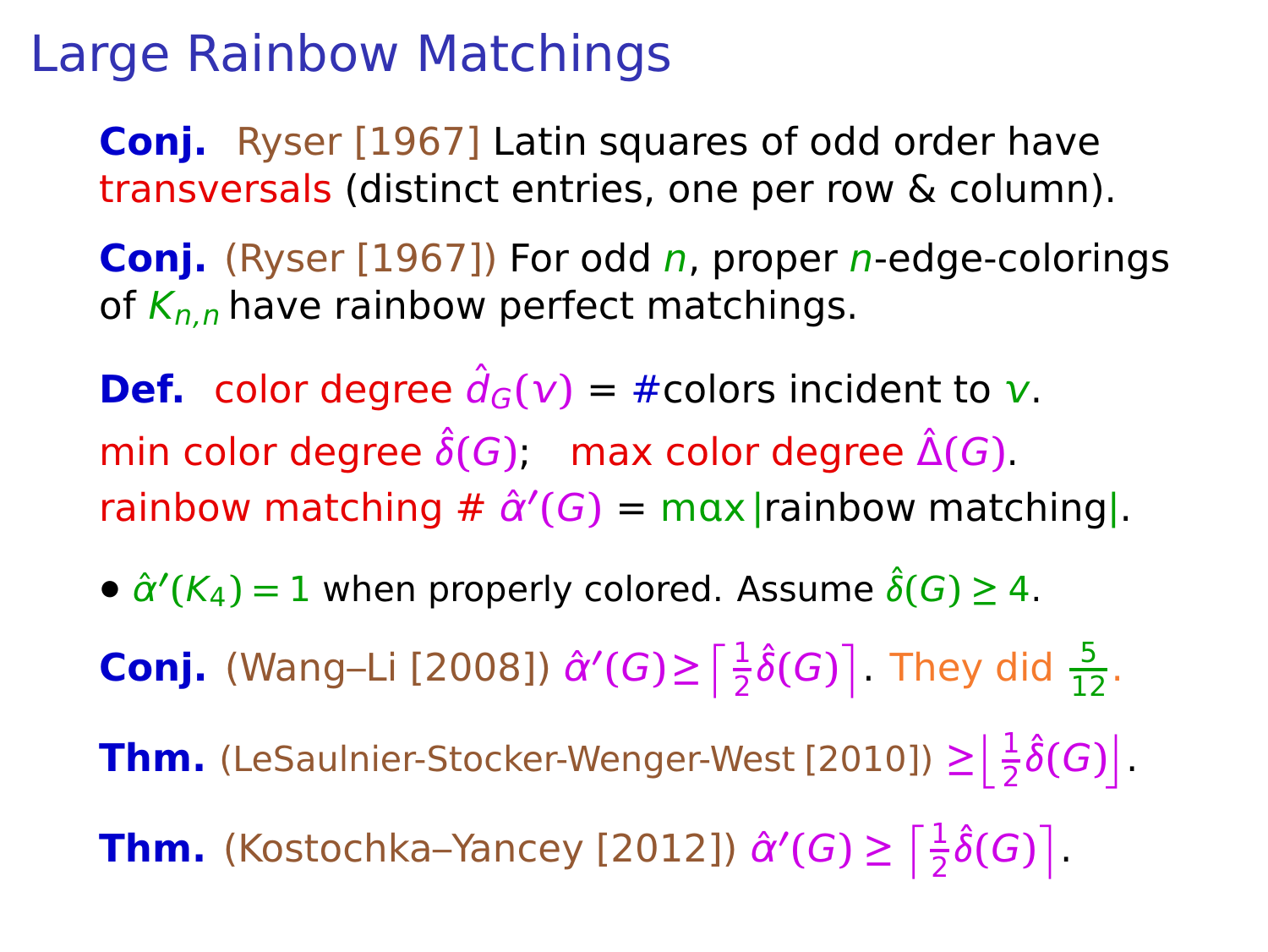**Conj.** Ryser [1967] Latin squares of odd order have transversals (distinct entries, one per row & column).

**Conj.** (Ryser [1967]) For odd *n*, proper *n*-edge-colorings of  $K_{n,n}$  have rainbow perfect matchings.

**Def.** color degree  $\hat{d}_G(v) = \text{\#colors incident to } v$ . min color degree  $\hat{\delta}(G)$ ; max color degree  $\hat{\Delta}(G)$ .  $r_{\text{ainbow}}$  matching  $\#\ \hat{\alpha}'(G) = \max |r_{\text{ainbow}}|$  matching|.

•  $\hat{\alpha}'(K_4) = 1$  when properly colored. Assume  $\hat{\delta}(G) \geq 4$ .

**Conj.** (Wang–Li [2008])  $\hat{\alpha}'(G) \ge \left[\frac{1}{2}\hat{\delta}(G)\right]$ . They did  $\frac{5}{12}$ .

**Thm.** (LeSaulnier-Stocker-Wenger-West [2010])  $\geq \left\lfloor \frac{1}{2} \hat{\delta}(G) \right\rfloor$ .

**Thm.** (Kostochka–Yancey [2012])  $\hat{\alpha}'(G) \ge \left\lceil \frac{1}{2} \hat{\delta}(G) \right\rceil$ . With Pfender:  $\hat{\alpha}'(G) \ge \hat{\delta}(G)$  when  $n \ge 5.5(\hat{\delta}(G))^2$ .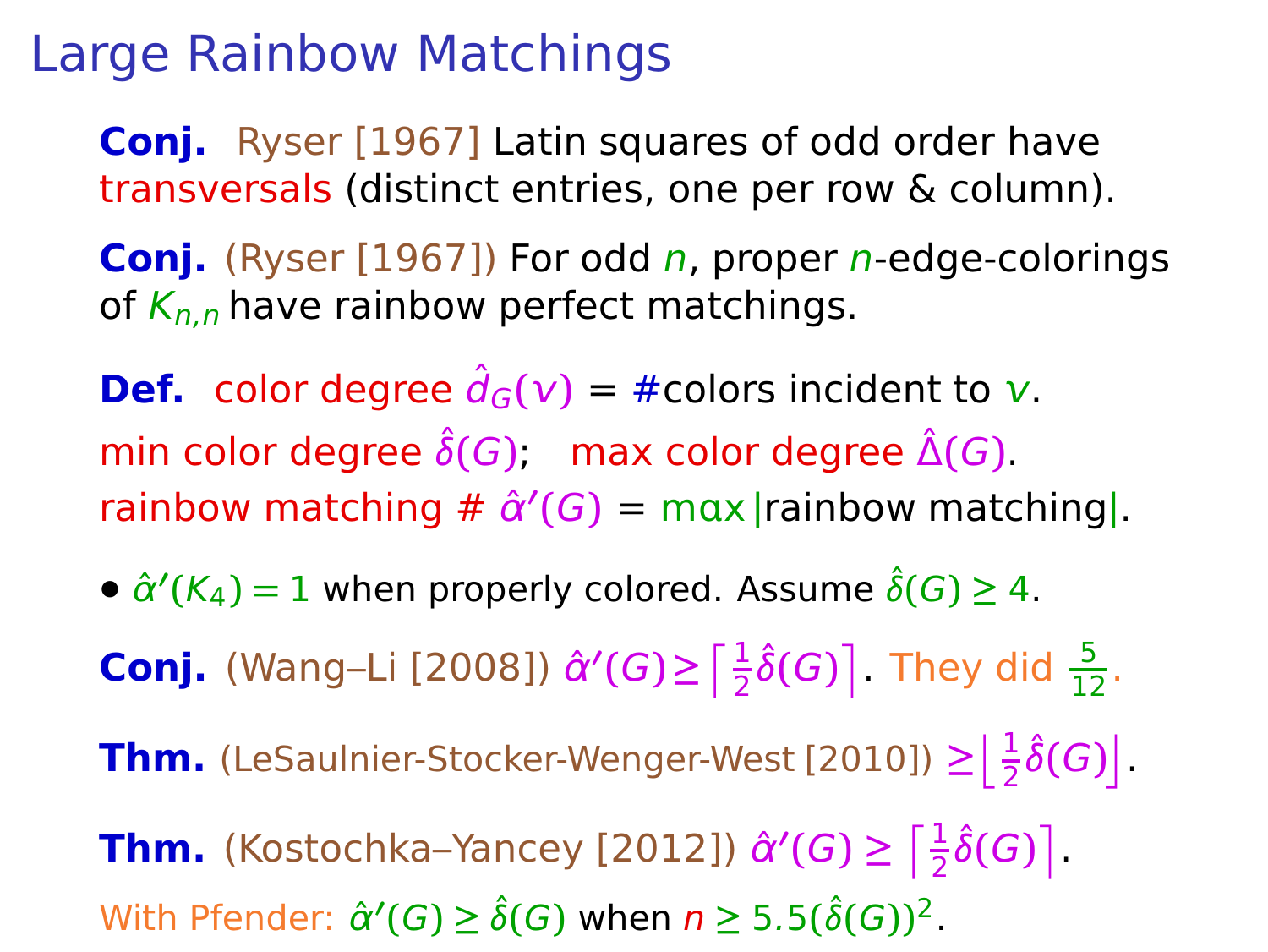#### **Def.** An edge-colored graph is *t*-tolerant if its monochromatic stars all have at most  $t$  edges.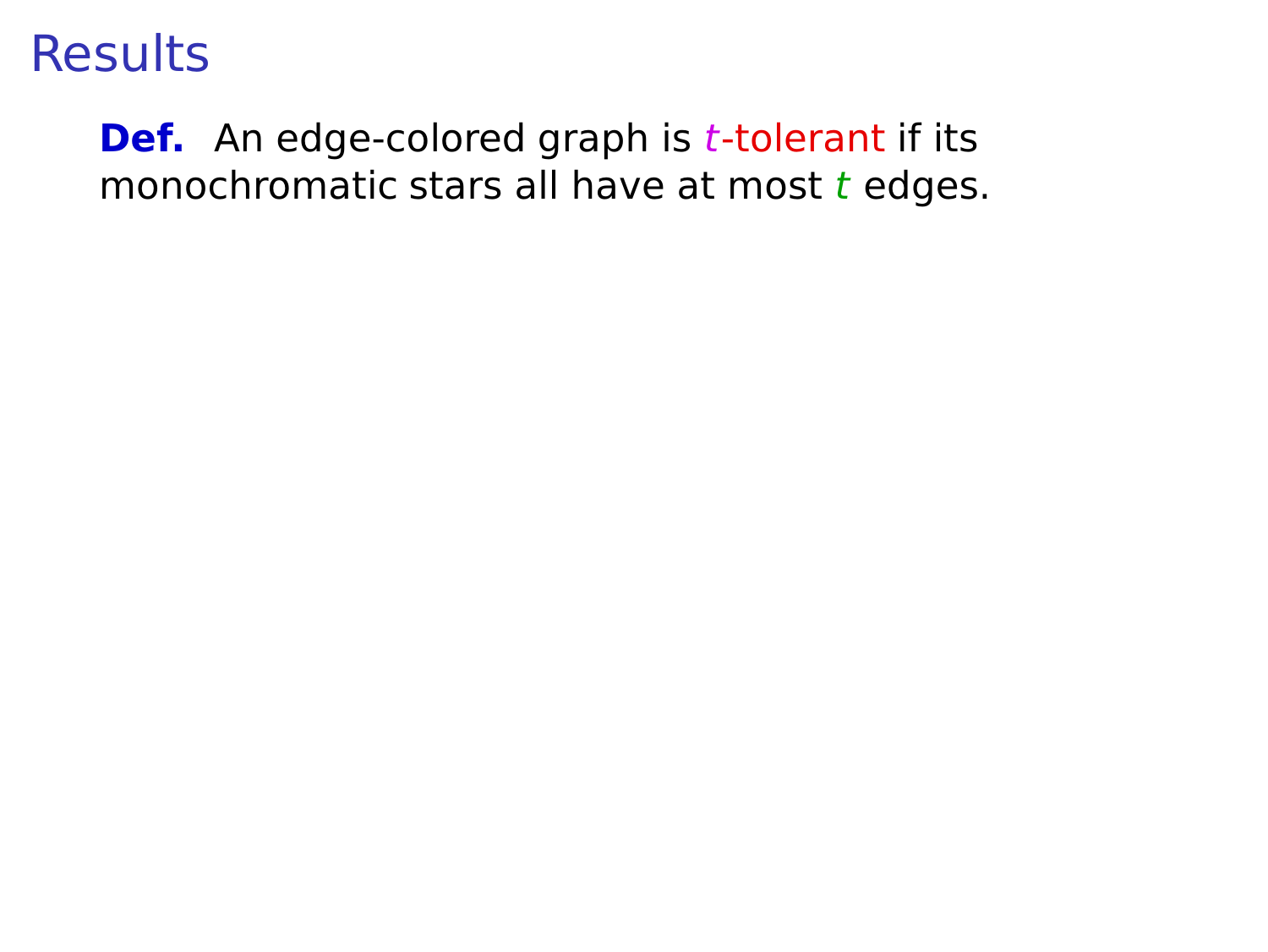**Def.** An edge-colored graph is *t*-tolerant if its monochromatic stars all have at most  $t$  edges.

**Thm.** If G is t-tolerant, then  $\hat{\chi}'(G) < t(t+1)n \ln n$ . Also, examples exist with  $\hat{\chi}'(G) \geq \frac{t}{2}$  $\frac{1}{2}(n-1)$ .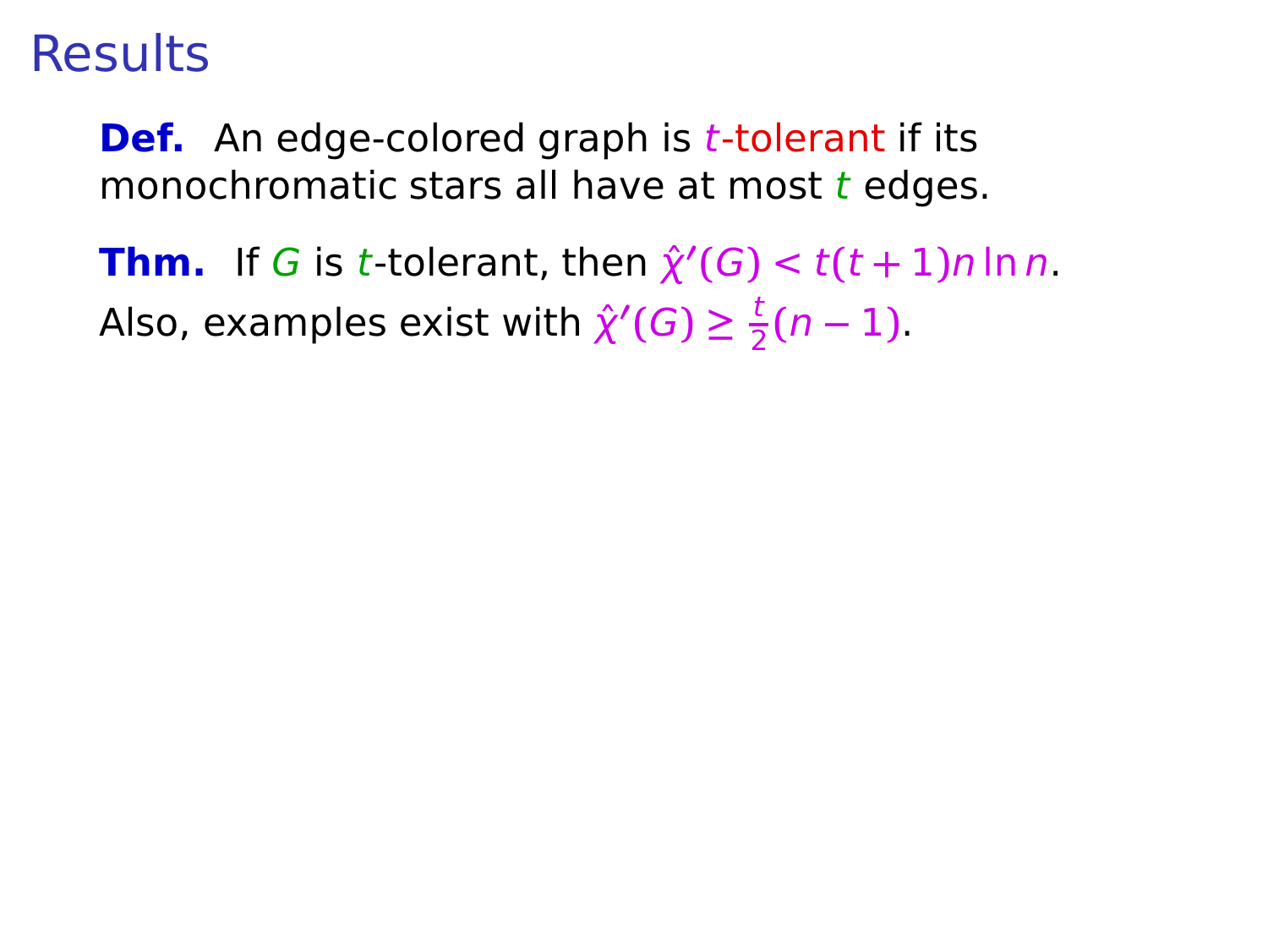**Def.** An edge-colored graph is *t*-tolerant if its monochromatic stars all have at most  $t$  edges.

**Thm.** If G is t-tolerant, then  $\hat{\chi}'(G) < t(t+1)n \ln n$ . Also, examples exist with  $\hat{\chi}'(G) \geq \frac{t}{2}$  $\frac{1}{2}(n-1)$ .

**Thm.** for rainbow domination (where  $k = \frac{\delta(G)}{t} + 1$ ): classical generalized

 $\gamma(G) \leq n - \Delta(G)$  Berge [1962]  $\hat{\gamma}(G) \leq n - \hat{\Delta}(G)$  $\gamma(G) \leq \frac{1}{2}$  $\frac{1}{2}$ n Ore [1962] (no isol.)  $\hat{\gamma}(G) \leq \frac{t}{t+1}$  $\frac{t}{t+1}n$  $\gamma(G) \leq \frac{1+\ln(\delta(G)+1)}{\delta(G)+1}$ δ**(**G**)+**1 n Arnautov [1974] Payan [1975] γˆ**(**G**) ≤** 1**+**ln k  $\frac{\ln k}{k}n$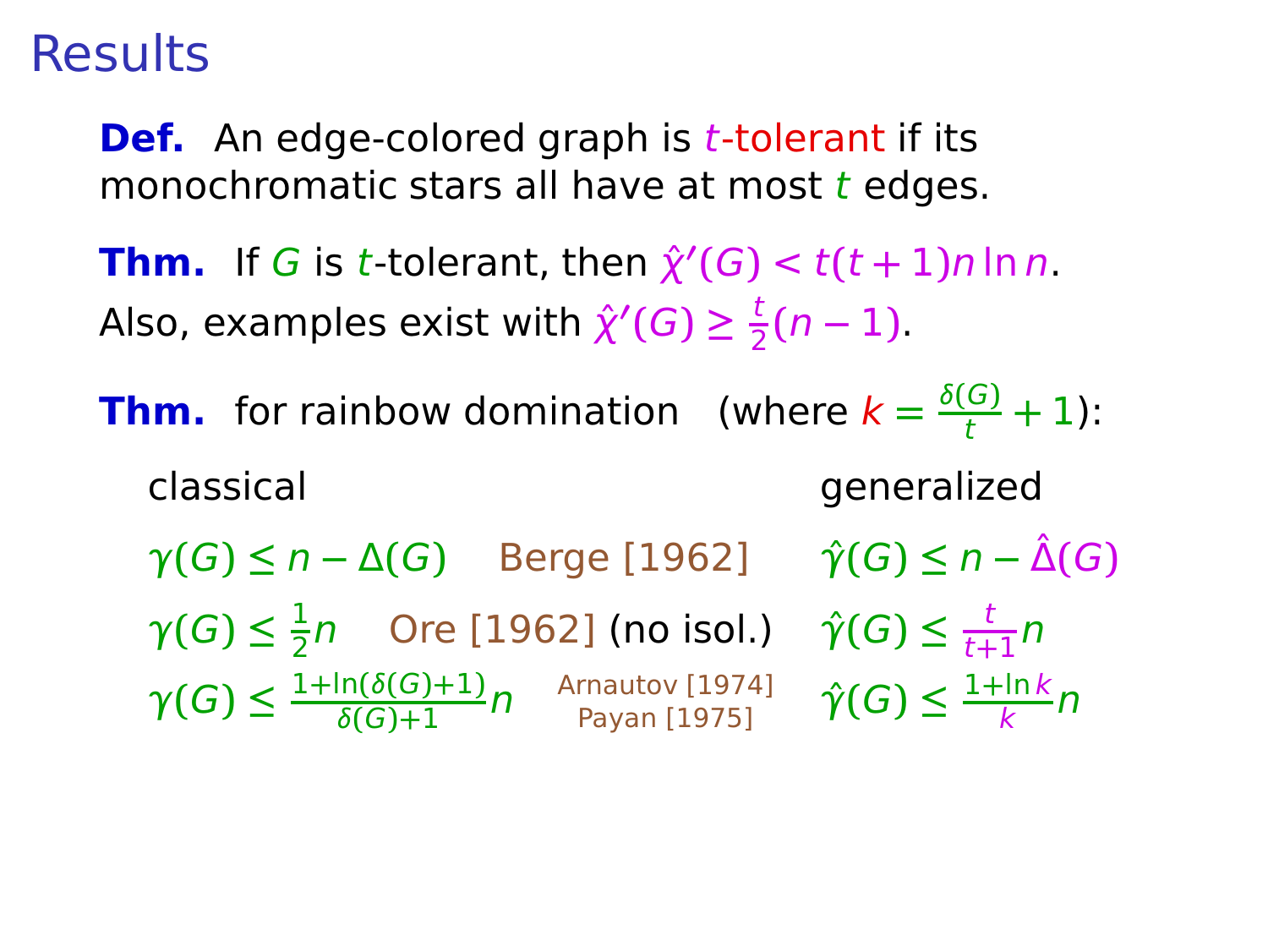**Def.** An edge-colored graph is *t*-tolerant if its monochromatic stars all have at most  $t$  edges.

**Thm.** If G is t-tolerant, then  $\hat{\chi}'(G) < t(t+1)n \ln n$ . Also, examples exist with  $\hat{\chi}'(G) \geq \frac{t}{2}$  $\frac{1}{2}(n-1)$ .

**Thm.** for rainbow domination (where  $k = \frac{\delta(G)}{t} + 1$ ): classical generalized

 $\gamma(G) \leq n - \Delta(G)$  Berge [1962]  $\hat{\gamma}(G) \leq n - \hat{\Delta}(G)$  $\gamma(G) \leq \frac{1}{2}$  $\frac{1}{2}$ n Ore [1962] (no isol.)  $\hat{\gamma}(G) \leq \frac{t}{t+1}$  $\frac{t}{t+1}n$  $\gamma(G) \leq \frac{1+\ln(\delta(G)+1)}{\delta(G)+1}$ δ**(**G**)+**1 n Arnautov [1974] Payan [1975] γˆ**(**G**) ≤** 1**+**ln k  $\frac{\ln k}{k}n$ 

**Thm.** When G is t-tolerant (and no isolated vertices),  $\hat{\gamma}(G) = \frac{t}{t+1}n \iff$  each component is a t-flare (or monochr.  $C_3$  ( $t = 2$ ) or properly edge-colored  $C_4$  ( $t = 1$ )).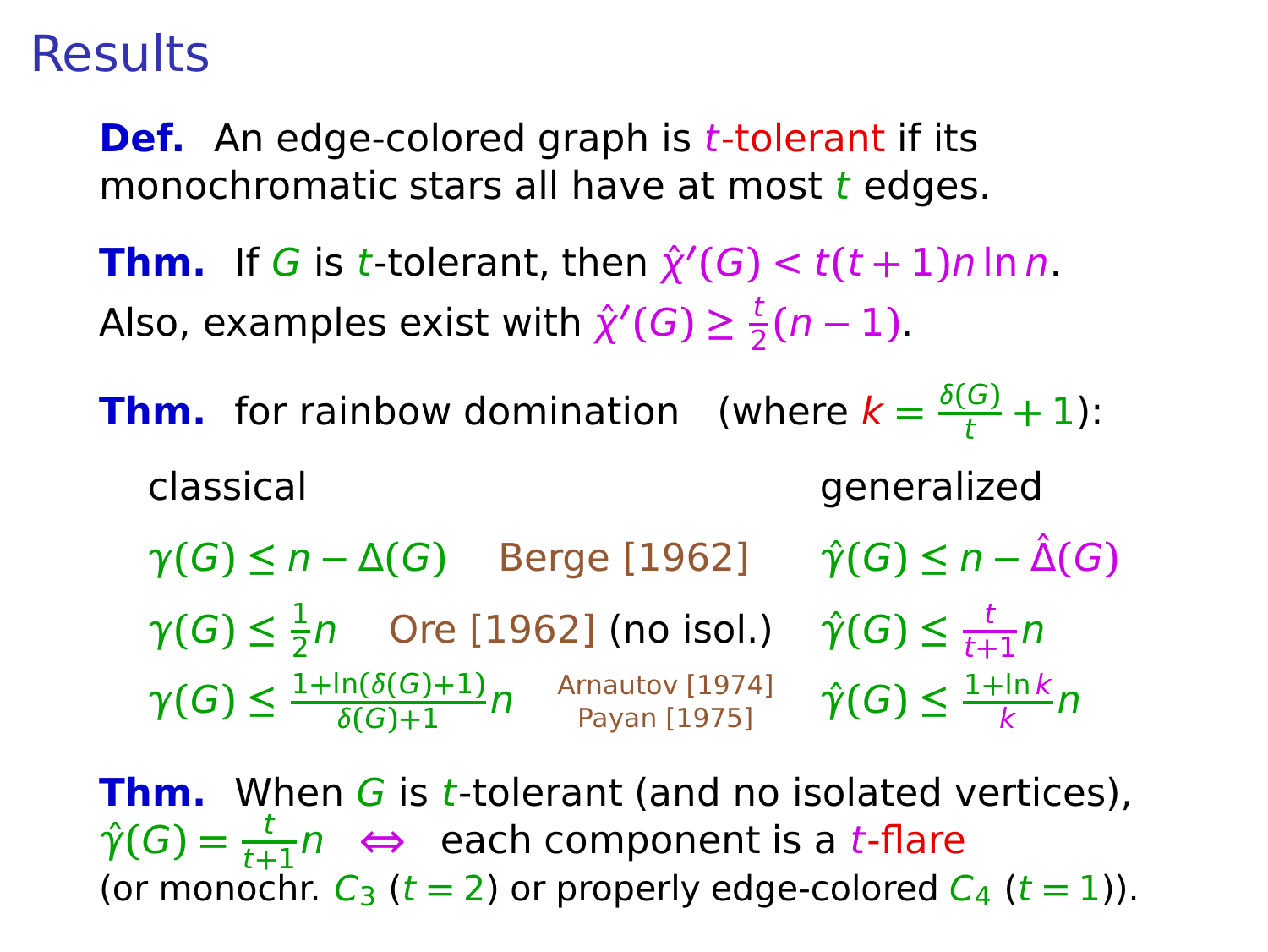**Ex.** t-tolerant edge-colored G with  $\hat{\chi}'(G) \geq \frac{t}{2}$  $\frac{1}{2}(n-1)$ .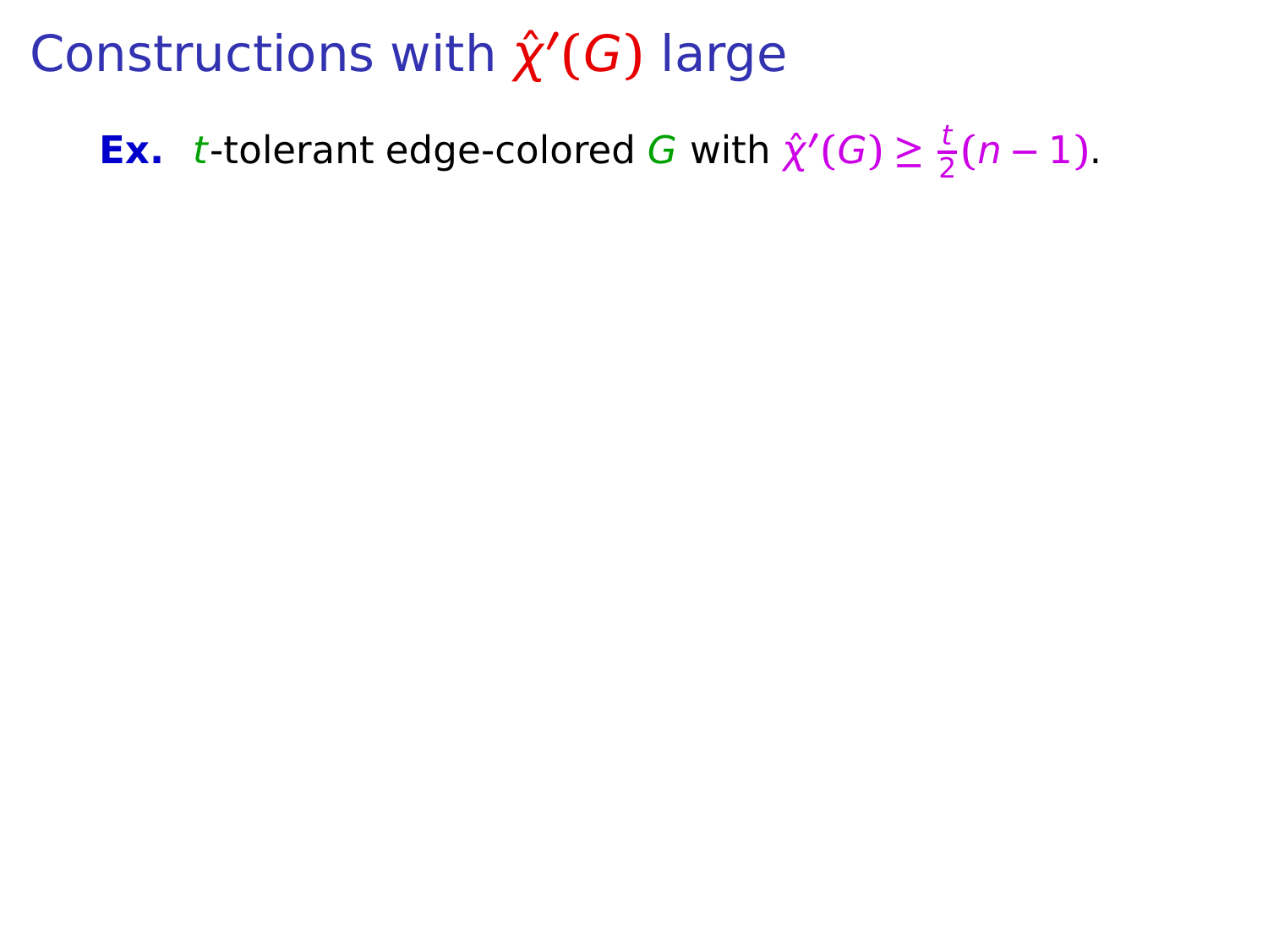**Ex.** t-tolerant edge-colored G with  $\hat{\chi}'(G) \geq \frac{t}{2}$  $\frac{1}{2}(n-1)$ .

For  $p \in \mathbb{N}$ , start with a proper tp-edge-coloring of  $K_{tn}$ . Form  $G$  by grouping t-sets of classes into single colors.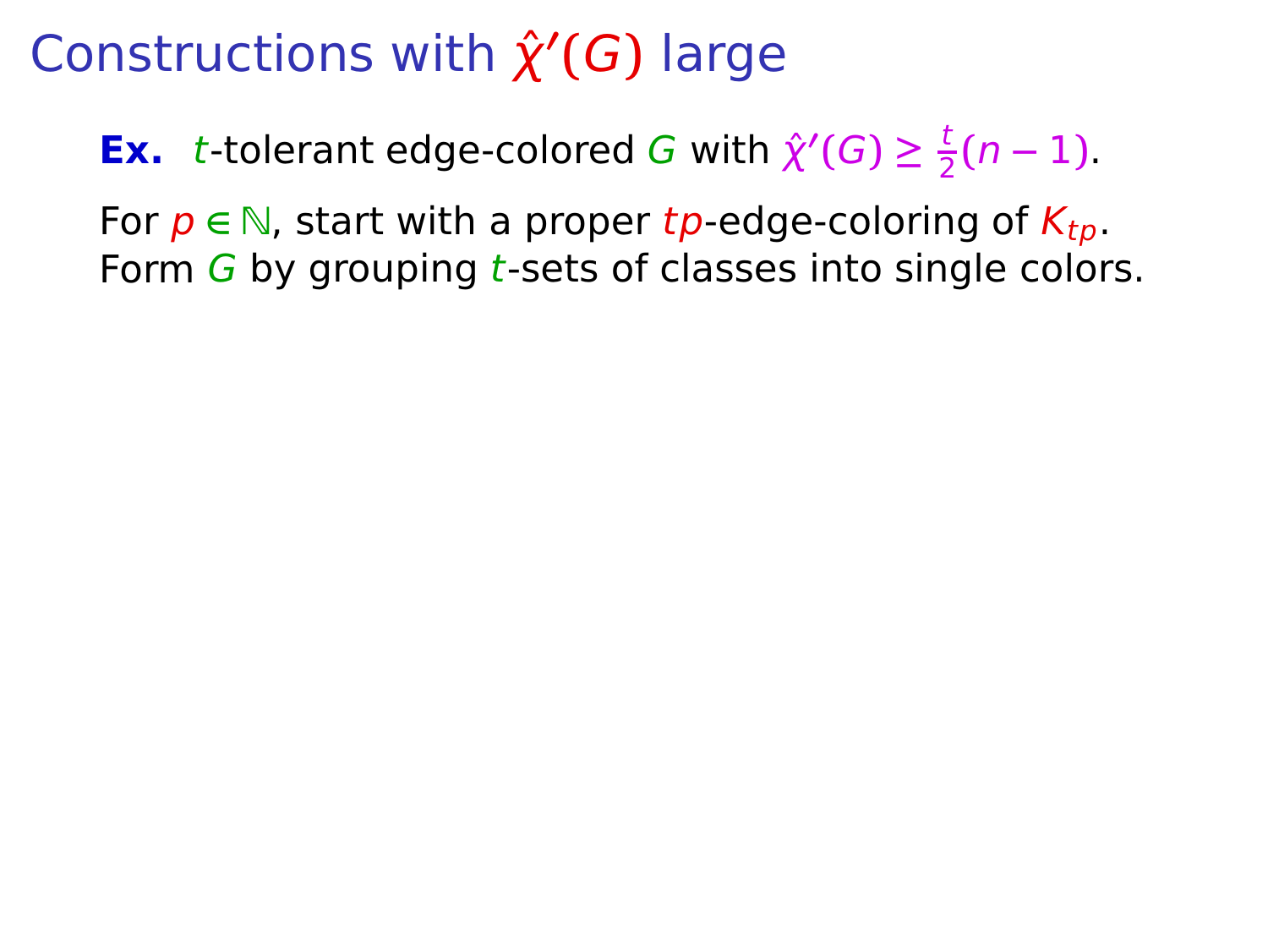**Ex.** t-tolerant edge-colored G with  $\hat{\chi}'(G) \geq \frac{t}{2}$  $\frac{1}{2}(n-1)$ .

For  $p \in \mathbb{N}$ , start with a proper tp-edge-coloring of  $K_{tn}$ . Form  $G$  by grouping t-sets of classes into single colors. Now  $\hat{\alpha}'(G) \leq p$  (there are only p colors).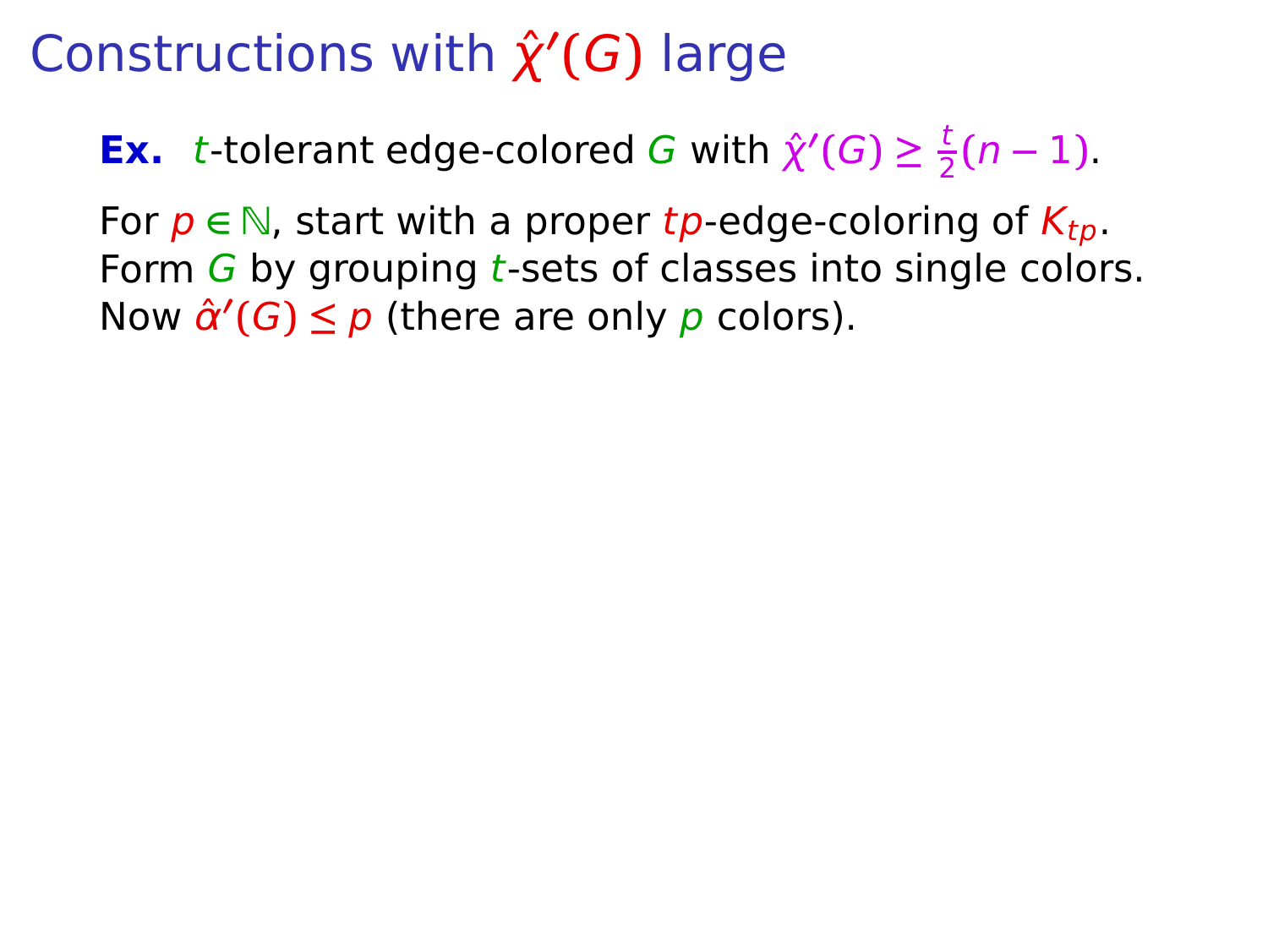**Ex.** t-tolerant edge-colored G with  $\hat{\chi}'(G) \geq \frac{t}{2}$  $\frac{1}{2}(n-1)$ .

For  $p \in \mathbb{N}$ , start with a proper tp-edge-coloring of  $K_{tn}$ . Form  $G$  by grouping t-sets of classes into single colors. Now  $\hat{\alpha}'(G) \leq p$  (there are only p colors).

So,  $\hat{\chi}'(G) \geq \frac{1}{2}$  $\frac{1}{p}|E(G)| \geq \frac{t}{2}$  $\frac{t}{2}(tp-1) = \frac{t}{2}$  $\frac{t}{2}(n-1) = \frac{t}{2}$  $\frac{1}{2}\Delta(G)$ .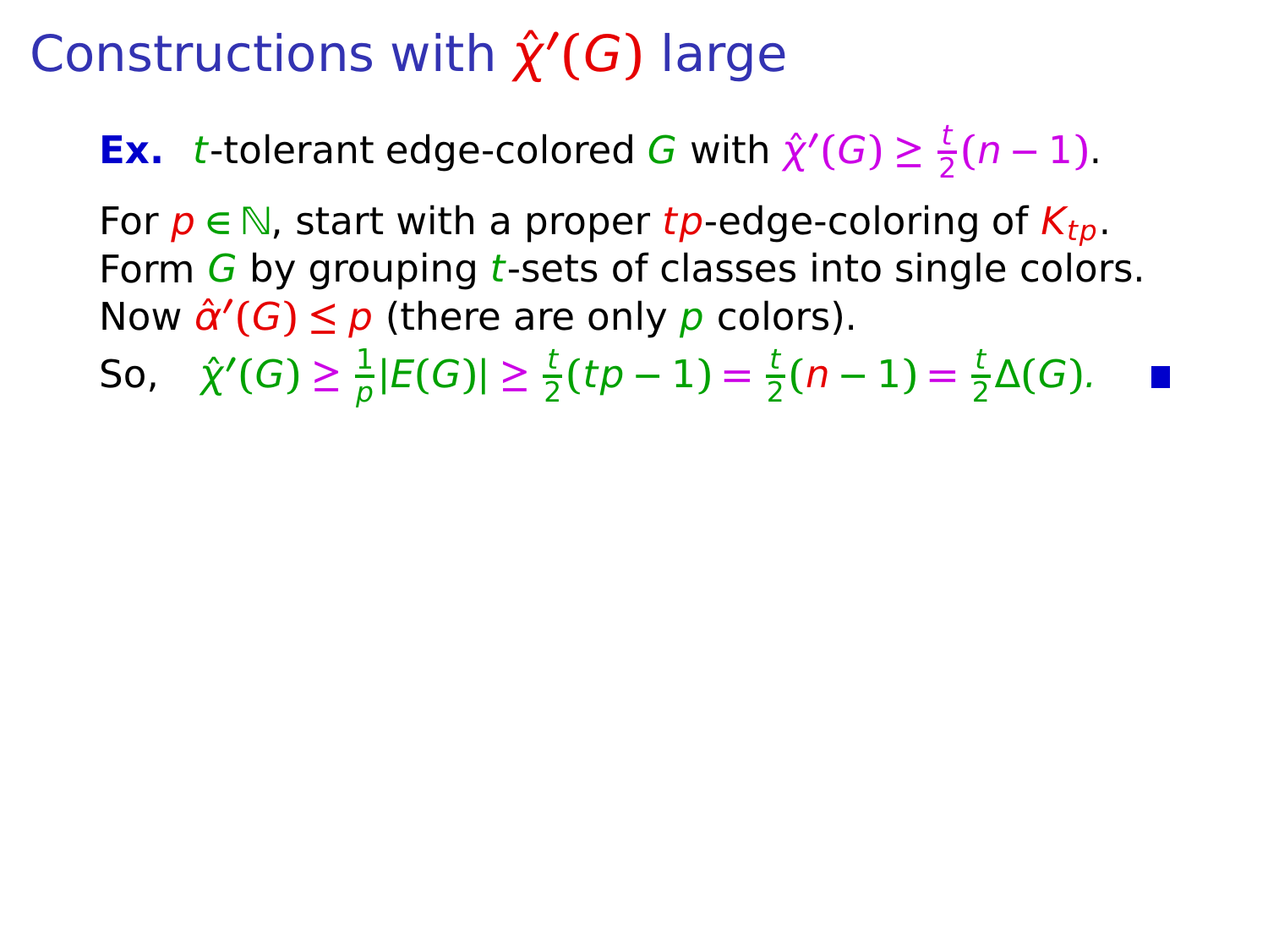**Ex.** t-tolerant edge-colored G with  $\hat{\chi}'(G) \geq \frac{t}{2}$  $\frac{1}{2}(n-1)$ .

For  $p \in \mathbb{N}$ , start with a proper tp-edge-coloring of  $K_{tn}$ . Form  $G$  by grouping t-sets of classes into single colors. Now  $\hat{\alpha}'(G) \leq p$  (there are only p colors).

So,  $\hat{\chi}'(G) \geq \frac{1}{2}$  $\frac{1}{p}|E(G)| \geq \frac{t}{2}$  $\frac{t}{2}(tp-1) = \frac{t}{2}$  $\frac{t}{2}(n-1) = \frac{t}{2}$  $\frac{1}{2}\Delta(G)$ .

**Ex.**  $\hat{\chi}'(G) > \Delta(G) + 1$  can occur even for a properly n-edge-colored copy of  $K_{n,n}$ , where  $n \equiv 2 \mod 4$ .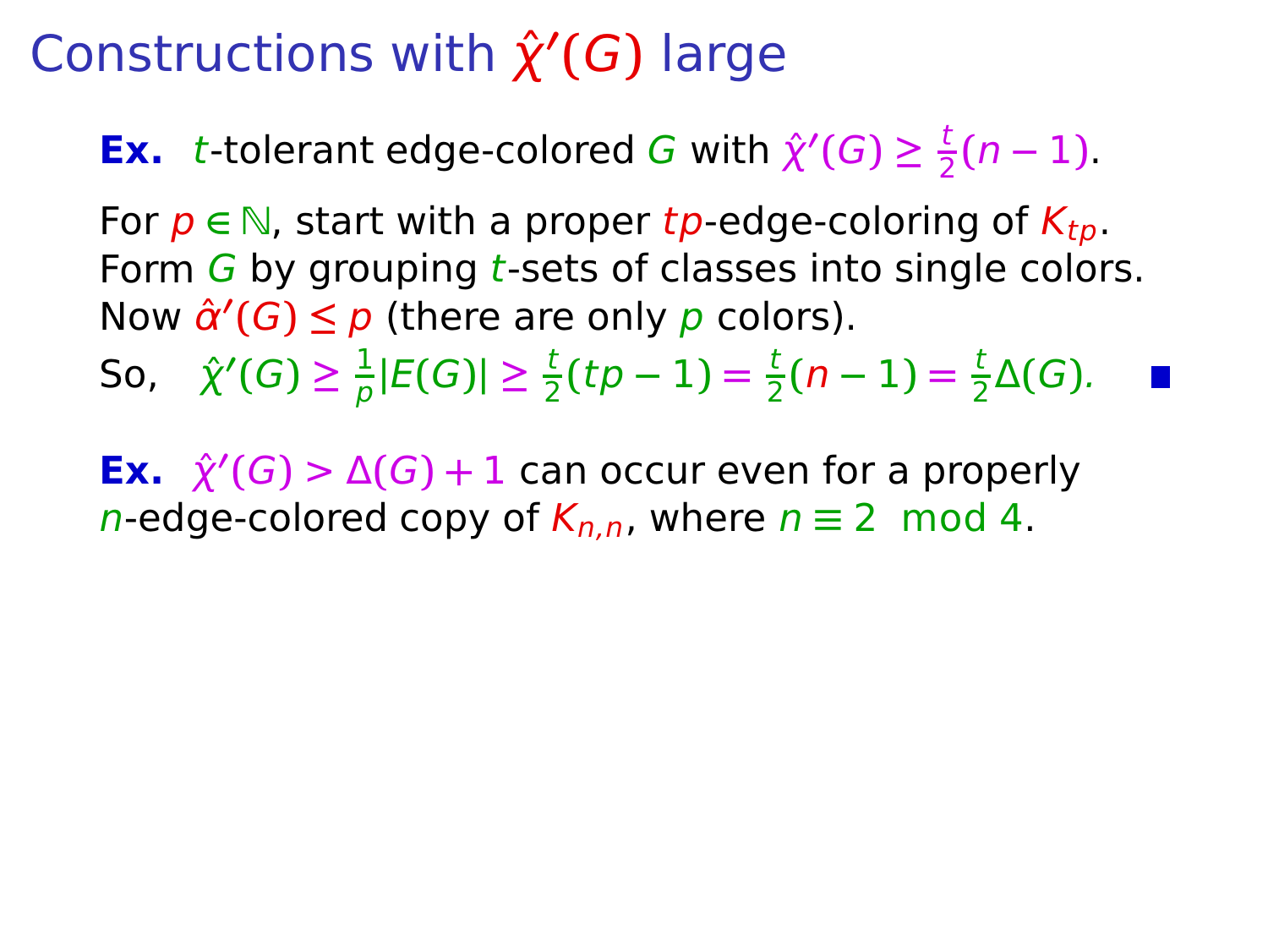**Ex.** t-tolerant edge-colored G with  $\hat{\chi}'(G) \geq \frac{t}{2}$  $\frac{1}{2}(n-1)$ .

For  $p \in \mathbb{N}$ , start with a proper tp-edge-coloring of  $K_{tp}$ . Form  $G$  by grouping t-sets of classes into single colors. Now  $\hat{\alpha}'(G) \leq p$  (there are only p colors).

So,  $\hat{\chi}'(G) \geq \frac{1}{2}$  $\frac{1}{p}|E(G)| \geq \frac{t}{2}$  $\frac{t}{2}(tp-1) = \frac{t}{2}$  $\frac{t}{2}(n-1) = \frac{t}{2}$  $\frac{1}{2}\Delta(G)$ .

**Ex.**  $\hat{\chi}'(G) > \Delta(G) + 1$  can occur even for a properly n-edge-colored copy of  $K_{n,n}$ , where  $n \equiv 2 \mod 4$ .

Latin square of order  $n$ ; cover by partial transversals.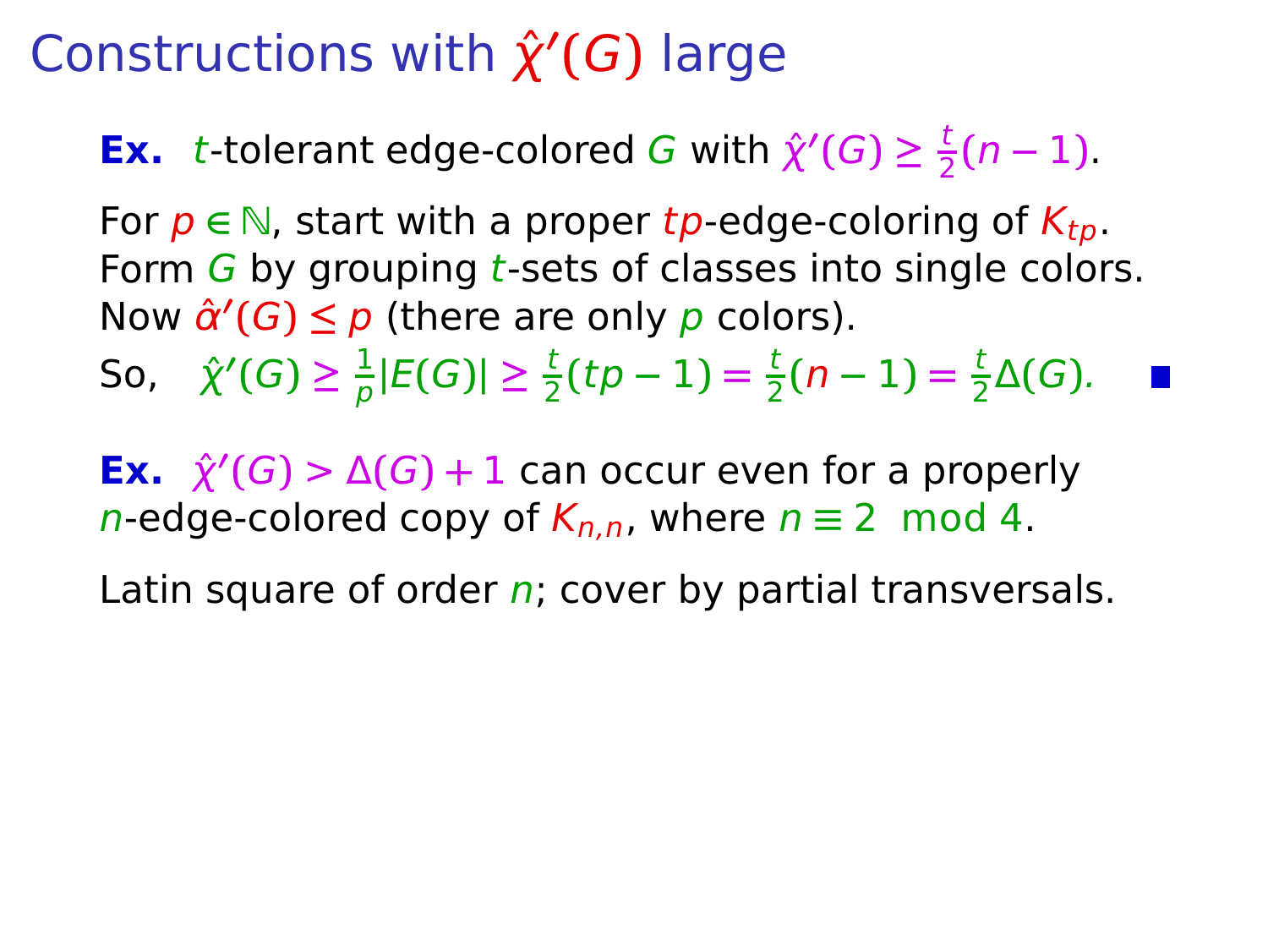**Ex.** t-tolerant edge-colored G with  $\hat{\chi}'(G) \geq \frac{t}{2}$  $\frac{1}{2}(n-1)$ .

For  $p \in \mathbb{N}$ , start with a proper tp-edge-coloring of  $K_{tn}$ . Form  $G$  by grouping t-sets of classes into single colors. Now  $\hat{\alpha}'(G) \leq p$  (there are only p colors).

So,  $\hat{\chi}'(G) \geq \frac{1}{2}$  $\frac{1}{p}|E(G)| \geq \frac{t}{2}$  $\frac{t}{2}(tp-1) = \frac{t}{2}$  $\frac{t}{2}(n-1) = \frac{t}{2}$  $\frac{1}{2}\Delta(G)$ .

**Ex.**  $\hat{\chi}'(G) > \Delta(G) + 1$  can occur even for a properly n-edge-colored copy of  $K_{n,n}$ , where  $n \equiv 2 \mod 4$ .

Latin square of order  $n$ ; cover by partial transversals. Let  $k = n/2$ . Let A and B be Latin squares of order k, using  $1, \ldots, k$  in A and  $k + 1, \ldots, 2k$  in B. Let  $C = \begin{pmatrix} A & B \\ B & A \end{pmatrix}$ .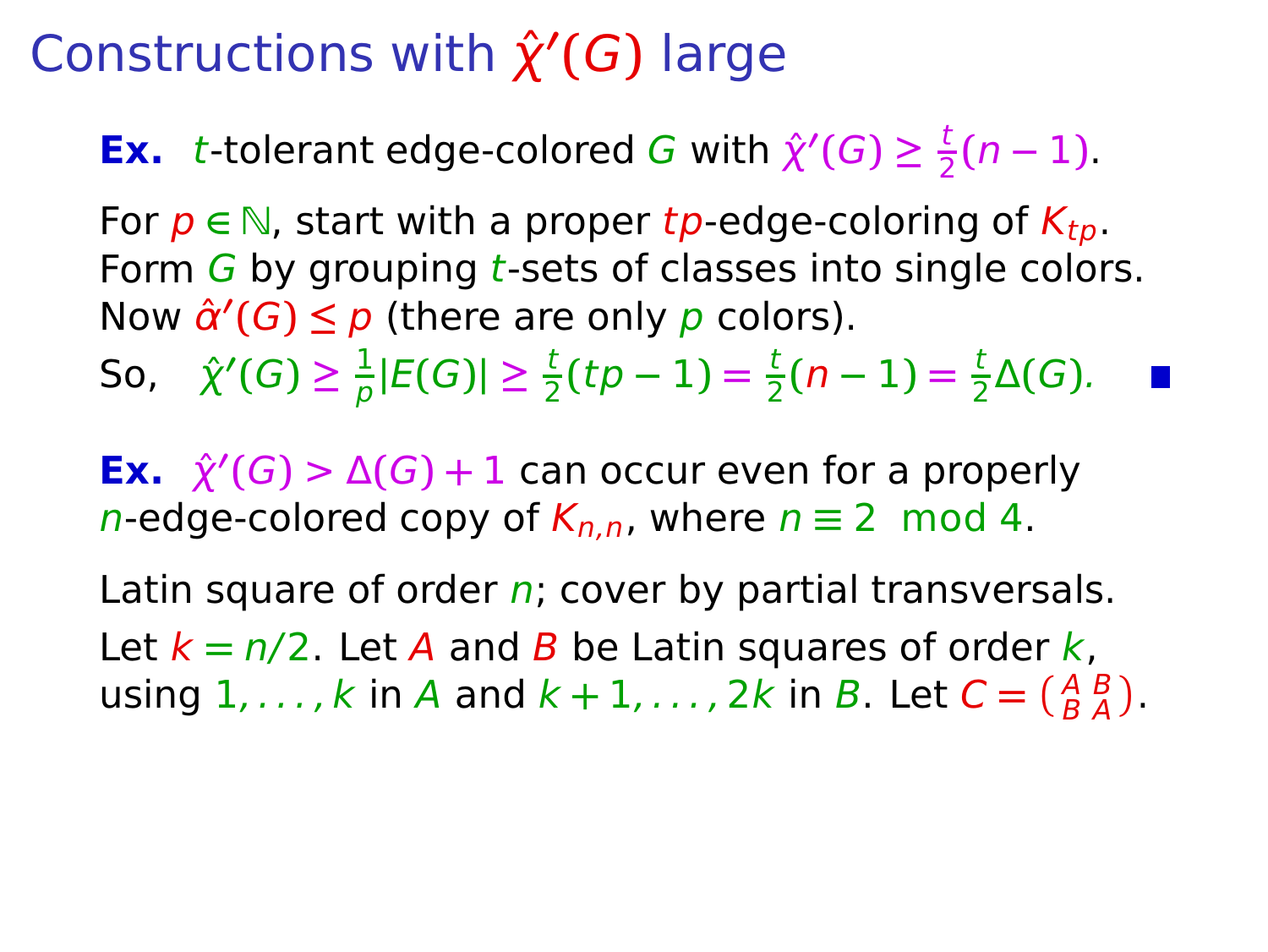**Ex.** t-tolerant edge-colored G with  $\hat{\chi}'(G) \geq \frac{t}{2}$  $\frac{1}{2}(n-1)$ .

For  $p \in \mathbb{N}$ , start with a proper tp-edge-coloring of  $K_{tn}$ . Form  $G$  by grouping *t*-sets of classes into single colors. Now  $\hat{\alpha}'(G) \leq p$  (there are only p colors).

So,  $\hat{\chi}'(G) \geq \frac{1}{2}$  $\frac{1}{p}|E(G)| \geq \frac{t}{2}$  $\frac{t}{2}(tp-1) = \frac{t}{2}$  $\frac{t}{2}(n-1) = \frac{t}{2}$  $\frac{1}{2}\Delta(G)$ .

**Ex.**  $\hat{\chi}'(G) > \Delta(G) + 1$  can occur even for a properly n-edge-colored copy of  $K_{n,n}$ , where  $n \equiv 2 \mod 4$ .

Latin square of order  $n$ ; cover by partial transversals. Let  $k = n/2$ . Let A and B be Latin squares of order k, using  $1, \ldots, k$  in A and  $k + 1, \ldots, 2k$  in B. Let  $C = \begin{pmatrix} A & B \\ B & A \end{pmatrix}$ . **No transversal!**  $k$  odd  $\Rightarrow$  must use  $\geq \lceil k/2 \rceil$  positions in some quadrant; others give **≤ ⌊**k/2**⌋**, so αˆ **′ (**G**) ≤**n**−**1.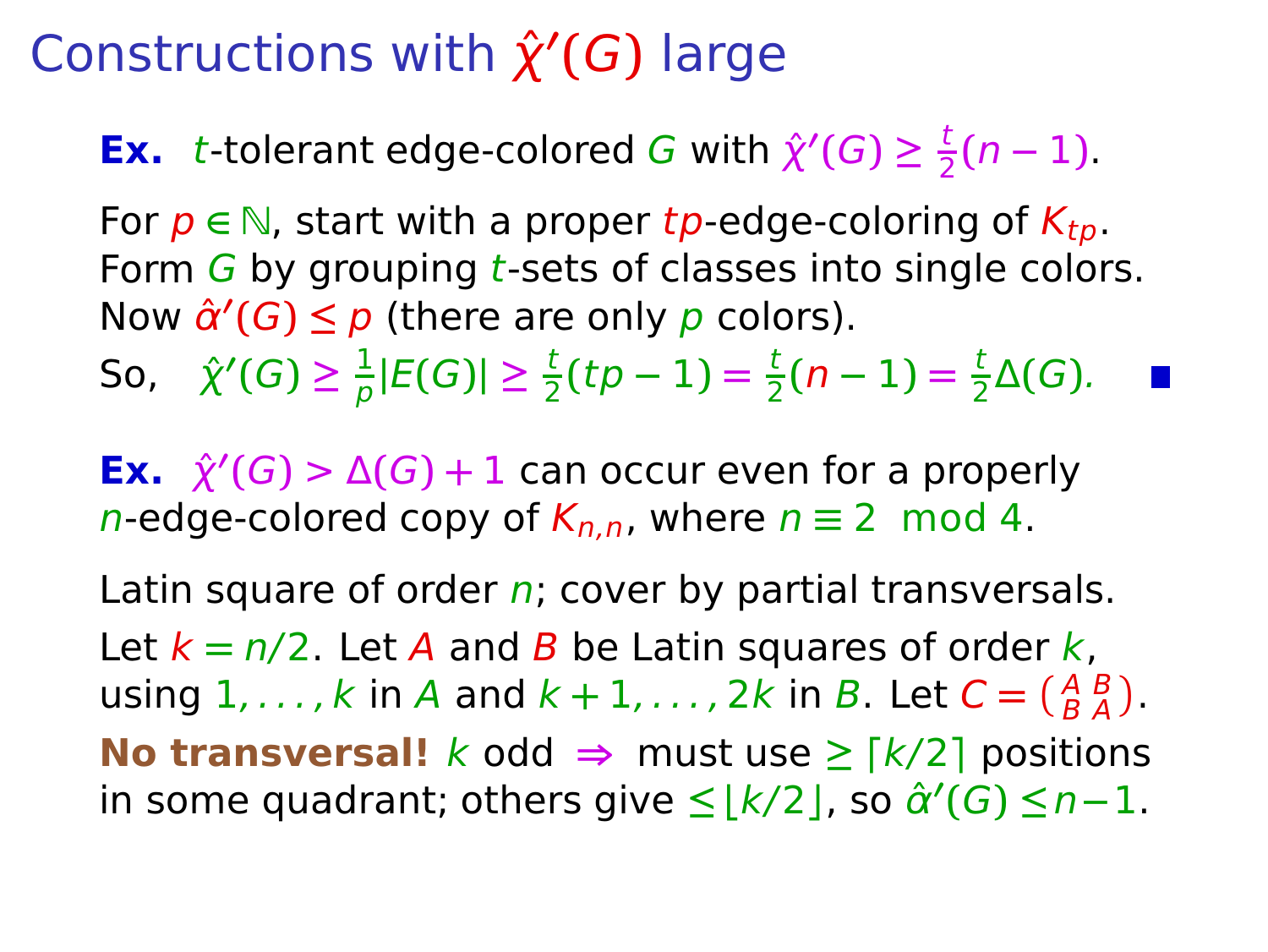**Ex.** t-tolerant edge-colored G with  $\hat{\chi}'(G) \geq \frac{t}{2}$  $\frac{1}{2}(n-1)$ .

For  $p \in \mathbb{N}$ , start with a proper tp-edge-coloring of  $K_{tp}$ . Form  $G$  by grouping *t*-sets of classes into single colors. Now  $\hat{\alpha}'(G) \leq p$  (there are only p colors).

So,  $\hat{\chi}'(G) \geq \frac{1}{2}$  $\frac{1}{p}|E(G)| \geq \frac{t}{2}$  $\frac{t}{2}(tp-1) = \frac{t}{2}$  $\frac{t}{2}(n-1) = \frac{t}{2}$  $\frac{1}{2}\Delta(G)$ .

**Ex.**  $\hat{\chi}'(G) > \Delta(G) + 1$  can occur even for a properly n-edge-colored copy of  $K_{n,n}$ , where  $n \equiv 2 \mod 4$ .

Latin square of order  $n$ ; cover by partial transversals. Let  $k = n/2$ . Let A and B be Latin squares of order k, using  $1, \ldots, k$  in A and  $k + 1, \ldots, 2k$  in B. Let  $C = \begin{pmatrix} A & B \\ B & A \end{pmatrix}$ . **No transversal!**  $k$  odd  $\Rightarrow$  must use  $\geq \lceil k/2 \rceil$  positions in some quadrant; others give **≤ ⌊**k/2**⌋**, so αˆ **′ (**G**) ≤**n**−**1.

Thus

$$
\gamma'(G) \ge \frac{n^2}{n-1} > n+1 = \Delta(G) + 1.
$$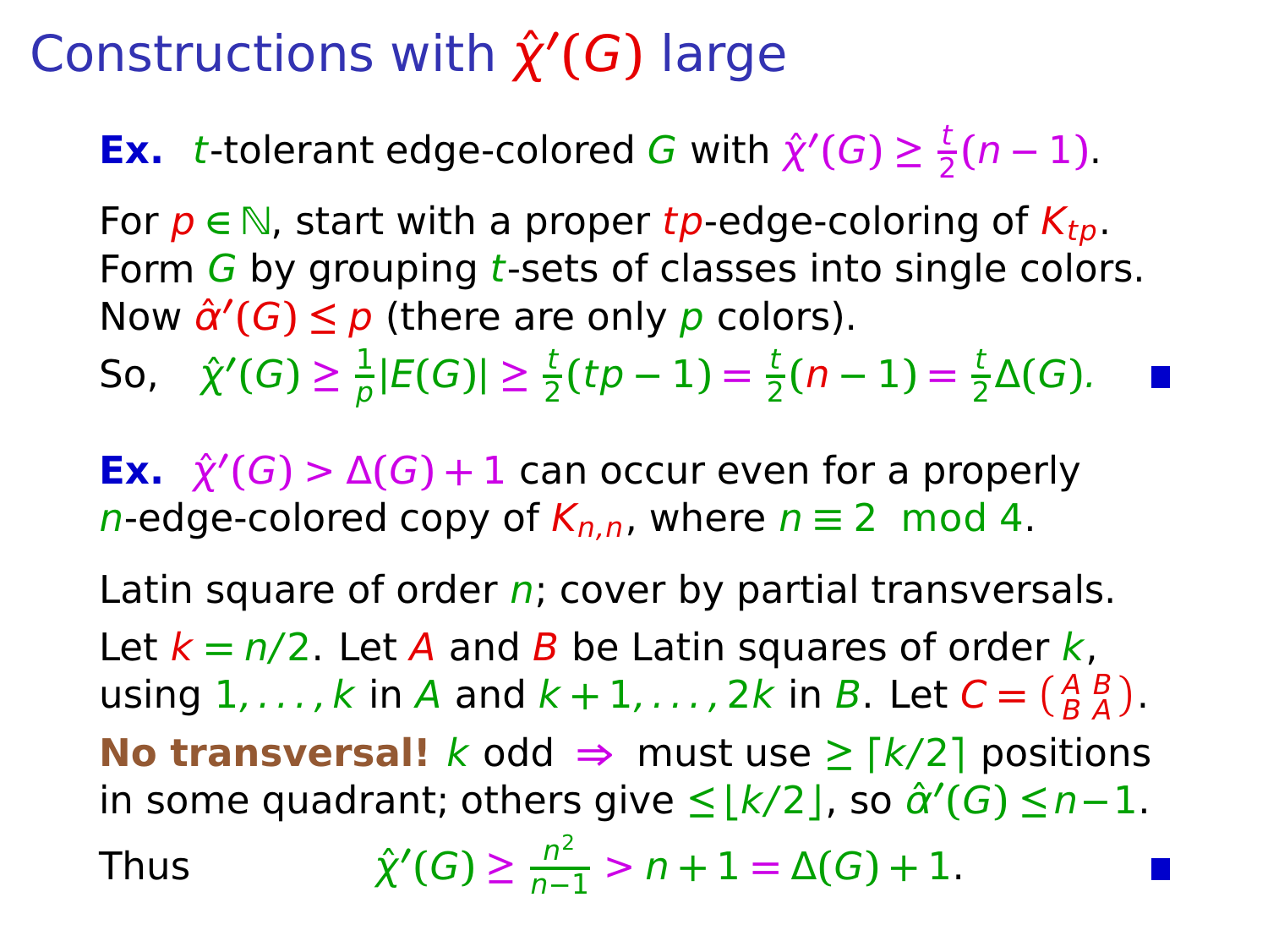**Lem.** For  $t \in \mathbb{N}$  and  $c \in \mathbb{R}$  with  $c > 0$ , every t-tolerant edge-colored G with average color degree **≥** c has a t-tolerant edge-colored subgraph H with  $\hat{\delta}(H) > \frac{c}{t+1}$  $\frac{c}{t+1}$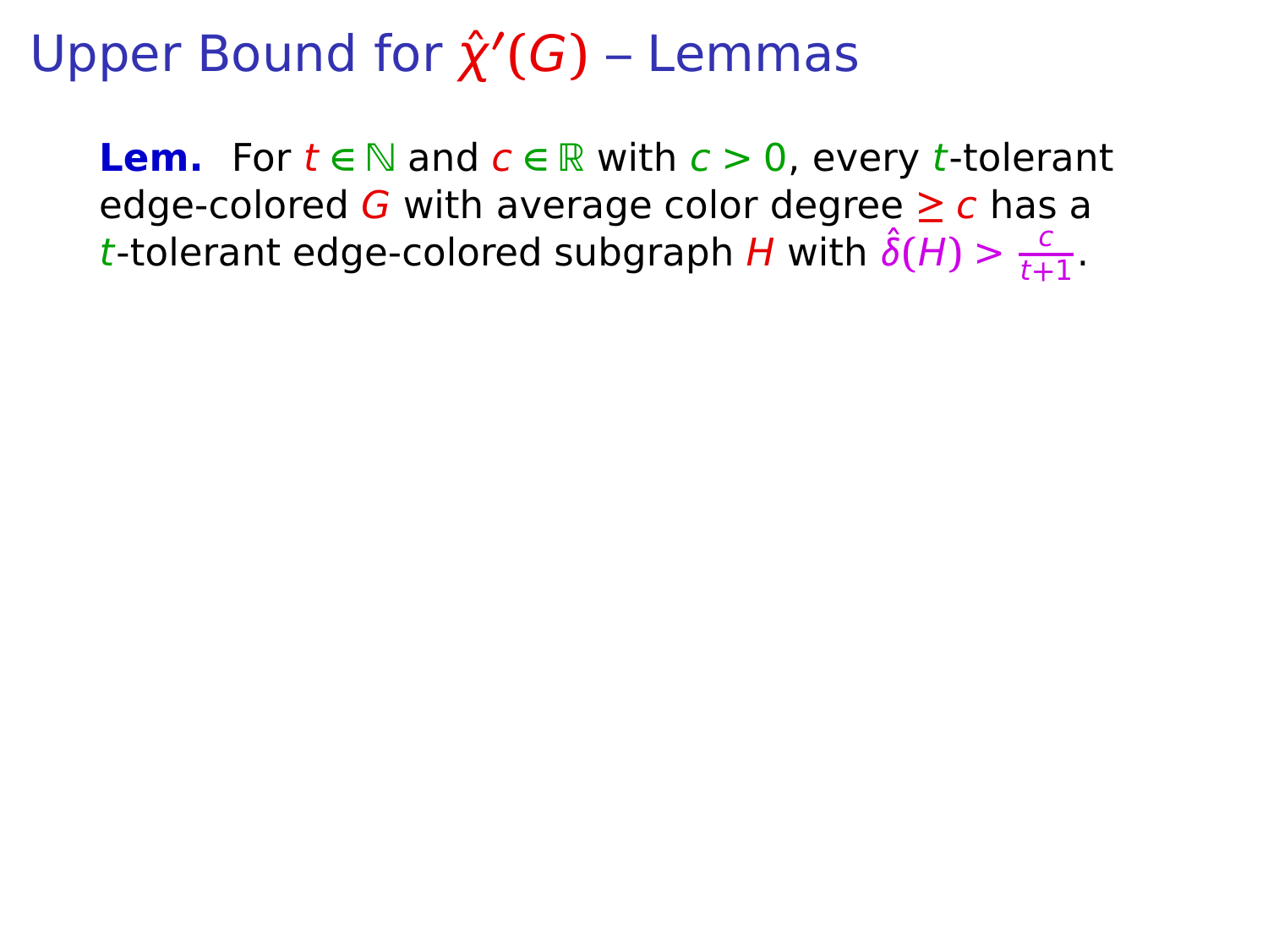**Lem.** For  $t \in \mathbb{N}$  and  $c \in \mathbb{R}$  with  $c > 0$ , every t-tolerant edge-colored G with average color degree **≥** c has a t-tolerant edge-colored subgraph H with  $\hat{\delta}(H) > \frac{c}{t+1}$  $\frac{c}{t+1}$ 

**Pf.** If  $\hat{d}_G(v) \leq \frac{c}{t+1}$  $\frac{c}{t+1}$ , then deleting v decreases the color degree of up to  $t\hat{d}_G(v)$  neighbors by at most 1.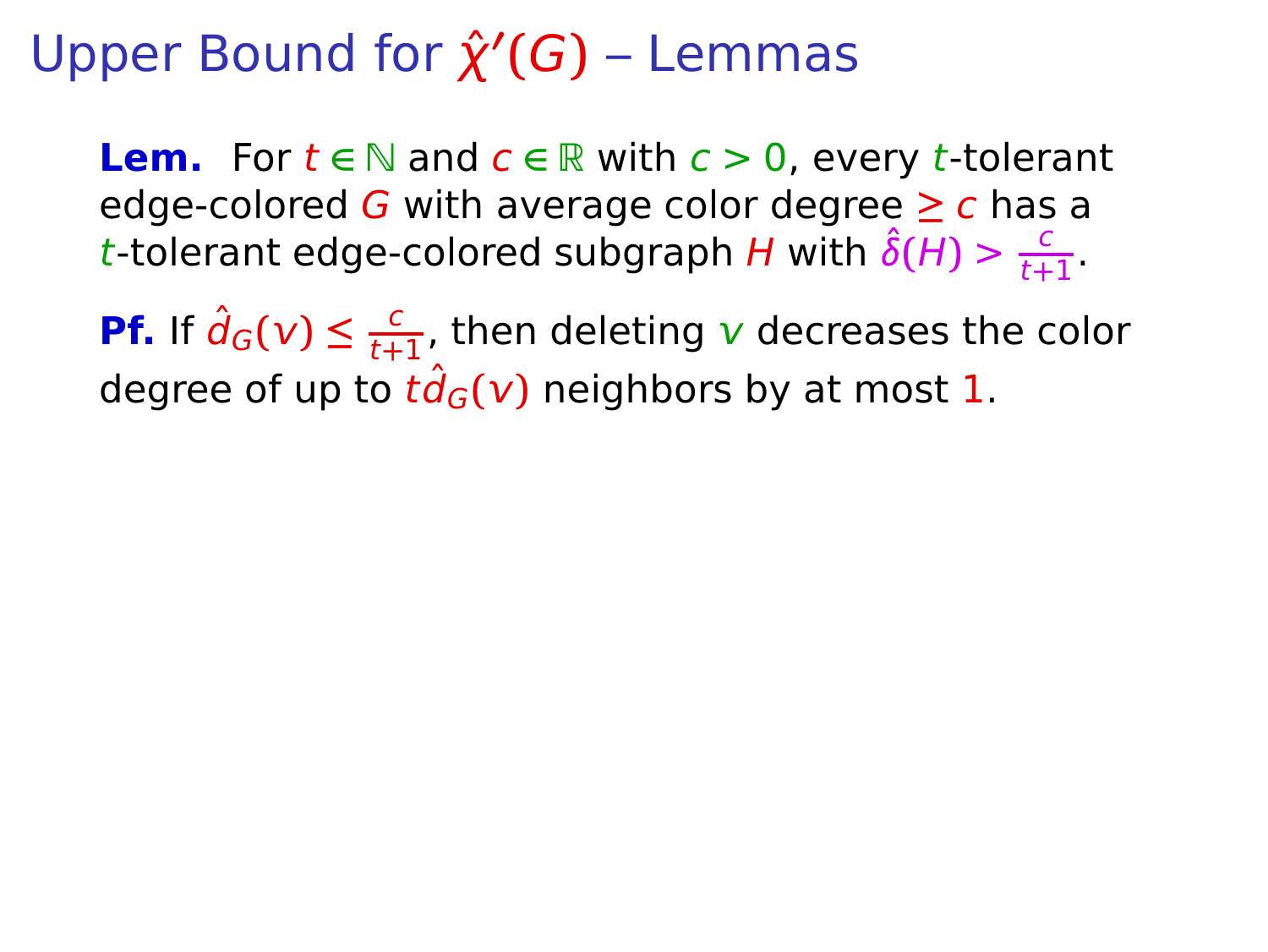**Lem.** For  $t \in \mathbb{N}$  and  $c \in \mathbb{R}$  with  $c > 0$ , every t-tolerant edge-colored G with average color degree **≥** c has a t-tolerant edge-colored subgraph H with  $\hat{\delta}(H) > \frac{c}{t+1}$  $\frac{c}{t+1}$ 

**Pf.** If  $\hat{d}_G(v) \leq \frac{c}{t+1}$  $\frac{c}{t+1}$ , then deleting v decreases the color degree of up to  $t\hat{d}_G(v)$  neighbors by at most 1. Since  $\sum_{V(G - V)} \hat{d}_{G - V}(u) \ge \sum_{V(G)} \hat{d}_{G}(u) - (t + 1)\hat{d}_{G}(v) \ge cn - c,$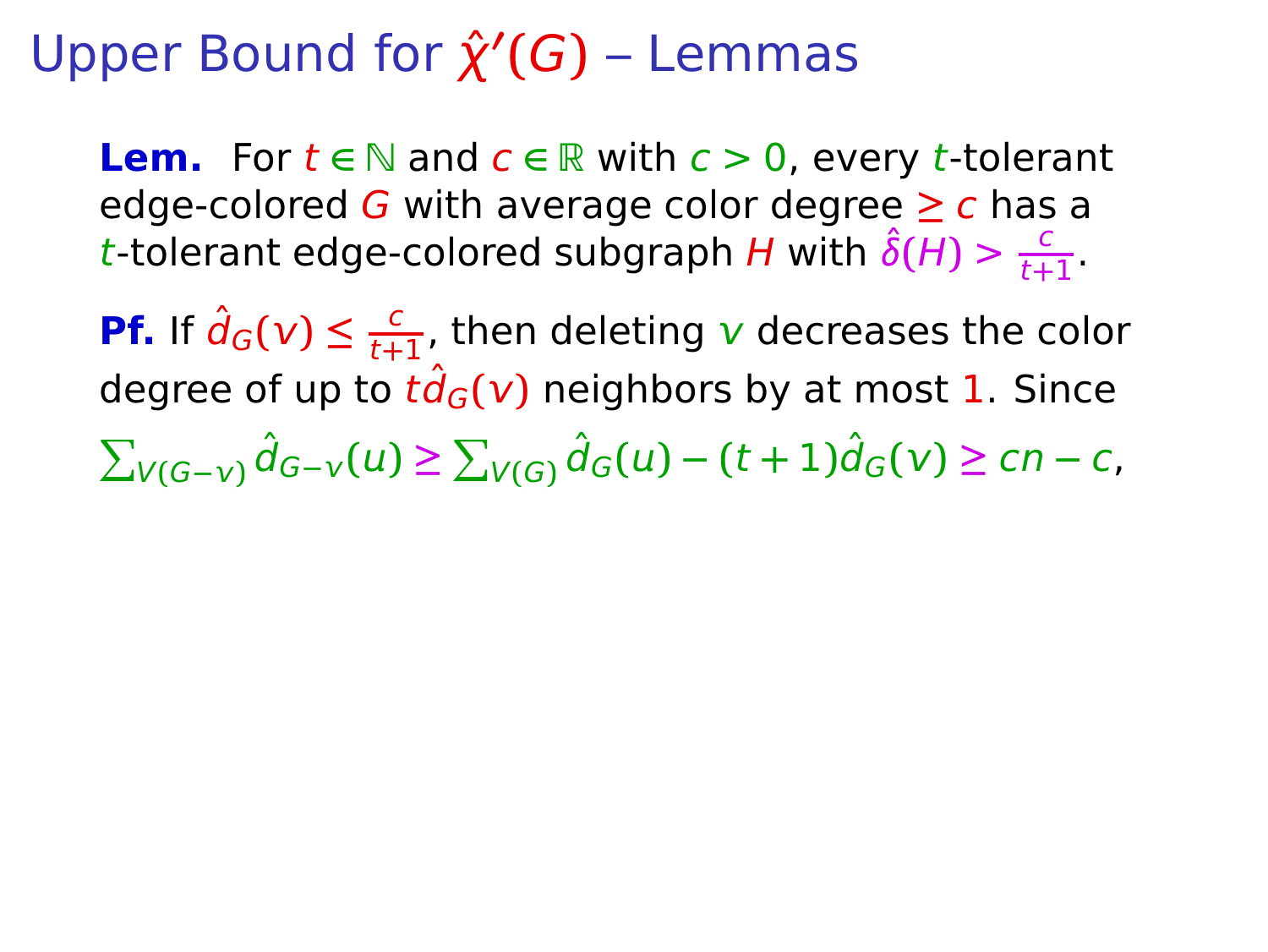**Lem.** For  $t \in \mathbb{N}$  and  $c \in \mathbb{R}$  with  $c > 0$ , every t-tolerant edge-colored G with average color degree **≥** c has a t-tolerant edge-colored subgraph H with  $\hat{\delta}(H) > \frac{c}{t+1}$  $\frac{c}{t+1}$ 

**Pf.** If  $\hat{d}_G(v) \leq \frac{c}{t+1}$  $\frac{c}{t+1}$ , then deleting v decreases the color degree of up to  $t\ddot{d}_G(v)$  neighbors by at most 1. Since  $\sum_{V(G - V)} \hat{d}_{G - V}(u) \ge \sum_{V(G)} \hat{d}_{G}(u) - (t + 1)\hat{d}_{G}(v) \ge cn - c,$ deleting  $\bf{v}$  does not reduce the average color degree, and G **−** is t-tolerant. Iterate to reach H.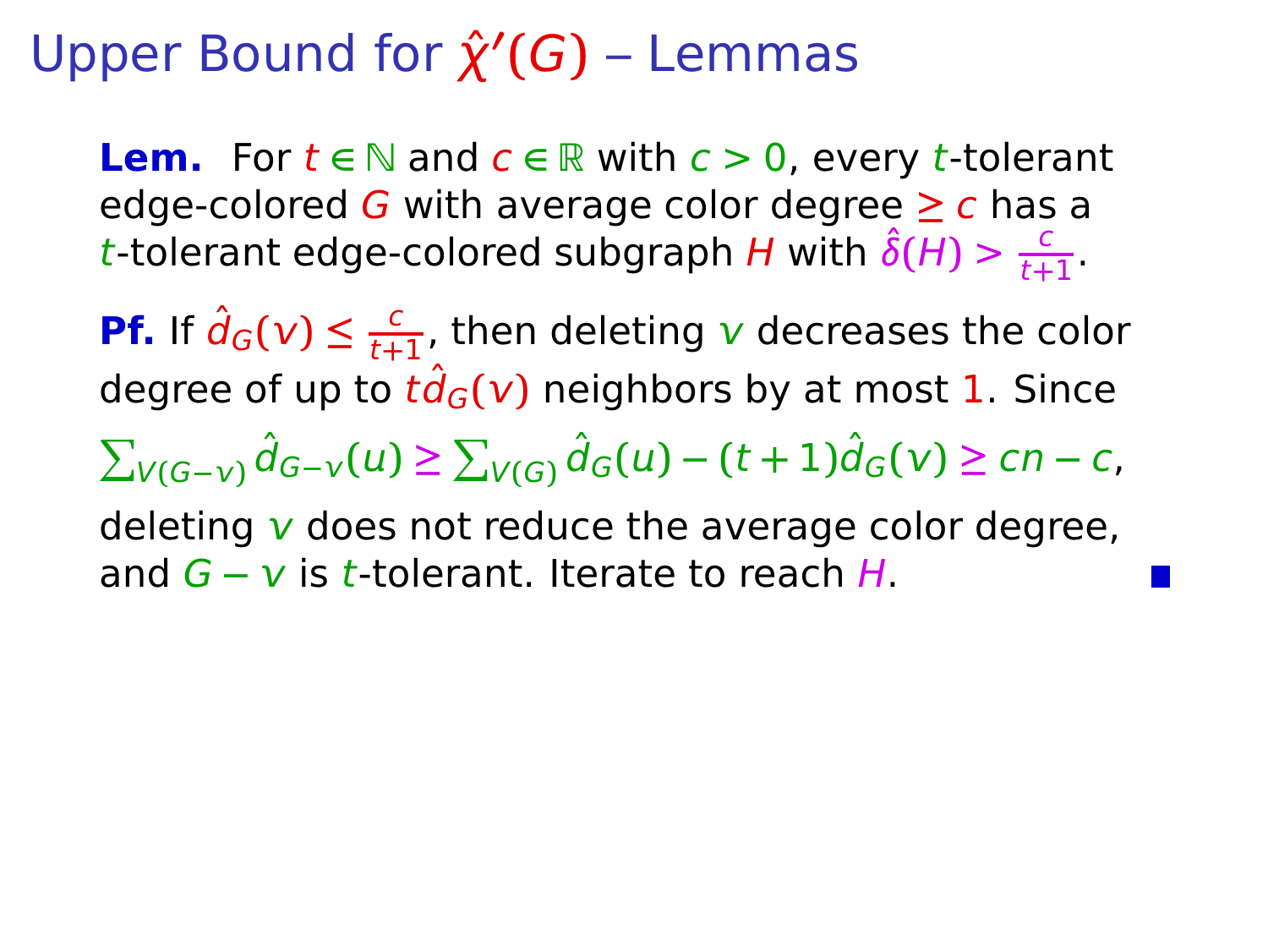**Lem.** For  $t \in \mathbb{N}$  and  $c \in \mathbb{R}$  with  $c > 0$ , every t-tolerant edge-colored G with average color degree **≥** c has a t-tolerant edge-colored subgraph H with  $\hat{\delta}(H) > \frac{c}{t+1}$  $\frac{c}{t+1}$ 

**Pf.** If  $\hat{d}_G(v) \leq \frac{c}{t+1}$  $\frac{c}{t+1}$ , then deleting v decreases the color degree of up to  $t\ddot{d}_G(v)$  neighbors by at most 1. Since  $\sum_{V(G - V)} \hat{d}_{G - V}(u) \ge \sum_{V(G)} \hat{d}_{G}(u) - (t + 1)\hat{d}_{G}(v) \ge cn - c,$ deleting  $\bf{v}$  does not reduce the average color degree,

and G **−** is t-tolerant. Iterate to reach H.

**Cor.**  $\hat{\alpha}'(G) \ge \left[\frac{m}{n!(t+1)}\right]$  $\left\lceil \frac{m}{n t (t+1)} \right\rceil$ , where G has m edges.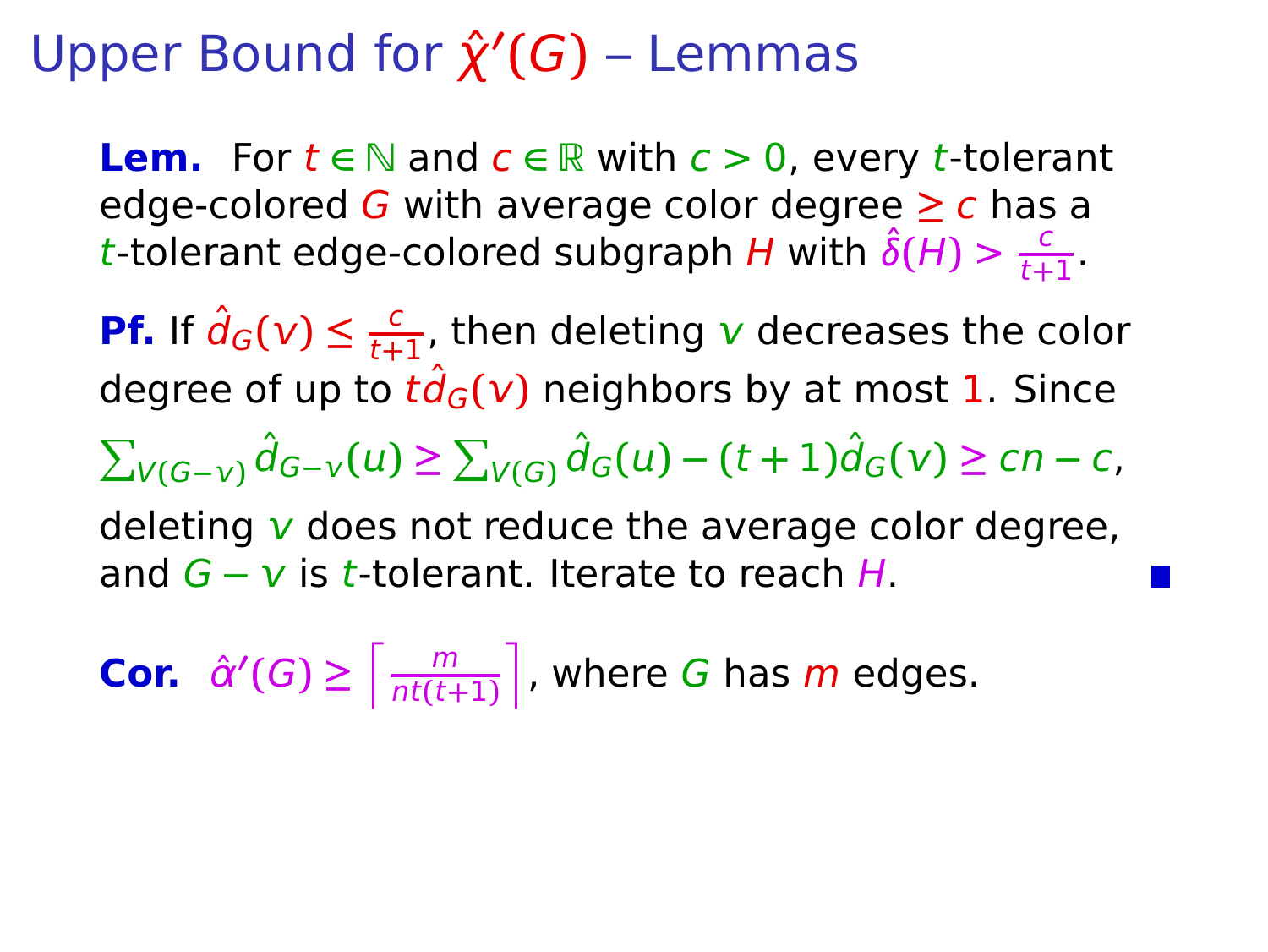**Lem.** For  $t \in \mathbb{N}$  and  $c \in \mathbb{R}$  with  $c > 0$ , every t-tolerant edge-colored G with average color degree **≥** c has a t-tolerant edge-colored subgraph H with  $\hat{\delta}(H) > \frac{c}{t+1}$  $\frac{c}{t+1}$ 

**Pf.** If  $\hat{d}_G(v) \leq \frac{c}{t+1}$  $\frac{c}{t+1}$ , then deleting v decreases the color degree of up to  $t\hat{d}_G(v)$  neighbors by at most 1. Since  $\sum_{V(G - V)} \hat{d}_{G - V}(u) \ge \sum_{V(G)} \hat{d}_{G}(u) - (t + 1)\hat{d}_{G}(v) \ge cn - c,$ deleting  $\bf{v}$  does not reduce the average color degree,

and *G* − *v* is *t*-tolerant. Iterate to reach *H*.

**Cor.**  $\hat{\alpha}'(G) \ge \left[\frac{m}{n!(t+1)}\right]$  $\left\lceil \frac{m}{n t (t+1)} \right\rceil$ , where G has m edges. **Pf.** t-tolerant  $\Rightarrow \hat{d}_G(v) \geq d_G(v)/t$ . With degree-sum 2*m*, the average color degree is  $\geq 2m/(nt)$ . The lemma yields H with  $\hat{\delta}(H) > \frac{2m}{n^2}$  $\frac{2m}{nt(t+1)}$ . Now  $\hat{\alpha}'(H) \ge \left\lceil \frac{m}{nt(t+1)} \right\rceil$  $\left[\frac{m}{nt(t+1)}\right]$ .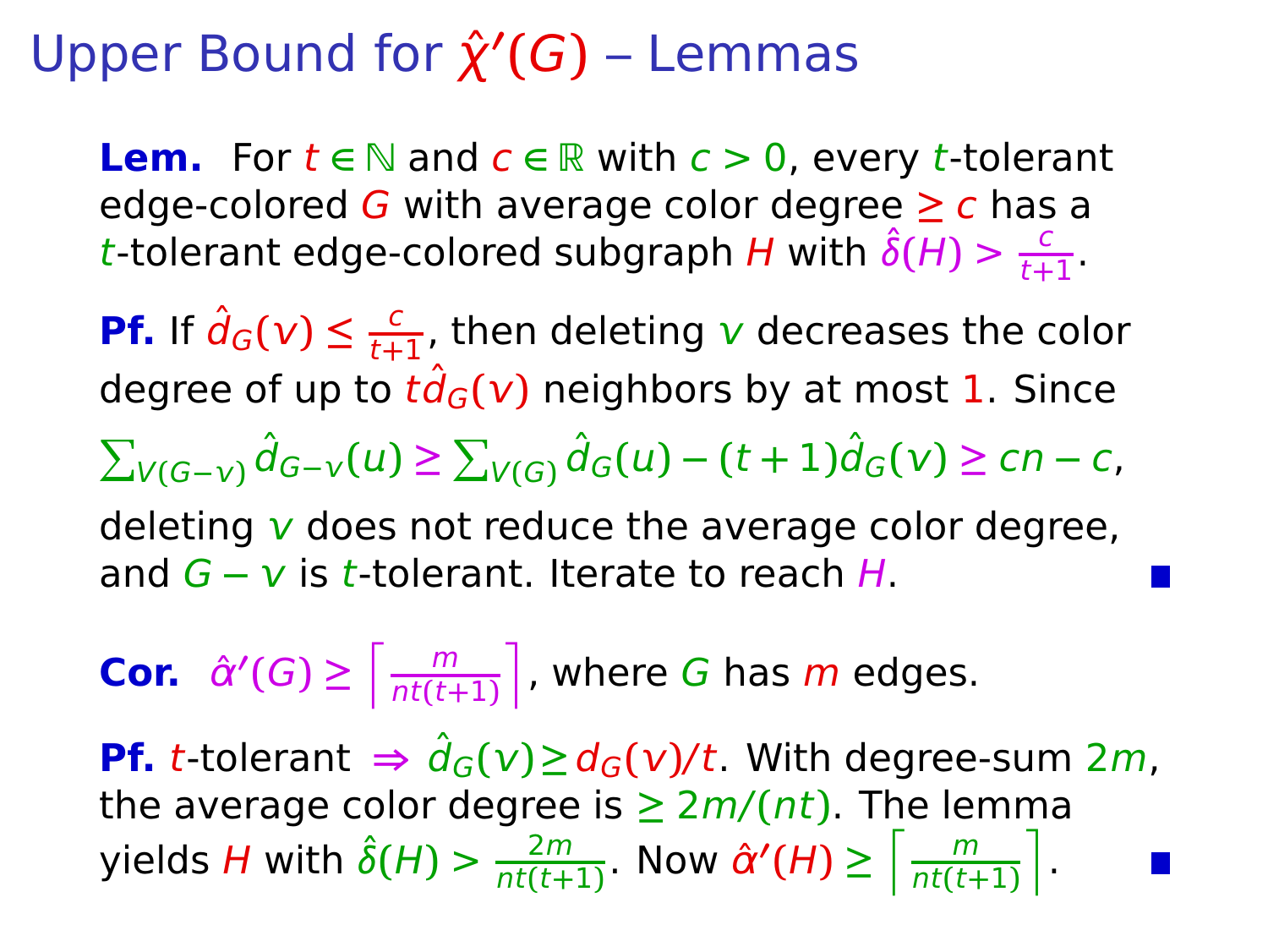Upper Bound for  $\hat{\chi}'(G)$  – Theorem

**Thm.** If G is an *n*-vertex *t*-tolerant edge-colored graph,  $\hat{\chi}'(G) < t(t+1)n \ln n$ .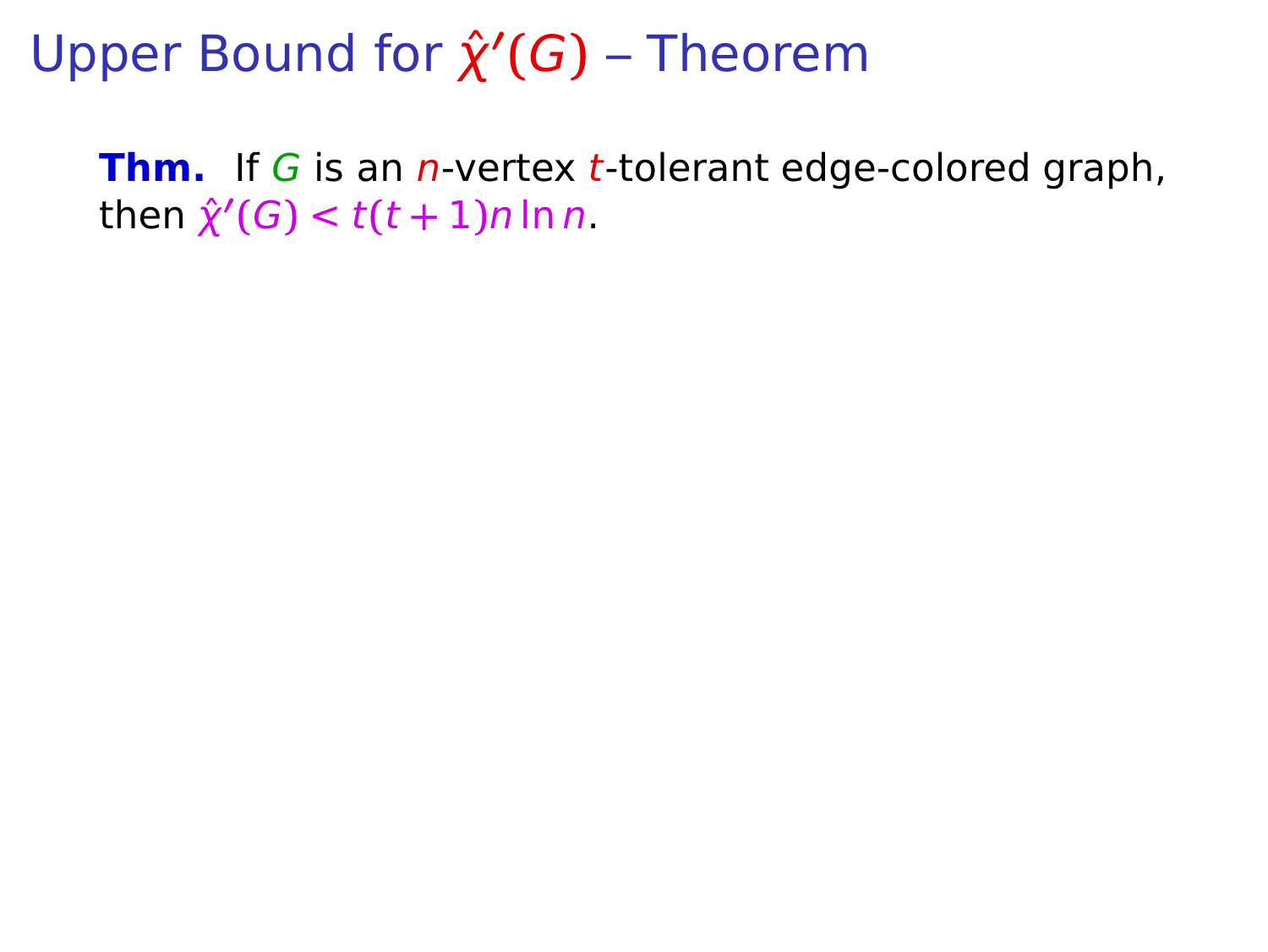**Thm.** If G is an *n*-vertex *t*-tolerant edge-colored graph,  $\hat{\chi}'(G) < t(t+1)n \ln n$ .

**Pf.** We may assume G is an edge-coloring of  $K_n$ .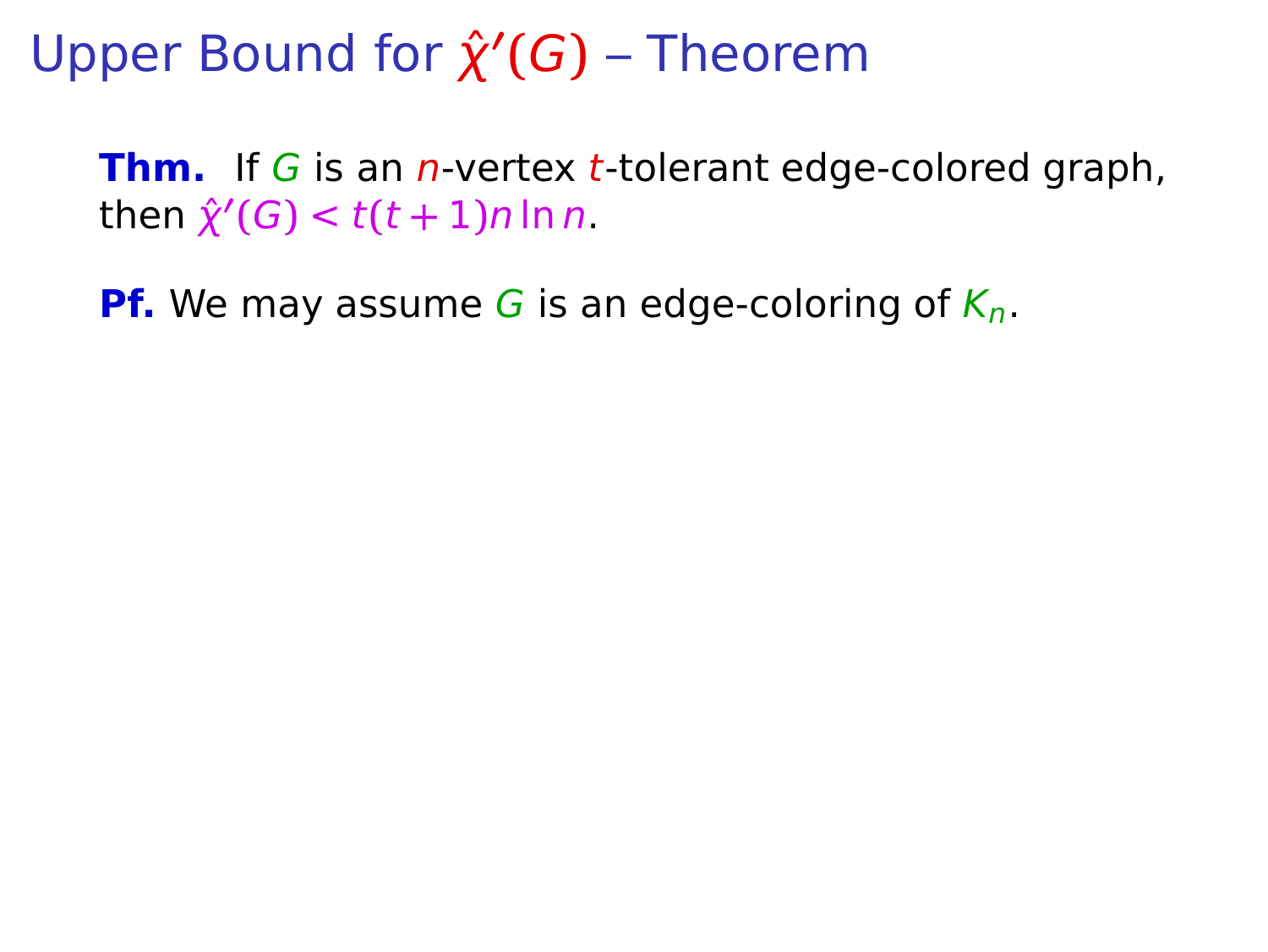**Thm.** If G is an *n*-vertex *t*-tolerant edge-colored graph,  $\hat{\chi}'(G) < t(t+1)n \ln n$ .

**Pf.** We may assume G is an edge-coloring of  $K_n$ .

Let  $F_0 = G$  and  $a_0 = 1$ . For  $i > 0$ , obtain  $F_i$  from  $F_{i-1}$  by  $\alpha$  deleting a large rainbow matching  $M_{i-1}$ ; let  $\alpha_i = \frac{|E(F_i)|}{\binom{n}{i}}$  $\frac{1}{\binom{n}{2}}$ . 2

By the corollary,  $|M_{i-1}| \geq \frac{|E(F_{i-1})|}{nt(t+1)} = a_{i-1} \frac{n-1}{2t(t+1)}$  $\frac{1}{2t(t+1)}$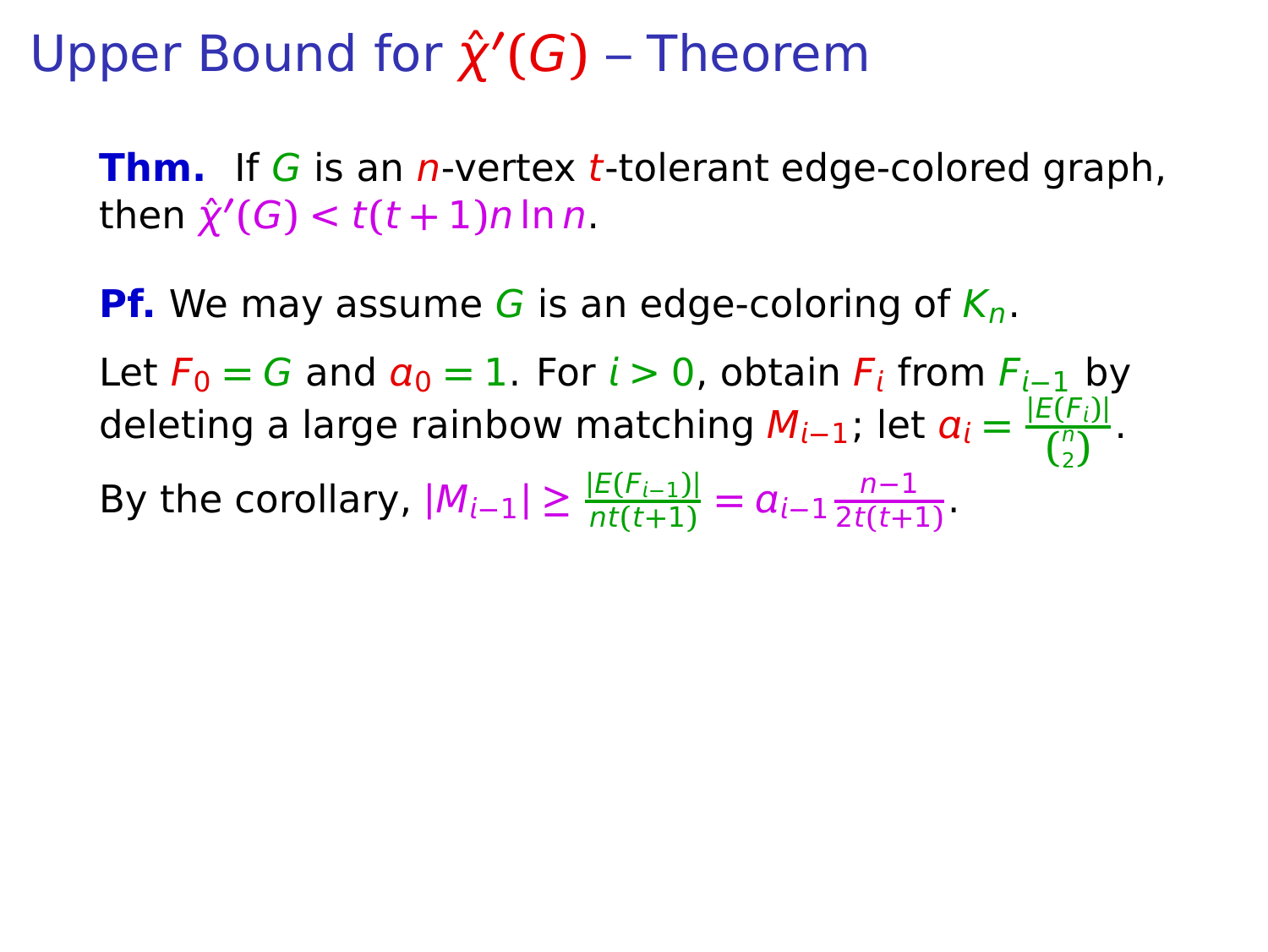**Thm.** If G is an *n*-vertex *t*-tolerant edge-colored graph,  $\hat{\chi}'(G) < t(t+1)n \ln n$ .

**Pf.** We may assume G is an edge-coloring of  $K_n$ .

Let  $F_0 = G$  and  $a_0 = 1$ . For  $i > 0$ , obtain  $F_i$  from  $F_{i-1}$  by  $\alpha$  deleting a large rainbow matching  $M_{i-1}$ ; let  $\alpha_i = \frac{|E(F_i)|}{\binom{n}{i}}$  $\frac{1}{\binom{n}{2}}$ . 2

By the corollary,  $|M_{i-1}| \geq \frac{|E(F_{i-1})|}{nt(t+1)} = a_{i-1} \frac{n-1}{2t(t+1)}$  $\frac{1}{2t(t+1)}$ 

Let *j* be the least index such that  $a_j \frac{n-1}{2t(t+1)}$  $\frac{n-1}{2t(t+1)} \leq 1$ .  $F_j$  is covered by  $|E(F_j)|$  single-edge rainbow matchings.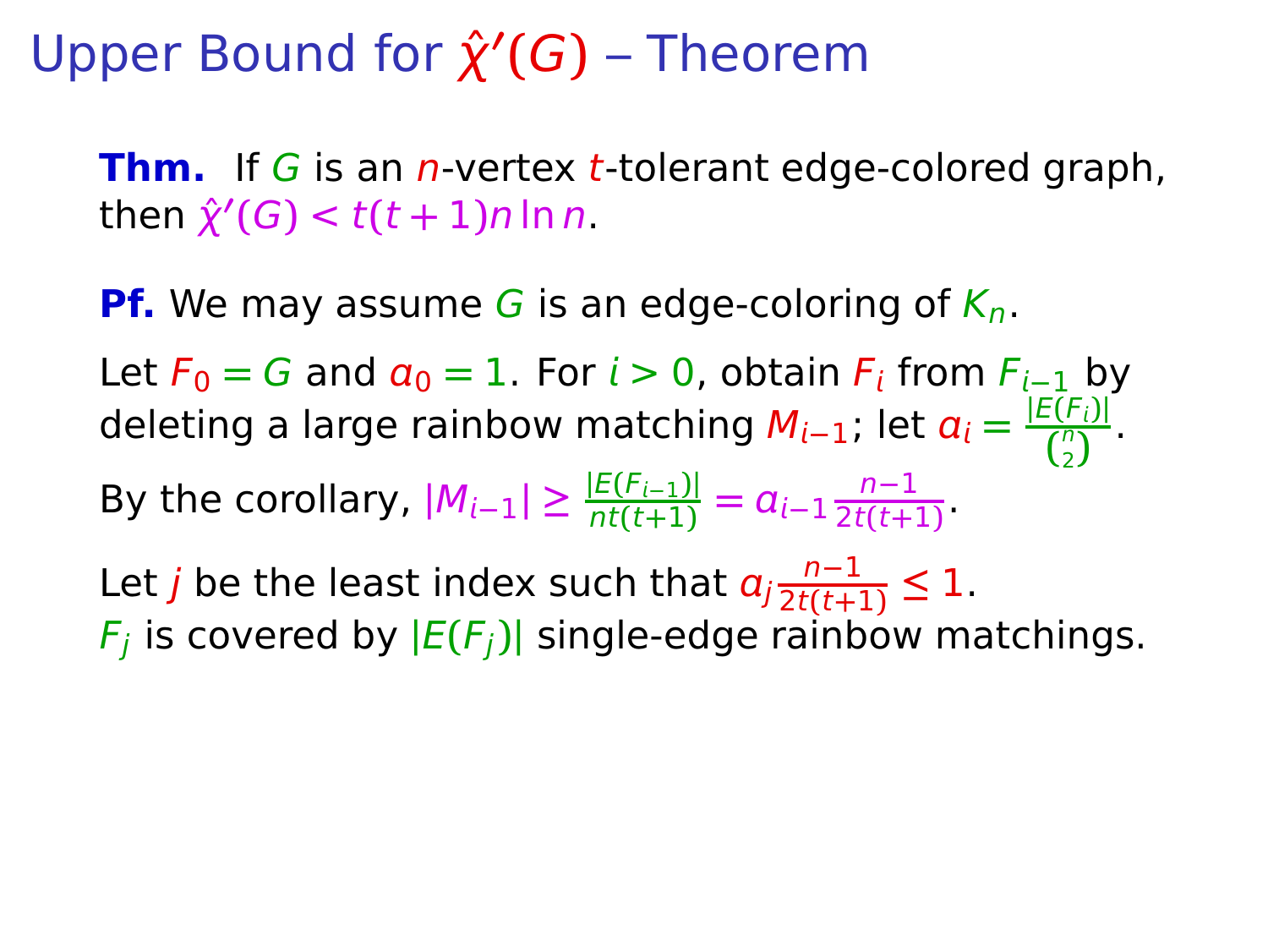**Thm.** If G is an *n*-vertex *t*-tolerant edge-colored graph,  $\hat{\chi}'(G) < t(t+1)n \ln n$ .

**Pf.** We may assume G is an edge-coloring of  $K_n$ .

Let  $F_0 = G$  and  $a_0 = 1$ . For  $i > 0$ , obtain  $F_i$  from  $F_{i-1}$  by  $\alpha$  deleting a large rainbow matching  $M_{i-1}$ ; let  $\alpha_i = \frac{|E(F_i)|}{\binom{n}{i}}$  $\frac{1}{\binom{n}{2}}$ . 2

By the corollary,  $|M_{i-1}| \geq \frac{|E(F_{i-1})|}{nt(t+1)} = a_{i-1} \frac{n-1}{2t(t+1)}$  $\frac{1}{2t(t+1)}$ 

Let *j* be the least index such that  $a_j \frac{n-1}{2t(t+1)}$  $\frac{n-1}{2t(t+1)} \leq 1$ .  $F_j$  is covered by  $|E(F_j)|$  single-edge rainbow matchings.  $\hat{\chi}'(G) \leq j + |E(F_j)|$ .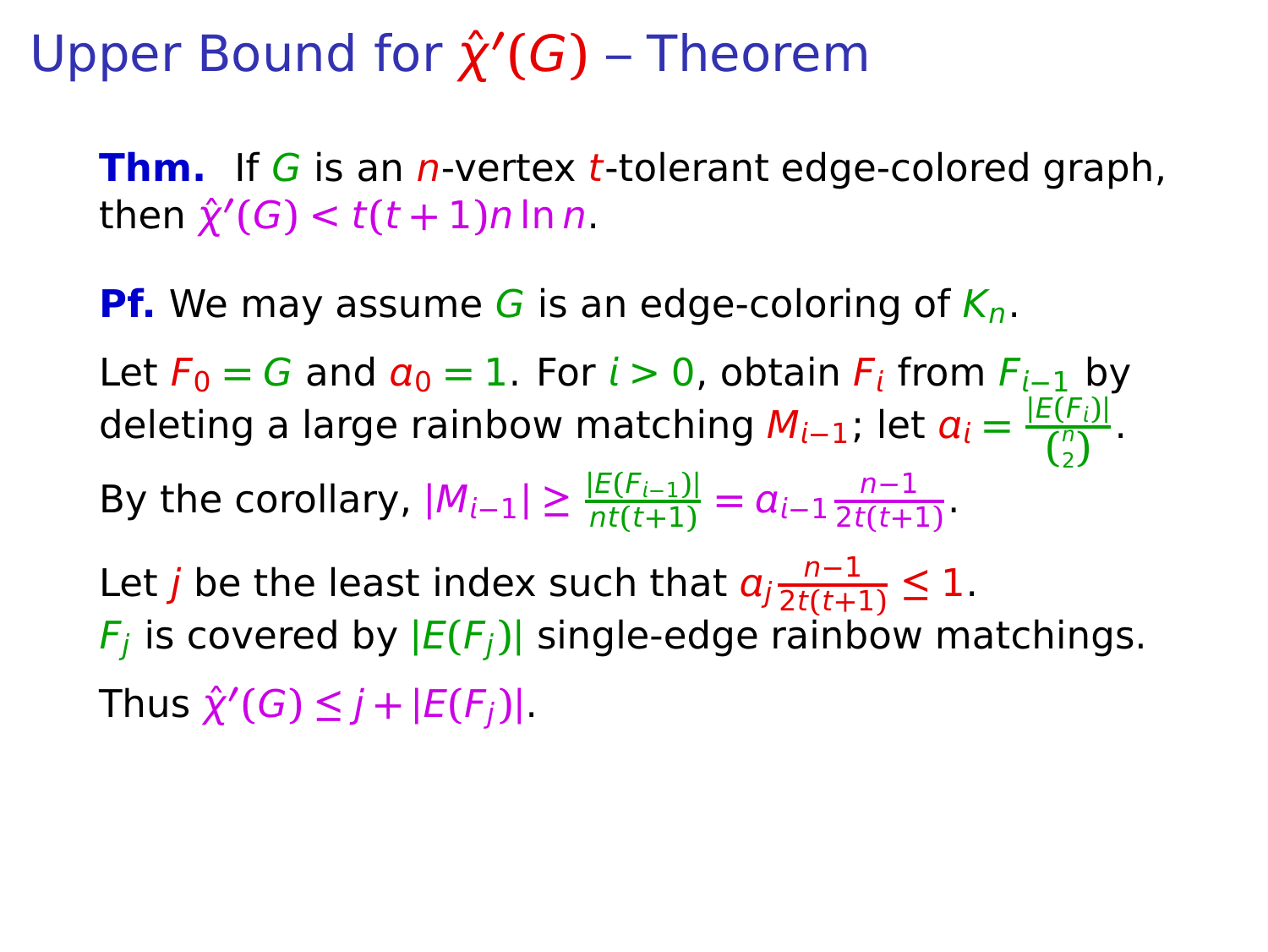**Thm.** If G is an *n*-vertex *t*-tolerant edge-colored graph,  $\hat{\chi}'(G) < t(t+1)n \ln n$ .

**Pf.** We may assume G is an edge-coloring of  $K_n$ .

Let  $F_0 = G$  and  $a_0 = 1$ . For  $i > 0$ , obtain  $F_i$  from  $F_{i-1}$  by  $\alpha$  deleting a large rainbow matching  $M_{i-1}$ ; let  $\alpha_i = \frac{|E(F_i)|}{\binom{n}{i}}$  $\frac{1}{\binom{n}{2}}$ . 2

By the corollary,  $|M_{i-1}| \geq \frac{|E(F_{i-1})|}{nt(t+1)} = a_{i-1} \frac{n-1}{2t(t+1)}$  $\frac{1}{2t(t+1)}$ 

Let *j* be the least index such that  $a_j \frac{n-1}{2t(t+1)}$  $\frac{n-1}{2t(t+1)} \leq 1$ .  $F_j$  is covered by  $|E(F_j)|$  single-edge rainbow matchings.  $\hat{\chi}'(G) \leq j + |E(F_j)|$ .

It remains to bound *j* and  $|E(F_i)|$ .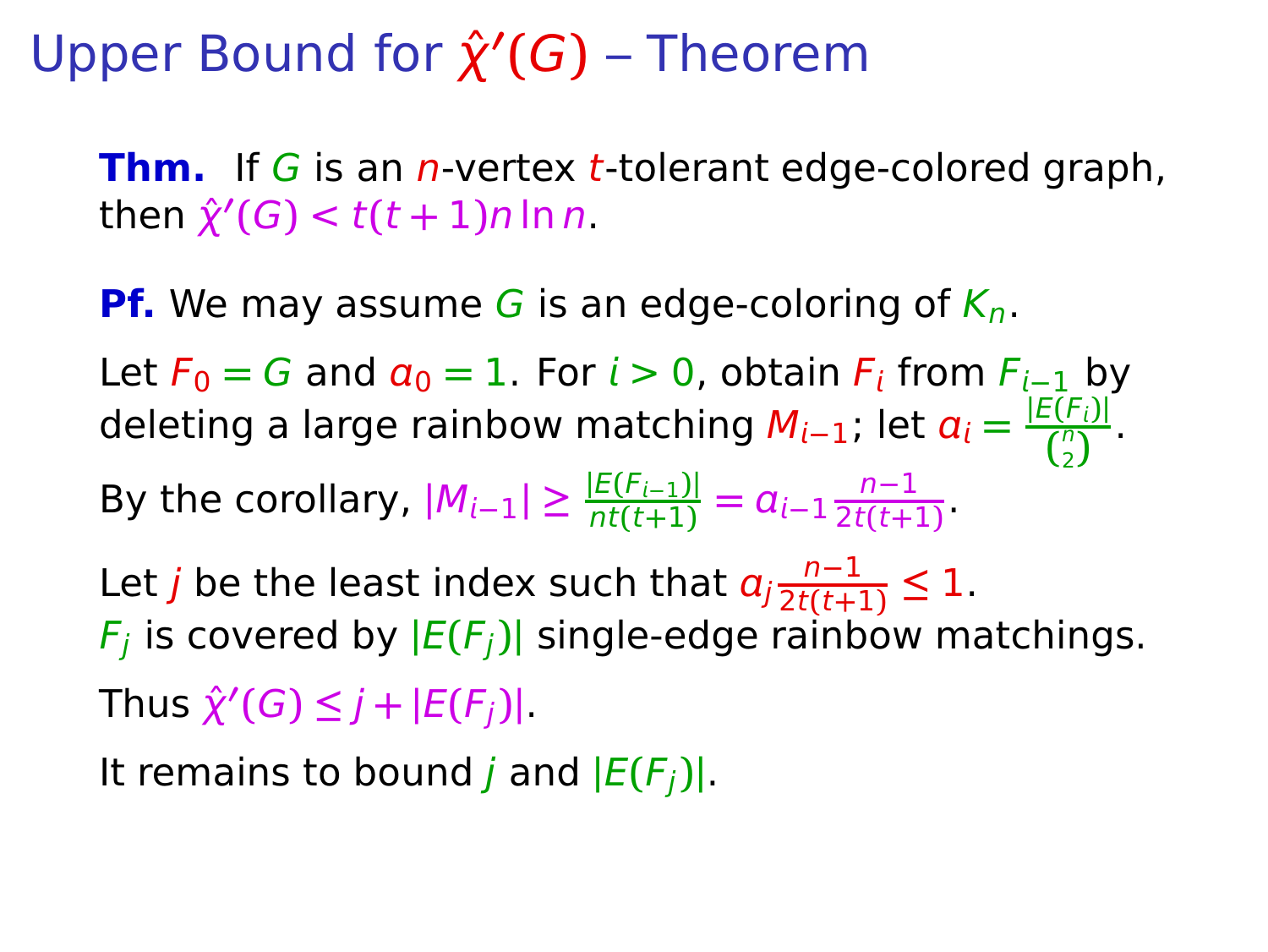**Upper Bound for**  $\hat{\chi}'(G)$  **– Completion** Note  $a_i\binom{n}{2} = |E(F_{i-1})| - |M_{i-1}| \le a_{i-1}\binom{n}{2}\left(1 - \frac{1}{n t (t-1)}\right)$  $\frac{1}{nt(t+1)}$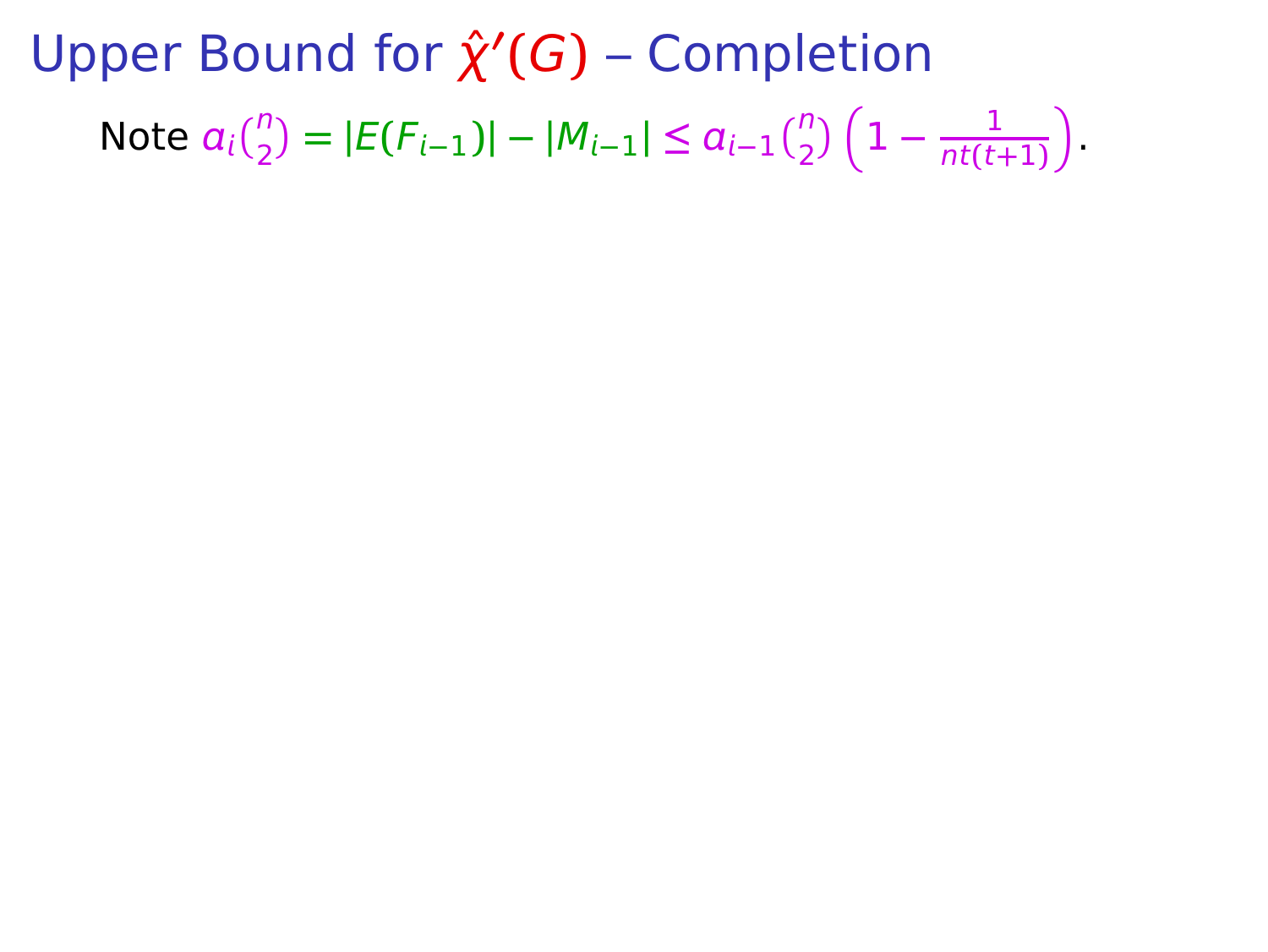**Upper Bound for**  $\hat{\chi}'(G)$  **– Completion** Note  $a_i\binom{n}{2} = |E(F_{i-1})| - |M_{i-1}| \le a_{i-1}\binom{n}{2}\left(1 - \frac{1}{n t (t-1)}\right)$  $\frac{1}{nt(t+1)}$ Now  $a_0 = 1$  yields  $a_i \leq \left(1 - \frac{1}{n t (t-1)}\right)$  $\frac{1}{nt(t+1)}$ <sup> $\int_0^t < e^{\frac{-t}{nt(t+1)}}$ .</sup>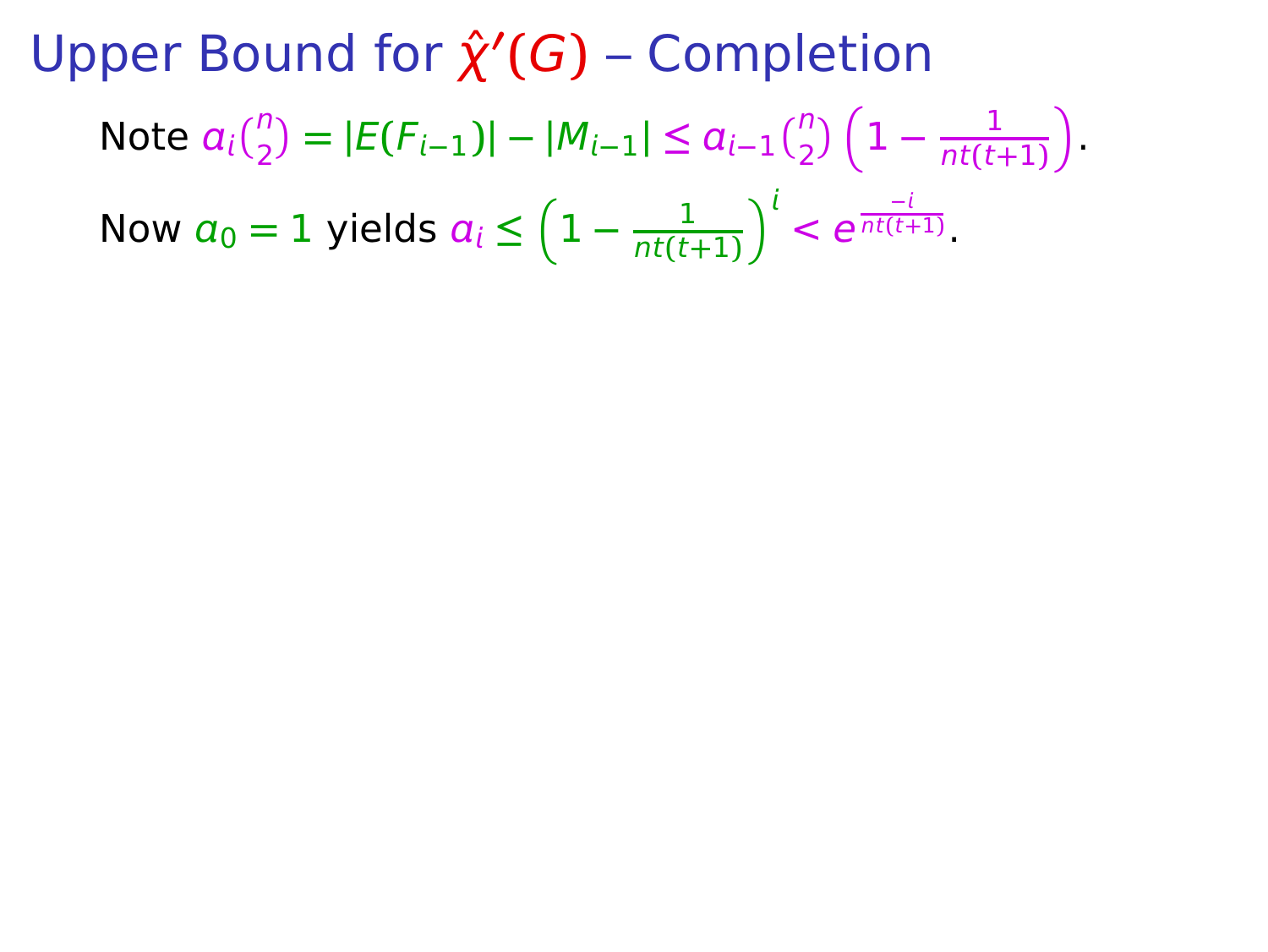**Upper Bound for**  $\hat{\chi}'(G)$  **– Completion** Note  $a_i\binom{n}{2} = |E(F_{i-1})| - |M_{i-1}| \le a_{i-1}\binom{n}{2}\left(1 - \frac{1}{n t (t-1)}\right)$  $\frac{1}{nt(t+1)}$ Now  $a_0 = 1$  yields  $a_i \leq \left(1 - \frac{1}{n t (t-1)}\right)$  $\frac{1}{nt(t+1)}$ <sup> $\int_0^t < e^{\frac{-t}{nt(t+1)}}$ .</sup> We have  $a_j \leq \frac{2t(t+1)}{n-1} = \frac{2t(t+1)}{n-1} < a_{j-1} < e^{\frac{-j+1}{nt(t+1)}}$ .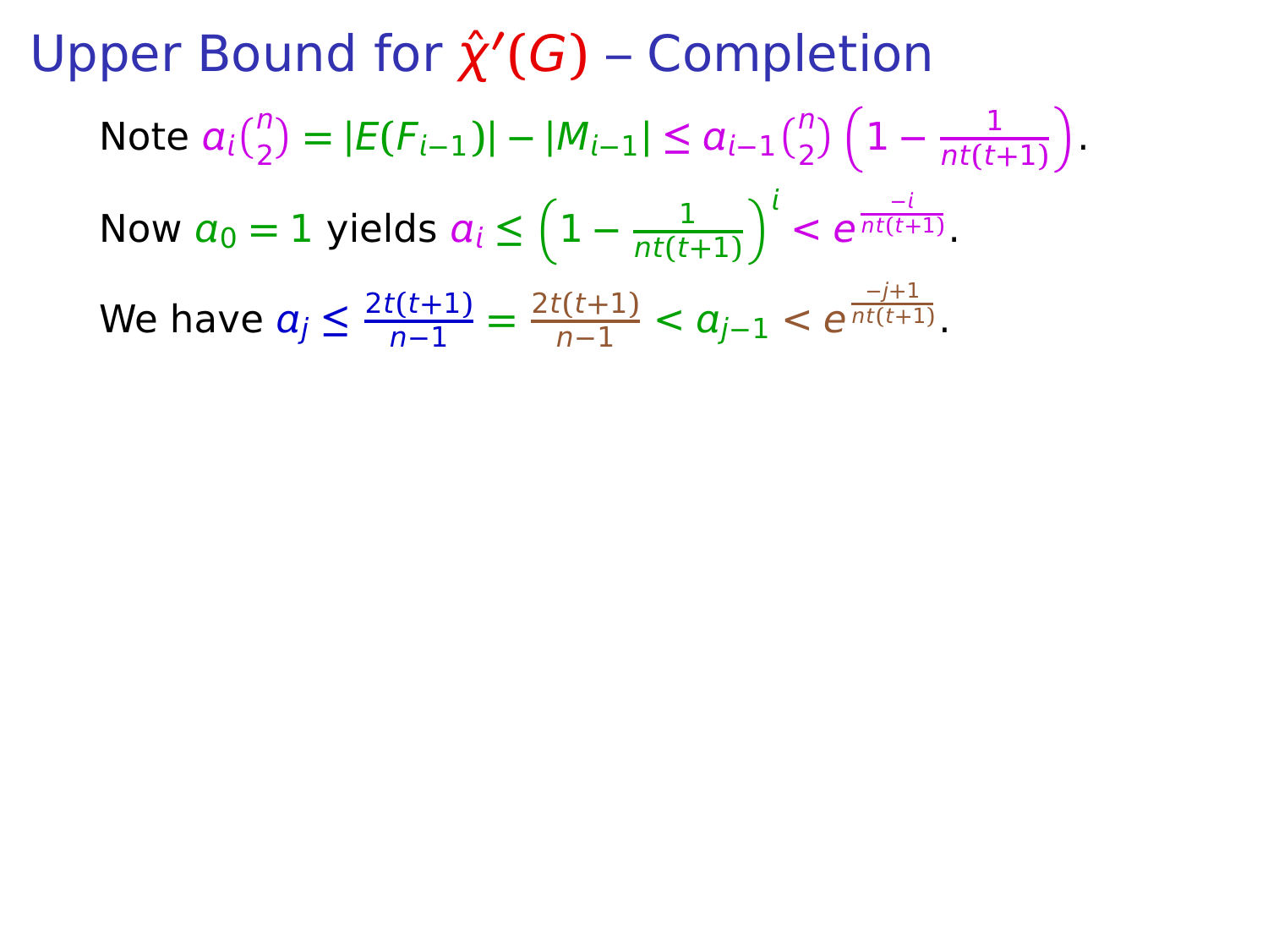**Upper Bound for**  $\hat{\chi}'(G)$  **– Completion** Note  $a_i\binom{n}{2} = |E(F_{i-1})| - |M_{i-1}| \le a_{i-1}\binom{n}{2}\left(1 - \frac{1}{n t (t-1)}\right)$  $\frac{1}{nt(t+1)}$ Now  $a_0 = 1$  yields  $a_i \leq \left(1 - \frac{1}{n t (t-1)}\right)$  $\frac{1}{nt(t+1)}$ <sup> $\int_0^t < e^{\frac{-t}{nt(t+1)}}$ .</sup> We have  $a_j \leq \frac{2t(t+1)}{n-1} = \frac{2t(t+1)}{n-1} < a_{j-1} < e^{\frac{-j+1}{nt(t+1)}}$ . Finally, we compute

$$
j + a_j {n \choose 2} < nt(t+1) \ln \frac{n-1}{2t(t+1)} + 1 + \frac{2t(t+1)}{n-1} \frac{n(n-1)}{2} \\ < t(t+1) n \ln(n-1).
$$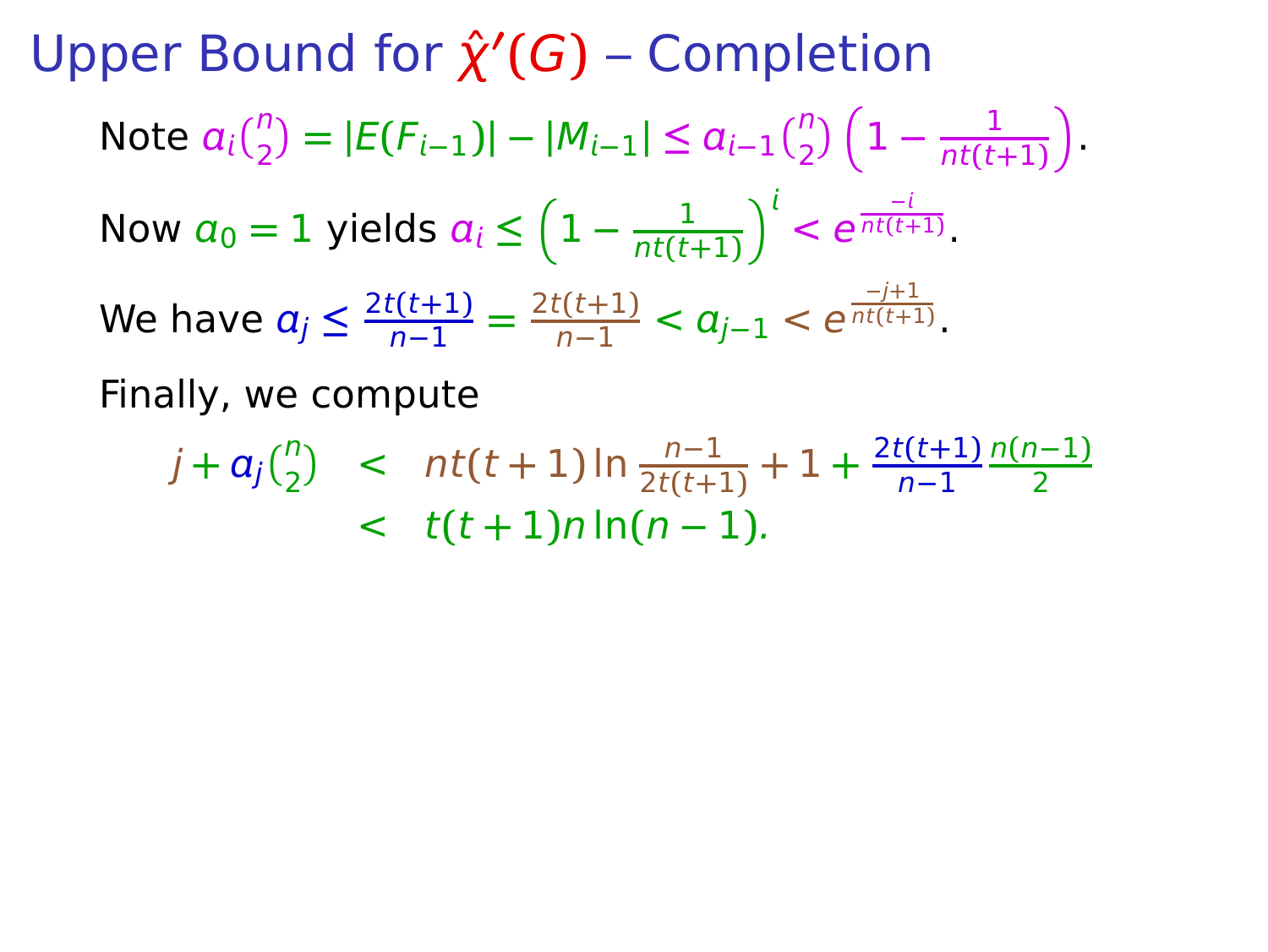**Upper Bound for**  $\hat{\chi}'(G)$  **– Completion** Note  $a_i\binom{n}{2} = |E(F_{i-1})| - |M_{i-1}| \le a_{i-1}\binom{n}{2}\left(1 - \frac{1}{n t (t-1)}\right)$  $\frac{1}{nt(t+1)}$ Now  $a_0 = 1$  yields  $a_i \leq \left(1 - \frac{1}{n t (t-1)}\right)$  $\frac{1}{nt(t+1)}$ <sup> $\int_0^t < e^{\frac{-t}{nt(t+1)}}$ .</sup> We have  $a_j \leq \frac{2t(t+1)}{n-1} = \frac{2t(t+1)}{n-1} < a_{j-1} < e^{\frac{-j+1}{nt(t+1)}}$ . Finally, we compute

$$
j + a_j {n \choose 2} < nt(t+1) \ln \frac{n-1}{2t(t+1)} + 1 + \frac{2t(t+1)}{n-1} \frac{n(n-1)}{2} \\ < t(t+1) n \ln(n-1).
$$

 $\hat{\chi}'(G) < t(t+1)n \ln n$ .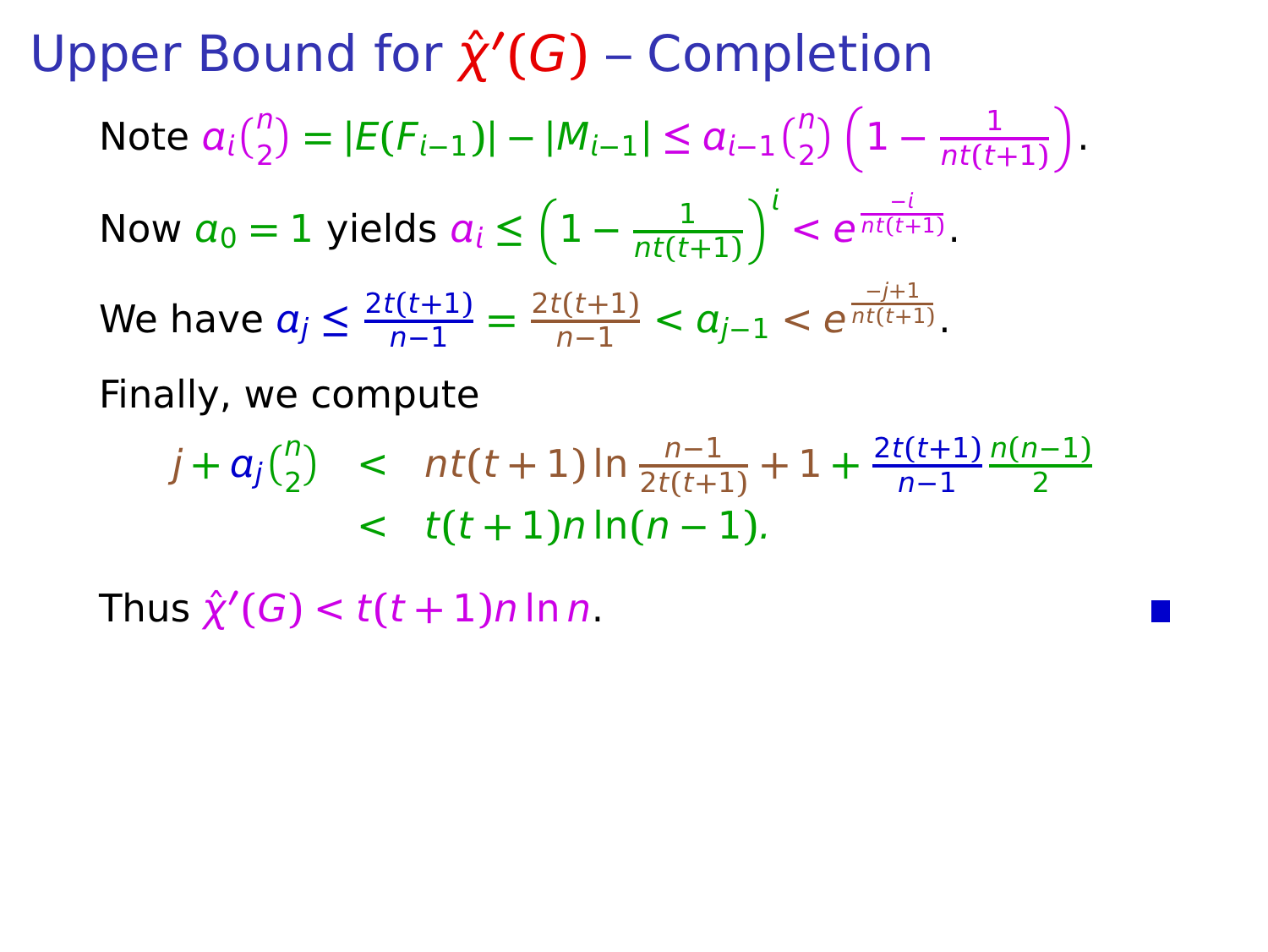**Upper Bound for**  $\hat{\chi}'(G)$  **– Completion** Note  $a_i\binom{n}{2} = |E(F_{i-1})| - |M_{i-1}| \le a_{i-1}\binom{n}{2}\left(1 - \frac{1}{n t (t-1)}\right)$  $\frac{1}{nt(t+1)}$ Now  $a_0 = 1$  yields  $a_i \leq \left(1 - \frac{1}{n t (t-1)}\right)$  $\frac{1}{nt(t+1)}$ <sup> $\int_0^t < e^{\frac{-t}{nt(t+1)}}$ .</sup> We have  $a_j \leq \frac{2t(t+1)}{n-1} = \frac{2t(t+1)}{n-1} < a_{j-1} < e^{\frac{-j+1}{nt(t+1)}}$ . Finally, we compute

$$
j + a_j {n \choose 2} < nt(t+1) \ln \frac{n-1}{2t(t+1)} + 1 + \frac{2t(t+1)}{n-1} \frac{n(n-1)}{2} \\ < t(t+1) n \ln(n-1).
$$

 $\hat{\chi}'(G) < t(t+1)n \ln n$ .

**Note:** Below: a t-tolerant edge-colored graph G with avg color degree  $(t + 1)/2$ , but  $\hat{\delta}(H) \leq 1$  for all  $H \subseteq G$ .

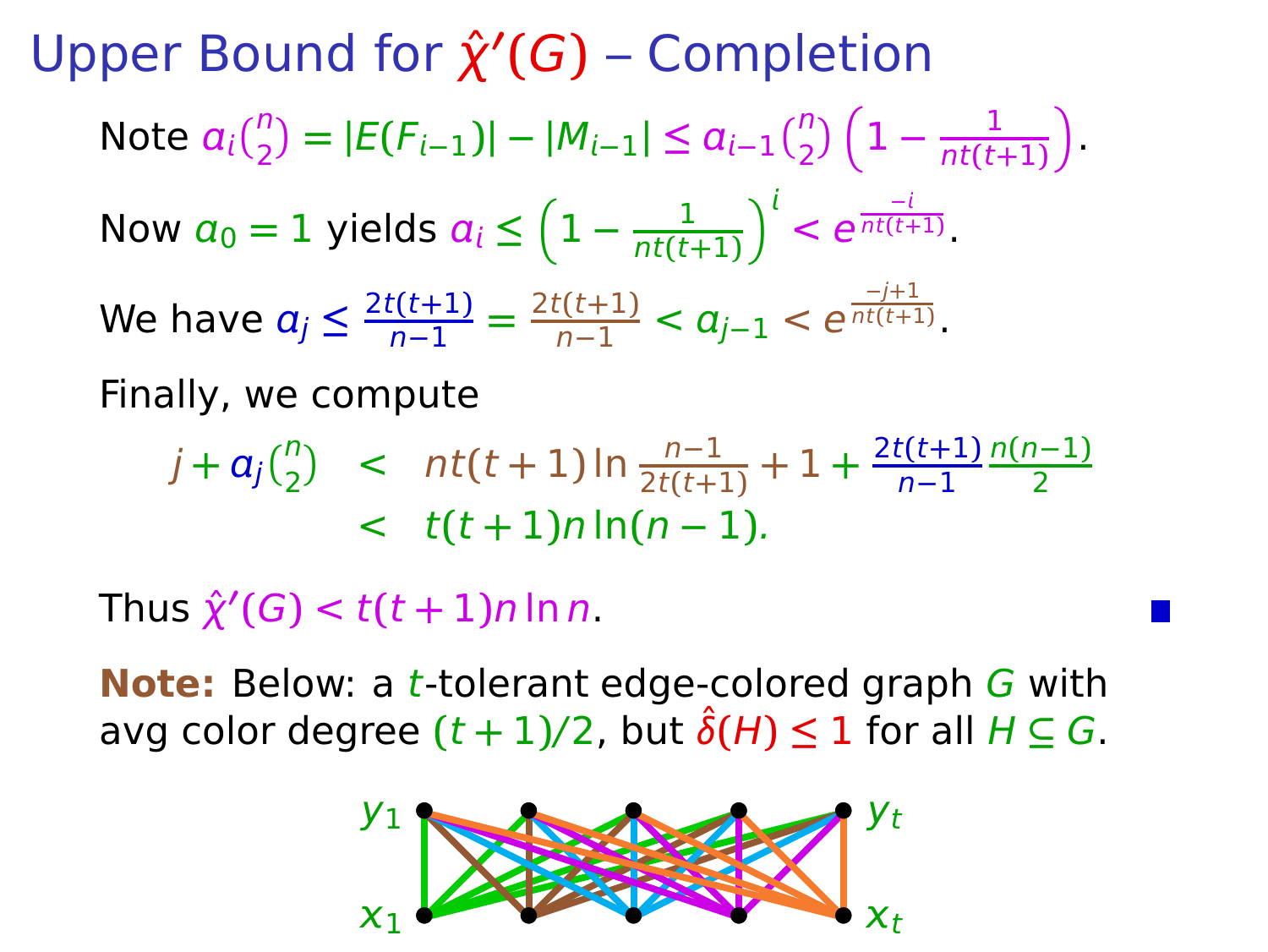**Thm.** If G is an *n*-vertex *t*-tolerant edge-colored graph, then  $\hat{\gamma}(G) \leq \frac{1 + \ln k}{k}$  $\frac{\ln k}{k}n$ , where  $k = \frac{\delta(G)}{t} + 1$ .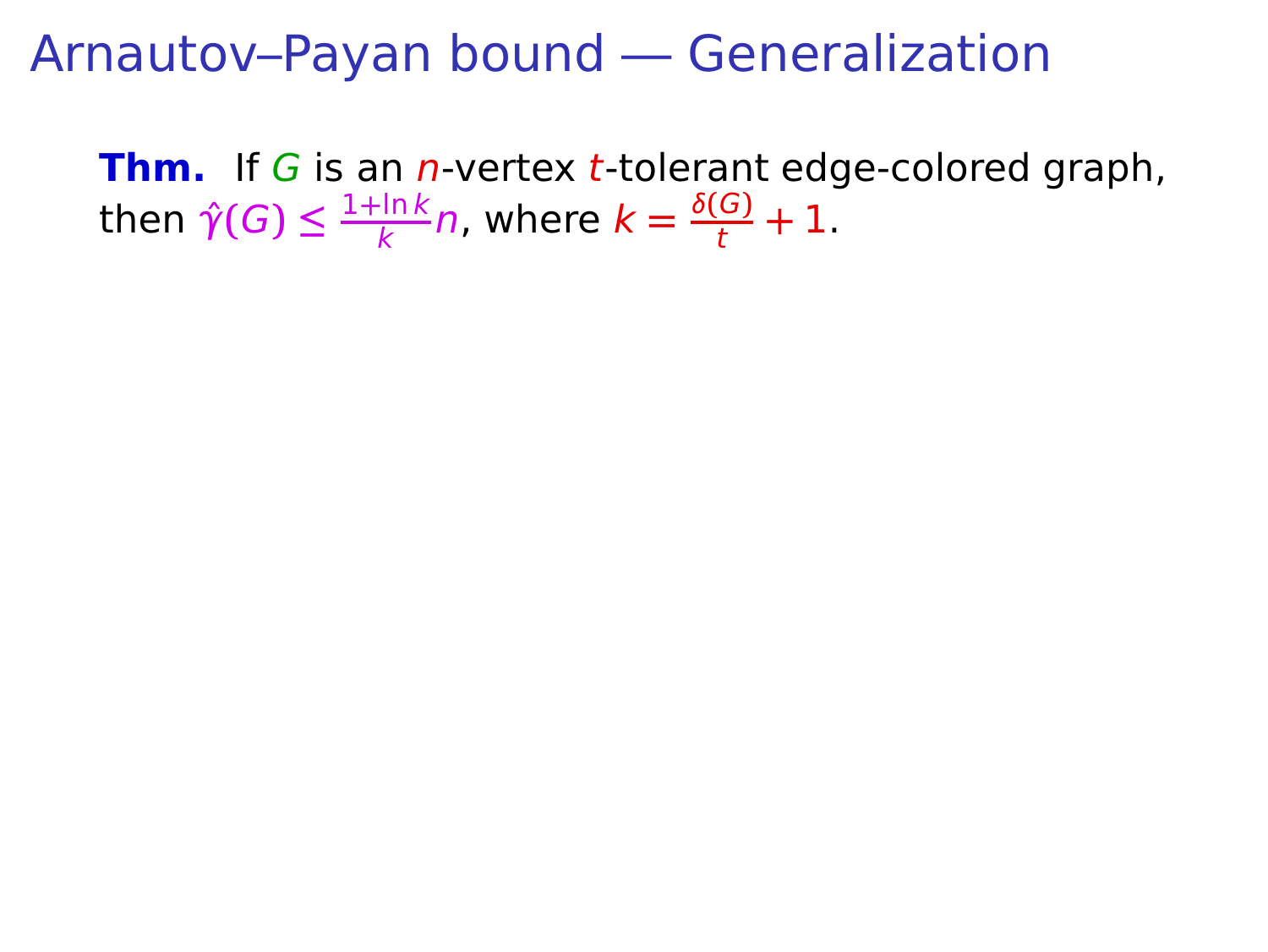**Thm.** If G is an *n*-vertex *t*-tolerant edge-colored graph, then  $\hat{\gamma}(G) \leq \frac{1 + \ln k}{k}$  $\frac{\ln k}{k}n$ , where  $k = \frac{\delta(G)}{t} + 1$ .

**Pf.** For  $v \in V(G)$ , form  $S_v$  at v by including a random  $i$  incident edge of each color. Note  $P(vw ∈ E(S_v)) ≥ 1/t$ .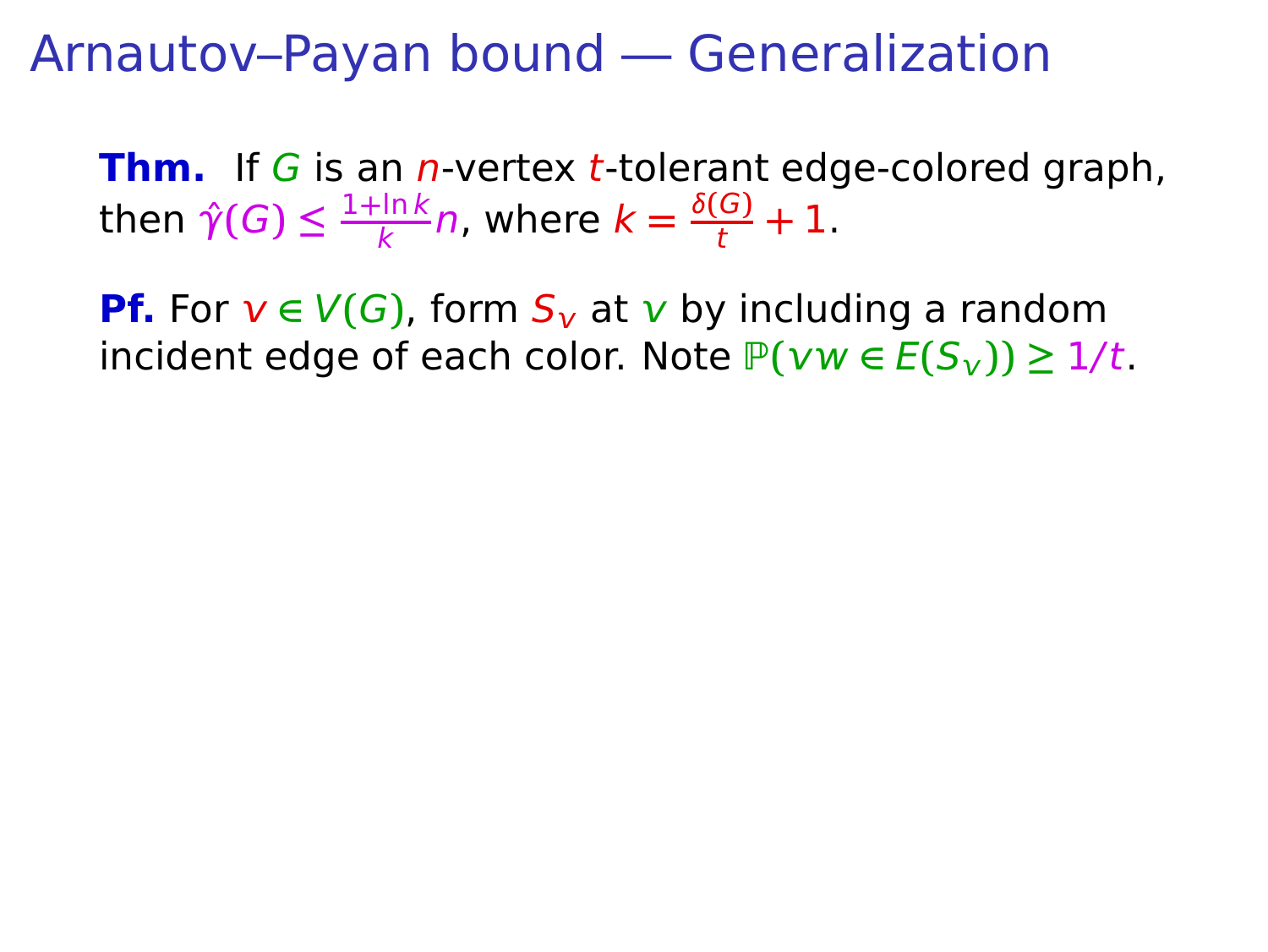**Thm.** If G is an *n*-vertex *t*-tolerant edge-colored graph, then  $\hat{\gamma}(G) \leq \frac{1 + \ln k}{k}$  $\frac{\ln k}{k}n$ , where  $k = \frac{\delta(G)}{t} + 1$ .

**Pf.** For  $v \in V(G)$ , form  $S_v$  at v by including a random  $i$  incident edge of each color. Note  $P(vw ∈ E(S_v)) ≥ 1/t$ .

Set  $p = \frac{\ln k}{k}$  $\frac{16}{k}$ . Form A by including each vertex with  $\text{probability } p \text{, so } \mathbb{E}(|A|) = pn.$  Let  $B = V(G) - \bigcup_{v \in A} V(S_v).$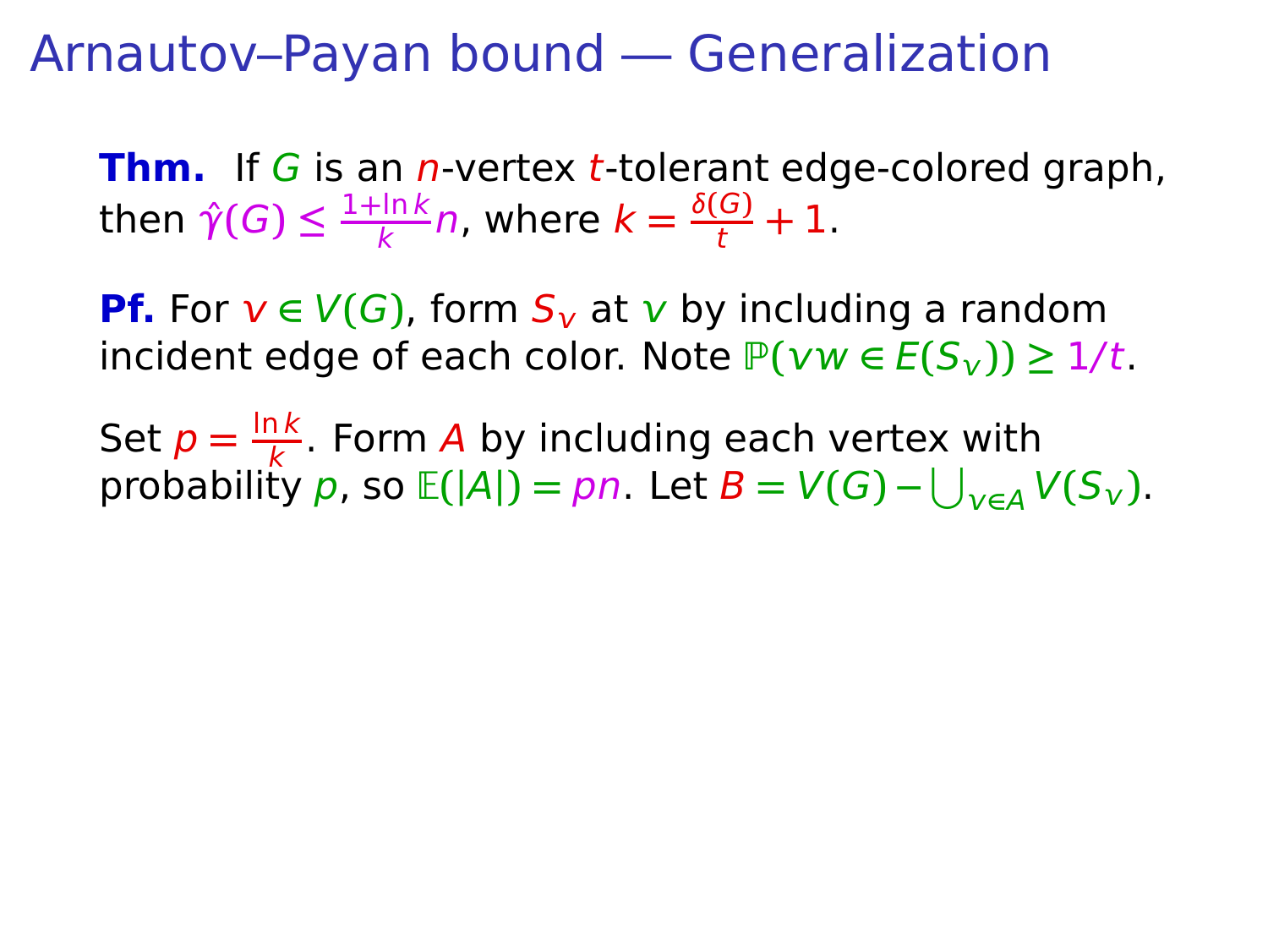**Thm.** If G is an *n*-vertex *t*-tolerant edge-colored graph, then  $\hat{\gamma}(G) \leq \frac{1 + \ln k}{k}$  $\frac{\ln k}{k}n$ , where  $k = \frac{\delta(G)}{t} + 1$ .

**Pf.** For  $v \in V(G)$ , form  $S_v$  at v by including a random  $i$ ncident edge of each color. Note  $P(vw ∈ E(S_v)) ≥ 1/t$ .

Set  $p = \frac{\ln k}{k}$  $\frac{16}{k}$ . Form A by including each vertex with  $\text{probability } p \text{, so } \mathbb{E}(|A|) = pn.$  Let  $B = V(G) - \bigcup_{v \in A} V(S_v).$ 

 $\mathsf{Note that } \hat{\gamma}(G) \leq |A| + |B|$ .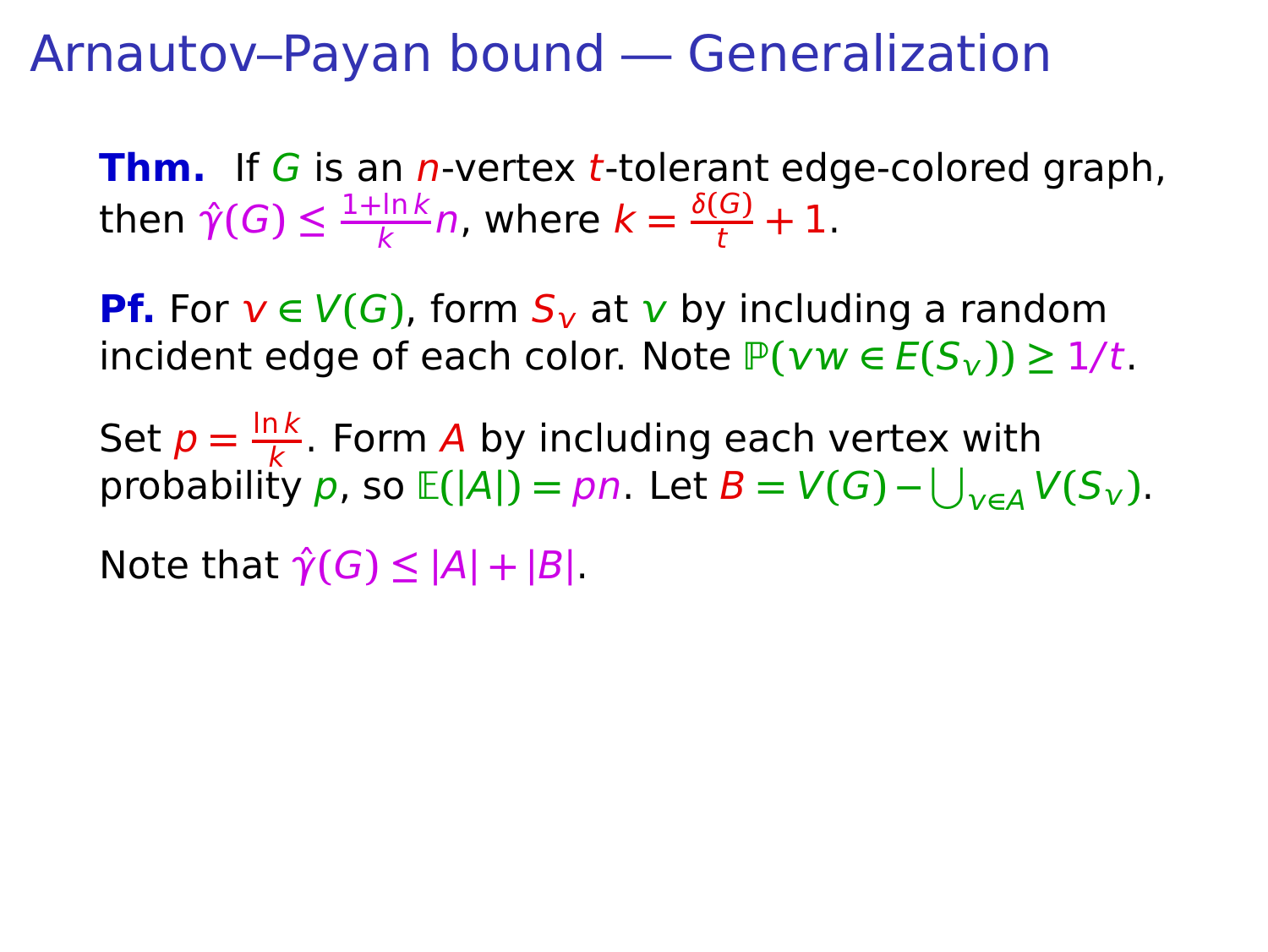**Thm.** If G is an *n*-vertex *t*-tolerant edge-colored graph, then  $\hat{\gamma}(G) \leq \frac{1 + \ln k}{k}$  $\frac{\ln k}{k}n$ , where  $k = \frac{\delta(G)}{t} + 1$ .

**Pf.** For  $v \in V(G)$ , form  $S_v$  at v by including a random  $i$  incident edge of each color. Note  $P(vw \in E(S_v)) \geq 1/t$ .

Set  $p = \frac{\ln k}{k}$  $\frac{16}{k}$ . Form A by including each vertex with  $\text{probability } p \text{, so } \mathbb{E}(|A|) = pn.$  Let  $B = V(G) - \bigcup_{v \in A} V(S_v).$ 

 $\mathsf{Note that } \hat{\gamma}(G) \leq |A| + |B|$ .

 $N$  ote  $w \in B$  if  $w \notin A$  and  $[v \notin A$  or  $w \notin S_v$  for  $v \in N(w)$ .  $\text{Thus } \mathbb{P}(w \in B) \leq (1-p)[(1-p) + p(1-1/t)]^{\delta(G)}.$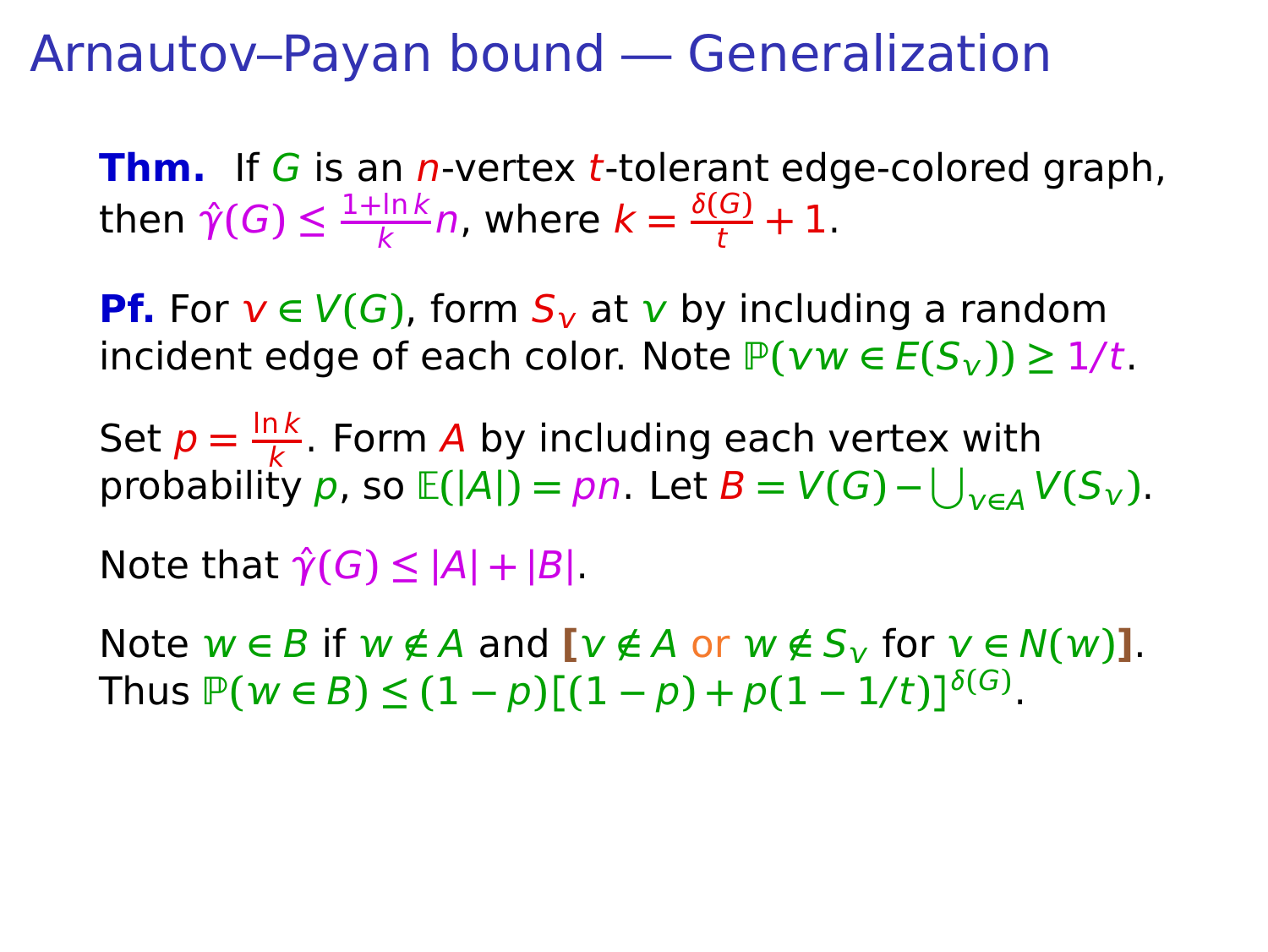**Thm.** If G is an *n*-vertex *t*-tolerant edge-colored graph, then  $\hat{\gamma}(G) \leq \frac{1 + \ln k}{k}$  $\frac{\ln k}{k}n$ , where  $k = \frac{\delta(G)}{t} + 1$ .

**Pf.** For  $v \in V(G)$ , form  $S_v$  at v by including a random  $i$ ncident edge of each color. Note  $P(vw ∈ E(S_v)) ≥ 1/t$ .

Set  $p = \frac{\ln k}{k}$  $\frac{16}{k}$ . Form A by including each vertex with  $\text{probability } p \text{, so } \mathbb{E}(|A|) = pn.$  Let  $B = V(G) - \bigcup_{v \in A} V(S_v).$ 

 $\mathsf{Note that } \hat{\gamma}(G) \leq |A| + |B|$ .

Note  $w \in B$  if  $w \notin A$  and  $[v \notin A$  or  $w \notin S_v$  for  $v \in N(w)$ ].  $\text{Thus } \mathbb{P}(w \in B) \leq (1-p)[(1-p) + p(1-1/t)]^{\delta(G)}.$ 

Now  $\mathbb{P}(w \in B)$  ≤  $(1-p)(1-\frac{p}{t})$  $\frac{p}{t}$ <sup>5(G</sup>)  $\le e^{-p}e^{-\delta(G)p/t} = e^{-pk} = \frac{1}{k}$  $\frac{1}{k}$ .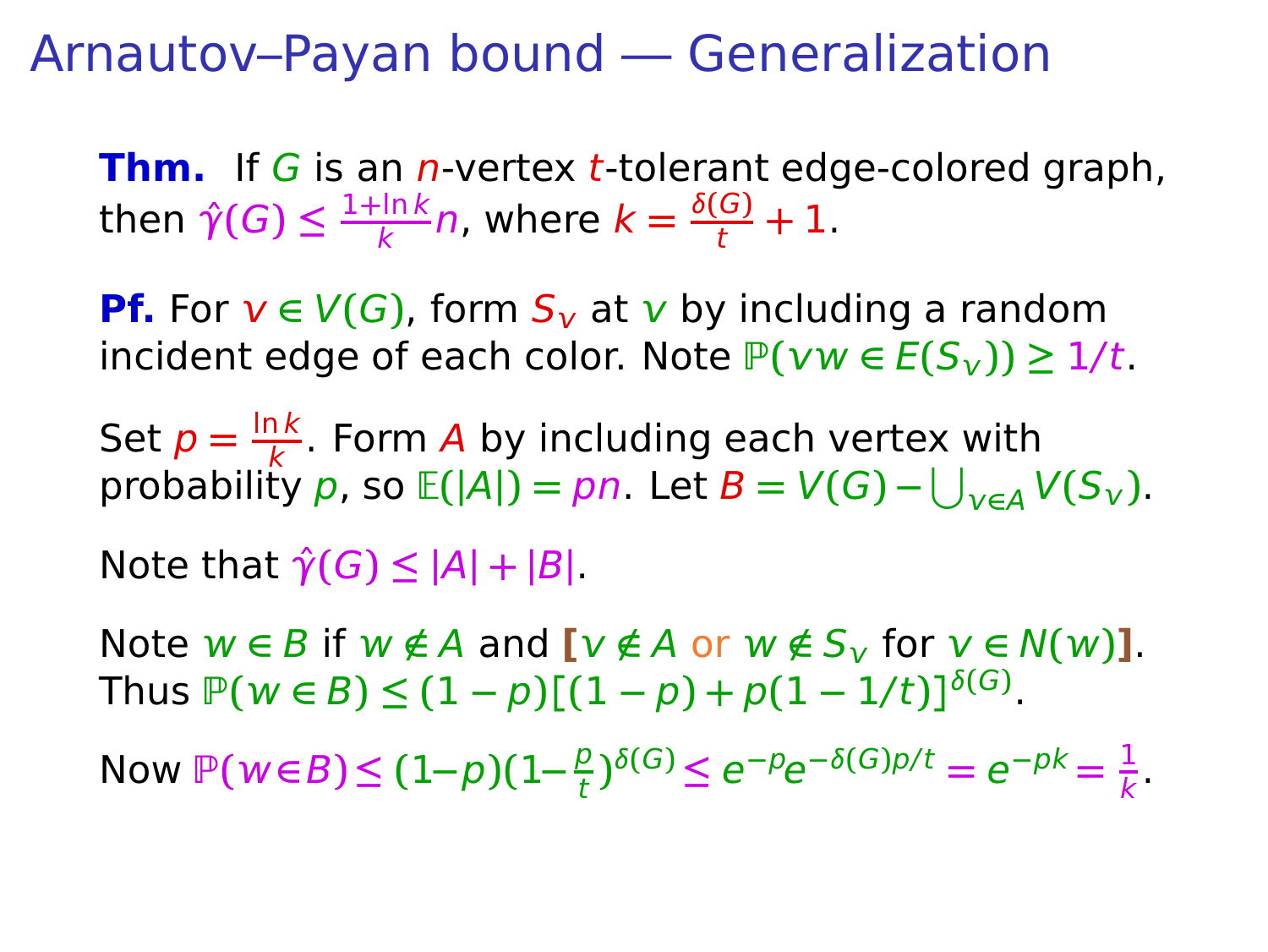**Thm.** If G is an *n*-vertex *t*-tolerant edge-colored graph, then  $\hat{\gamma}(G) \leq \frac{1 + \ln k}{k}$  $\frac{\ln k}{k}n$ , where  $k = \frac{\delta(G)}{t} + 1$ .

**Pf.** For  $v \in V(G)$ , form  $S_v$  at v by including a random  $i$ ncident edge of each color. Note  $P(vw ∈ E(S_v)) ≥ 1/t$ .

Set  $p = \frac{\ln k}{k}$  $\frac{16}{k}$ . Form A by including each vertex with  $\text{probability } p \text{, so } \mathbb{E}(|A|) = pn.$  Let  $B = V(G) - \bigcup_{v \in A} V(S_v).$ 

 $\text{Note that } \hat{\gamma}(G) \leq |A| + |B|$ .

Note  $w \in B$  if  $w \notin A$  and  $[v \notin A$  or  $w \notin S_v$  for  $v \in N(w)$ ].  $\text{Thus } \mathbb{P}(w \in B) \leq (1-p)[(1-p) + p(1-1/t)]^{\delta(G)}.$ 

Now  $\mathbb{P}(w \in B)$  ≤  $(1-p)(1-\frac{p}{t})$  $\frac{p}{t}$ <sup>5(G</sup>)  $\le e^{-p}e^{-\delta(G)p/t} = e^{-pk} = \frac{1}{k}$  $\frac{1}{k}$ .

 $\textsf{Thus}\ \mathbb{E}(|B|) \leq n/k.$  We conclude  $\mathbb{E}(|A \cup B|) \leq \frac{(1+\ln k)}{k}$  $\frac{n(K)}{K}n$ .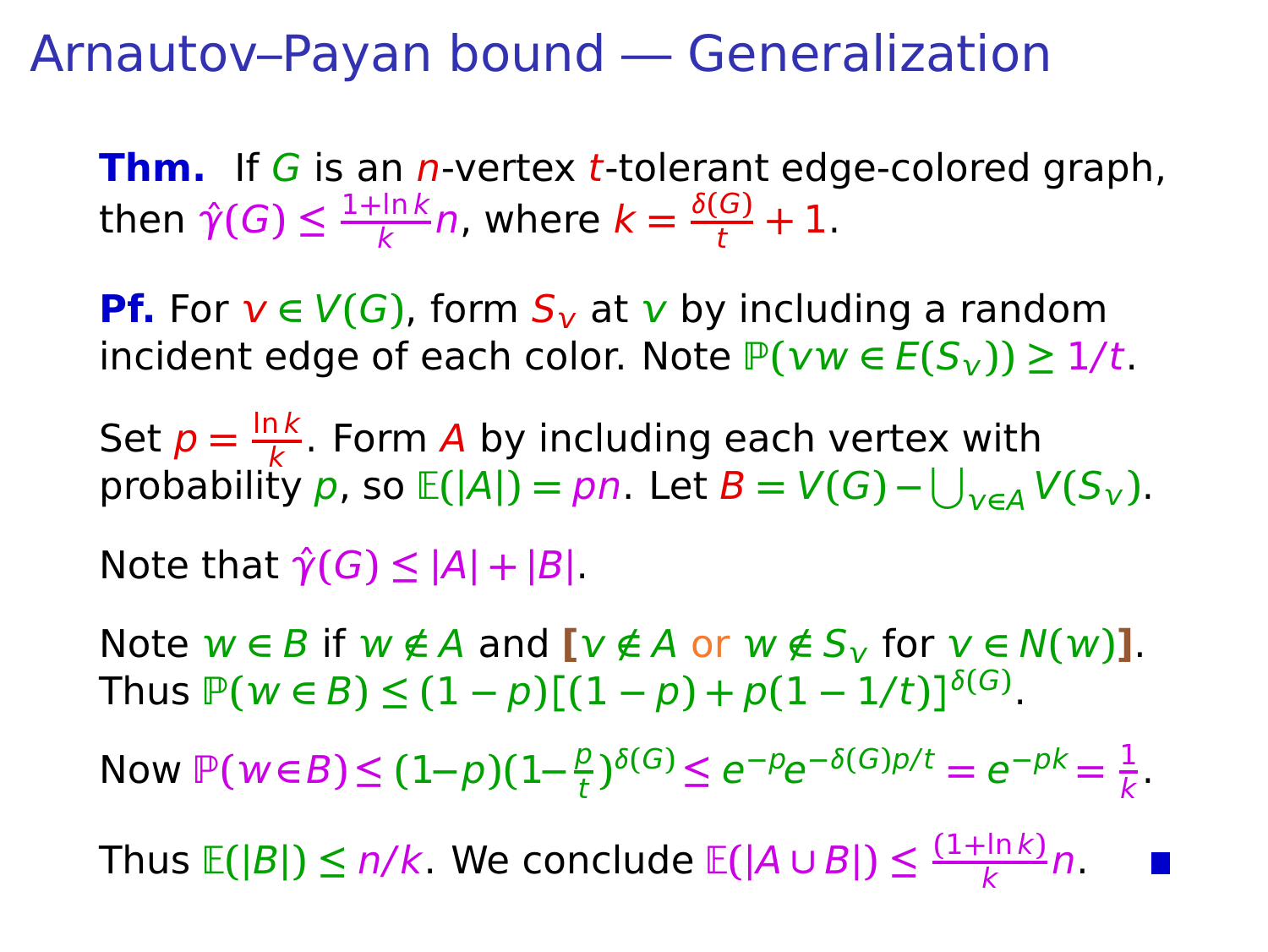**Prop.**  $\hat{\gamma}(G) \leq n - \hat{\Delta}(G)$ , which is sharp even for highly tolerant graphs with connectivity  $\hat{\Delta}(G)$ .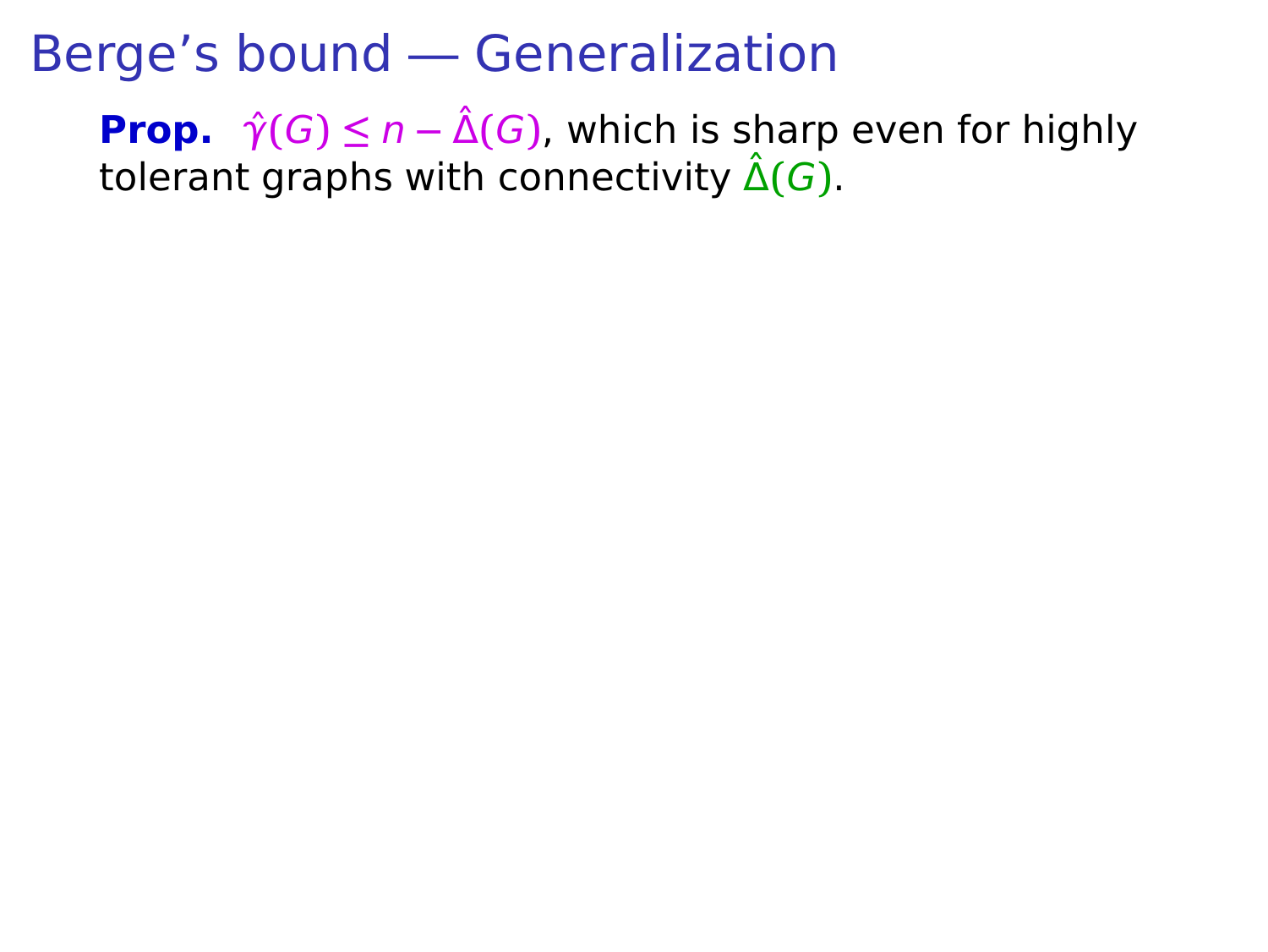**Prop.**  $\hat{\gamma}(G) \leq n - \hat{\Delta}(G)$ , which is sharp even for highly tolerant graphs with connectivity  $\hat{\Delta}(G)$ .

**Pf.** A largest rainbow star covers  $\hat{\Delta}(G) + 1$  vertices.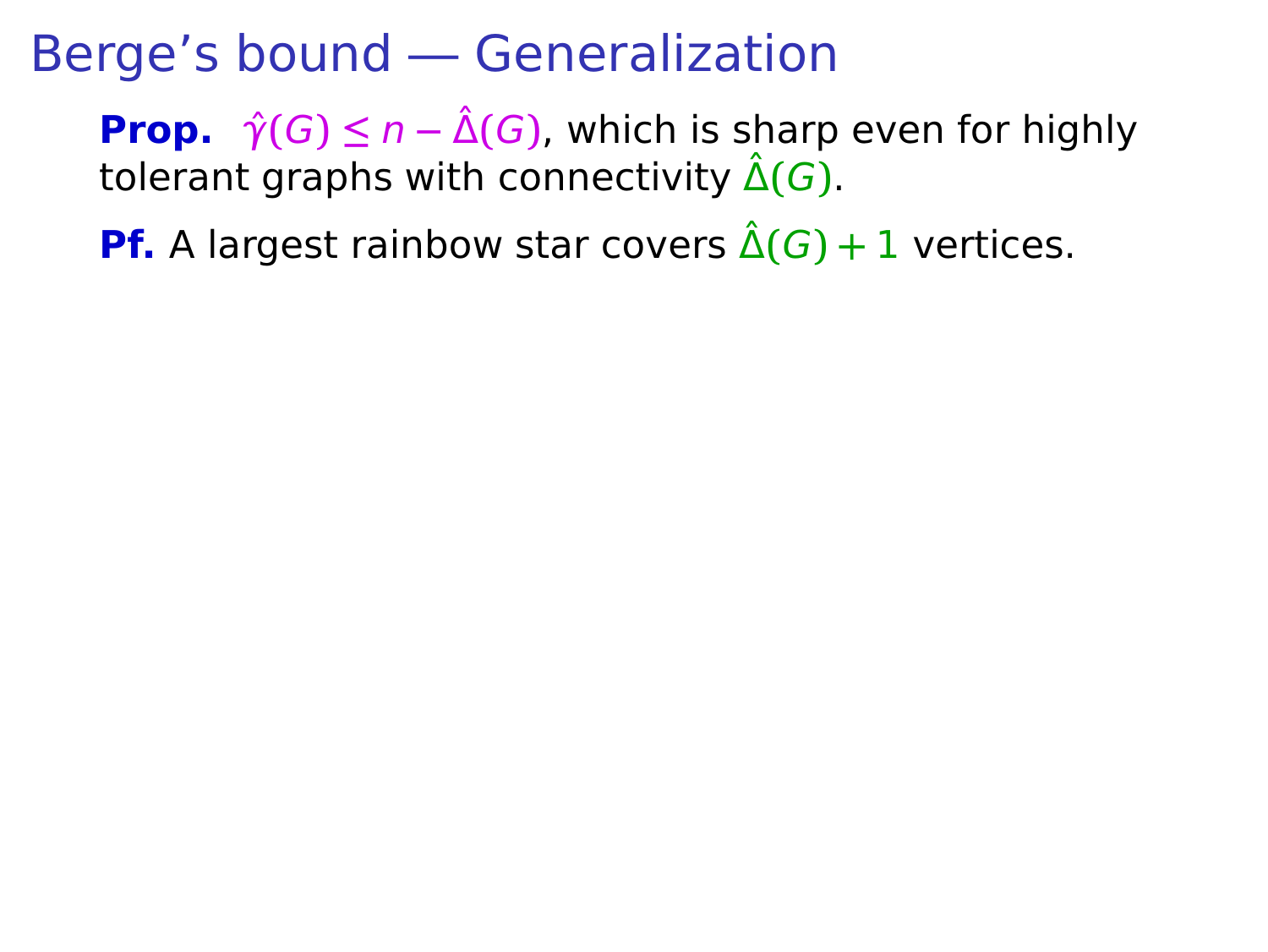**Prop.**  $\hat{\gamma}(G) \leq n - \hat{\Delta}(G)$ , which is sharp even for highly tolerant graphs with connectivity  $\hat{\Delta}(G)$ .

**Pf.** A largest rainbow star covers  $\hat{\Delta}(G) + 1$  vertices. Sharpness: Construction with  $\hat{\Delta}(G) = k$ .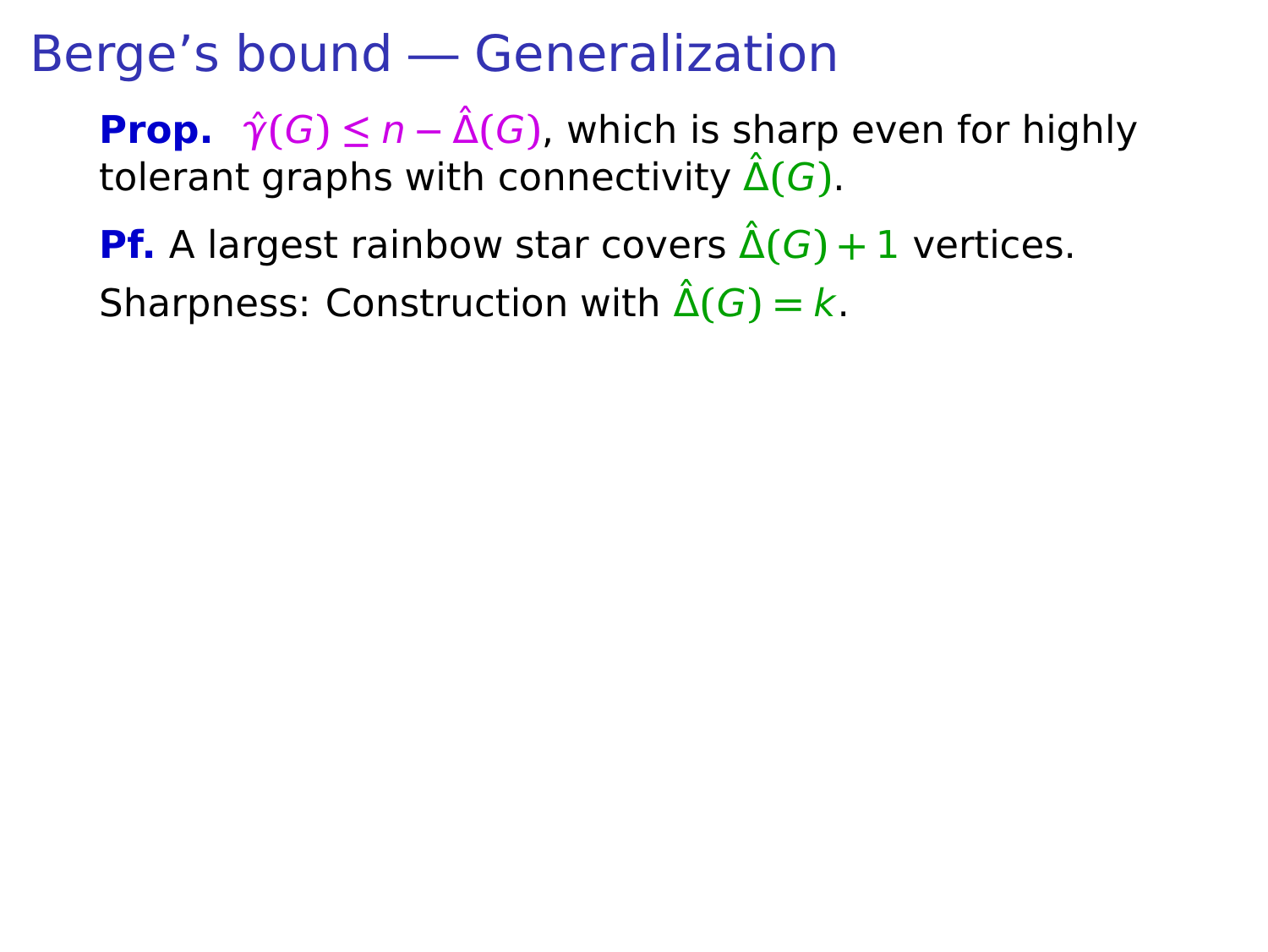**Prop.**  $\hat{\gamma}(G) \leq n - \hat{\Delta}(G)$ , which is sharp even for highly tolerant graphs with connectivity  $\hat{\Delta}(G)$ .

**Pf.** A largest rainbow star covers  $\hat{\Delta}(G) + 1$  vertices. Sharpness: Construction with  $\hat{\Delta}(G) = k$ .



Let U = independent set of size n **−** k.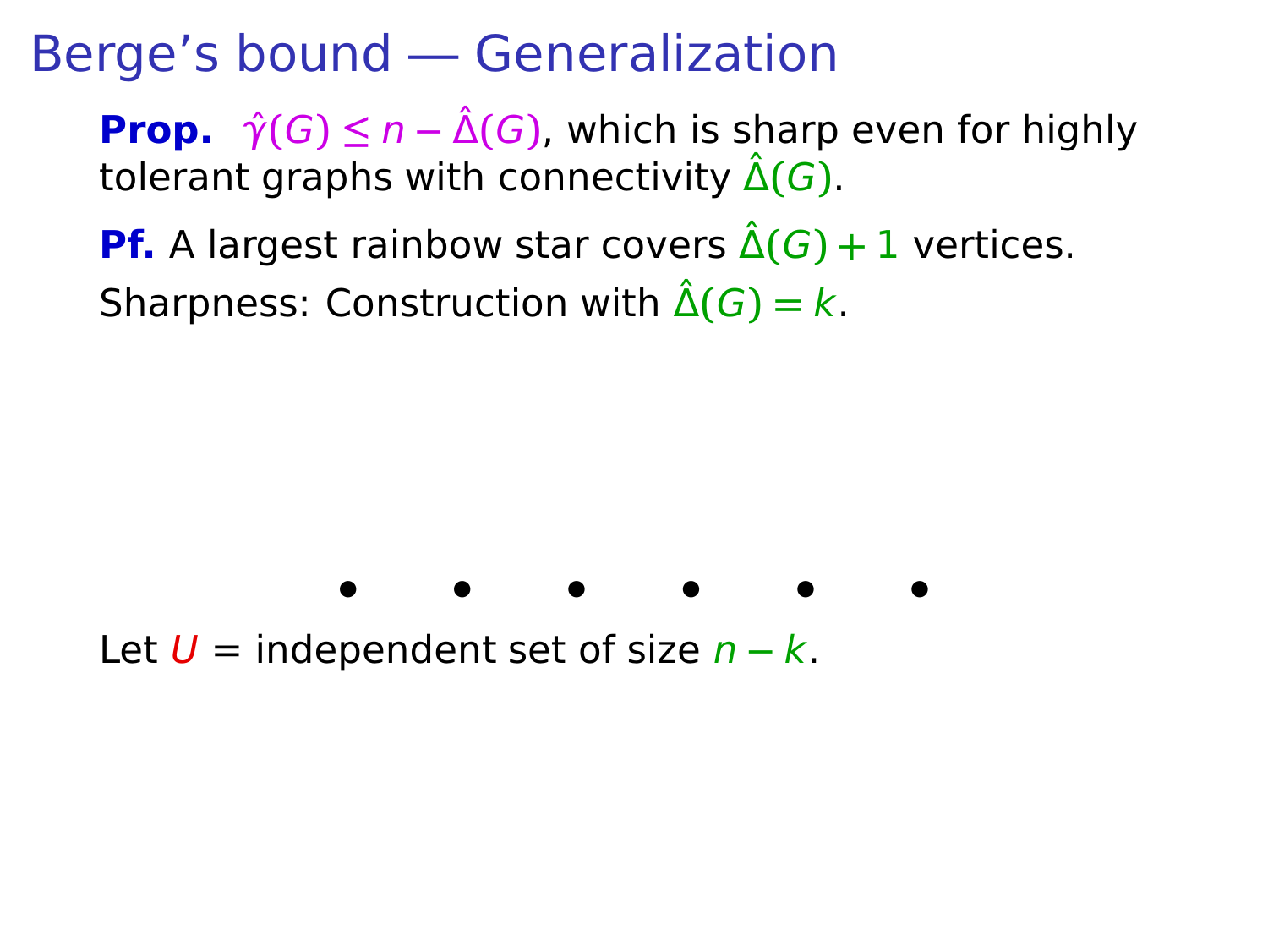**Prop.**  $\hat{\gamma}(G) \leq n - \hat{\Delta}(G)$ , which is sharp even for highly tolerant graphs with connectivity  $\hat{\Delta}(G)$ .

**Pf.** A largest rainbow star covers  $\hat{\Delta}(G) + 1$  vertices. Sharpness: Construction with  $\hat{\Delta}(G) = k$ .



Let U = independent set of size n **−** k. Let  $W = \{w_1, \ldots, w_k\}$ , centers of monochromatic stars.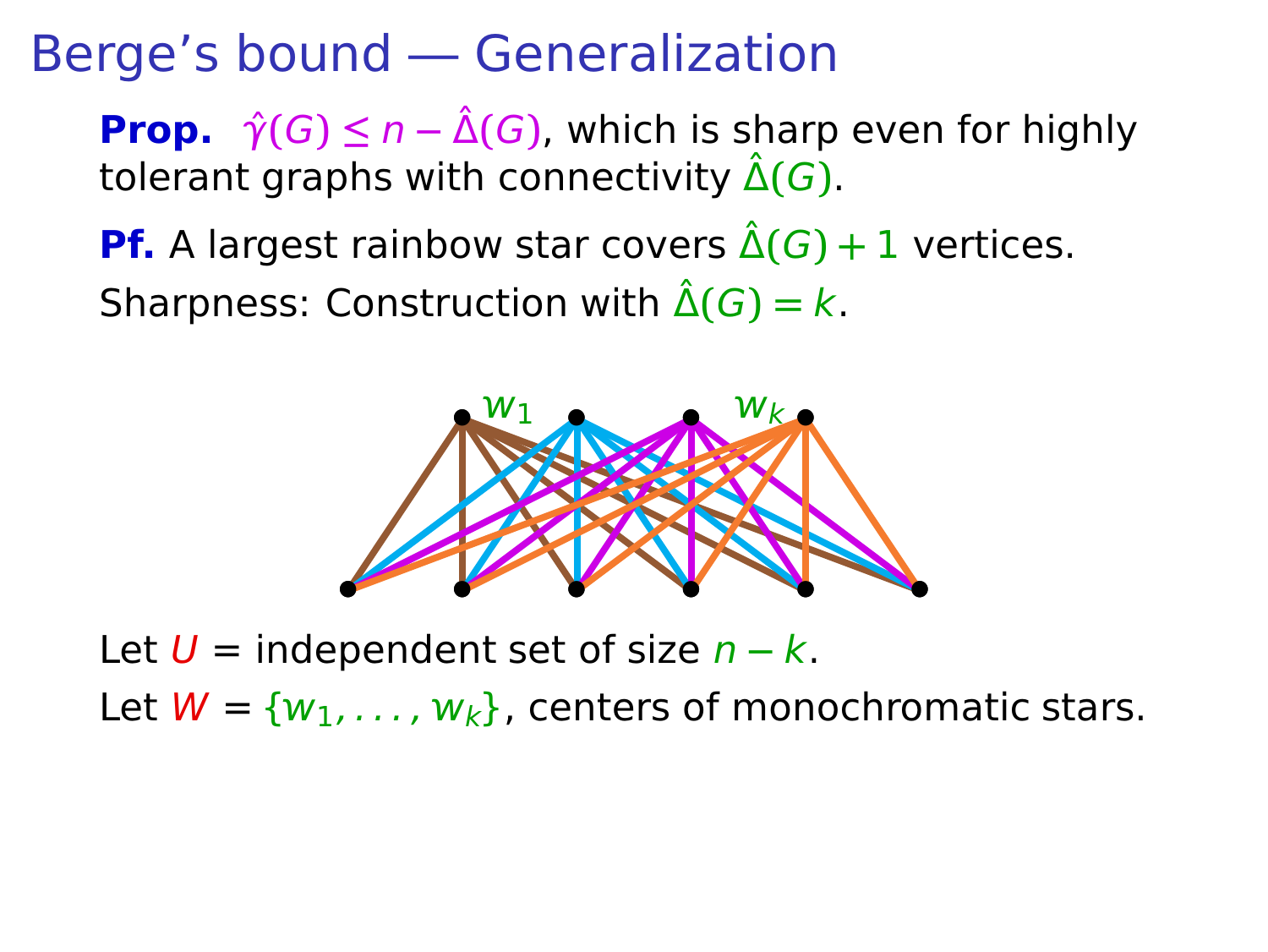**Prop.**  $\hat{\gamma}(G) \leq n - \hat{\Delta}(G)$ , which is sharp even for highly tolerant graphs with connectivity  $\hat{\Delta}(G)$ .

**Pf.** A largest rainbow star covers  $\hat{\Delta}(G) + 1$  vertices. Sharpness: Construction with  $\hat{\Delta}(G) = k$ .



Let U = independent set of size n **−** k. Let  $W = \{w_1, \ldots, w_k\}$ , centers of monochromatic stars. Make  $W$  a clique using edges with distinct new colors.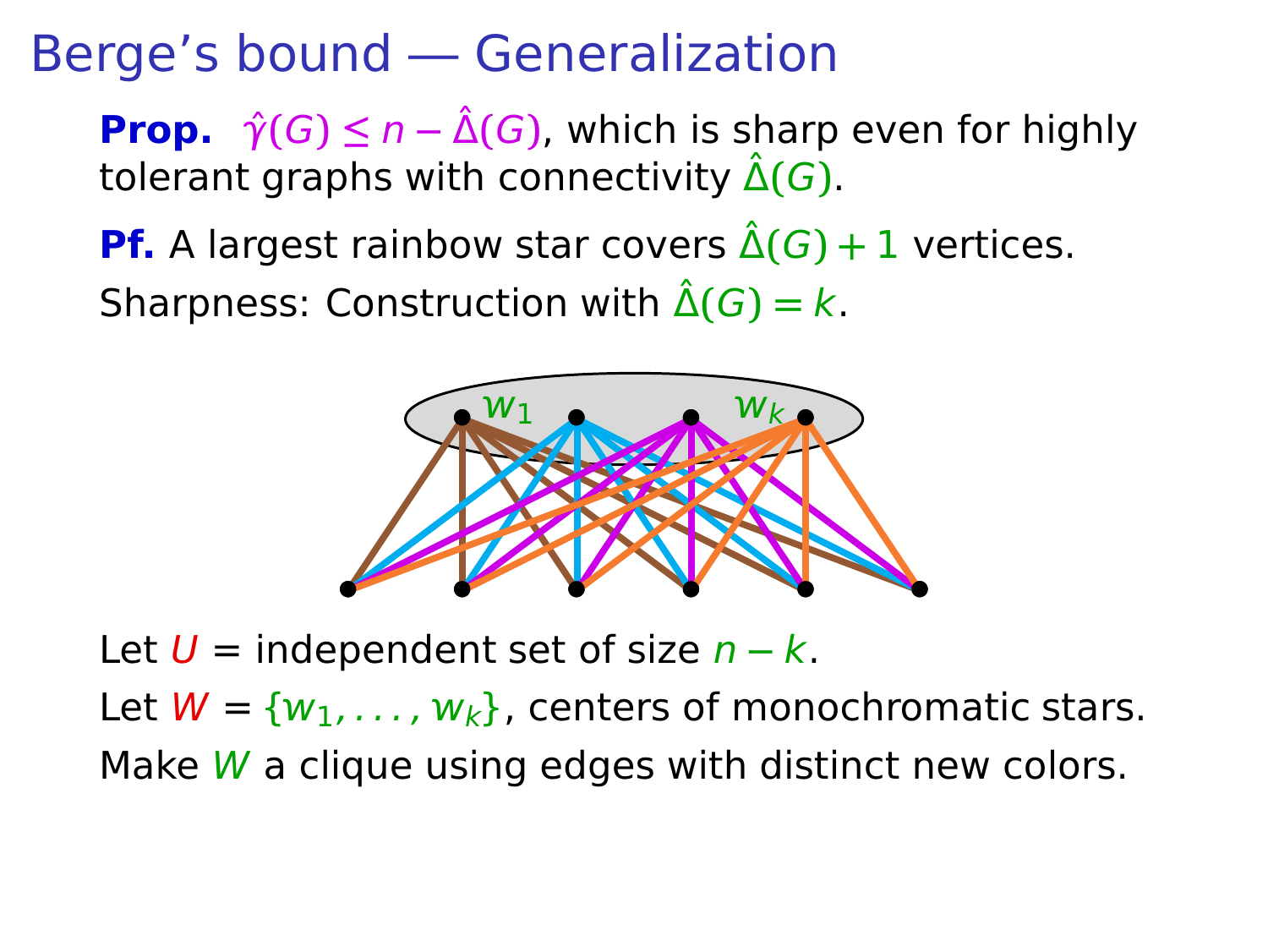**Prop.**  $\hat{\gamma}(G) \leq n - \hat{\Delta}(G)$ , which is sharp even for highly tolerant graphs with connectivity  $\hat{\Delta}(G)$ .

**Pf.** A largest rainbow star covers  $\hat{\Delta}(G) + 1$  vertices. Sharpness: Construction with  $\hat{\Delta}(G) = k$ .



Let U = independent set of size n **−** k. Let  $W = \{w_1, \ldots, w_k\}$ , centers of monochromatic stars. Make  $W$  a clique using edges with distinct new colors. Now  $\hat{d}(v) = k$  for all v, but  $\hat{\gamma}(G) = n - k$ . (No rainbow star covers two vertices of  $U$ .)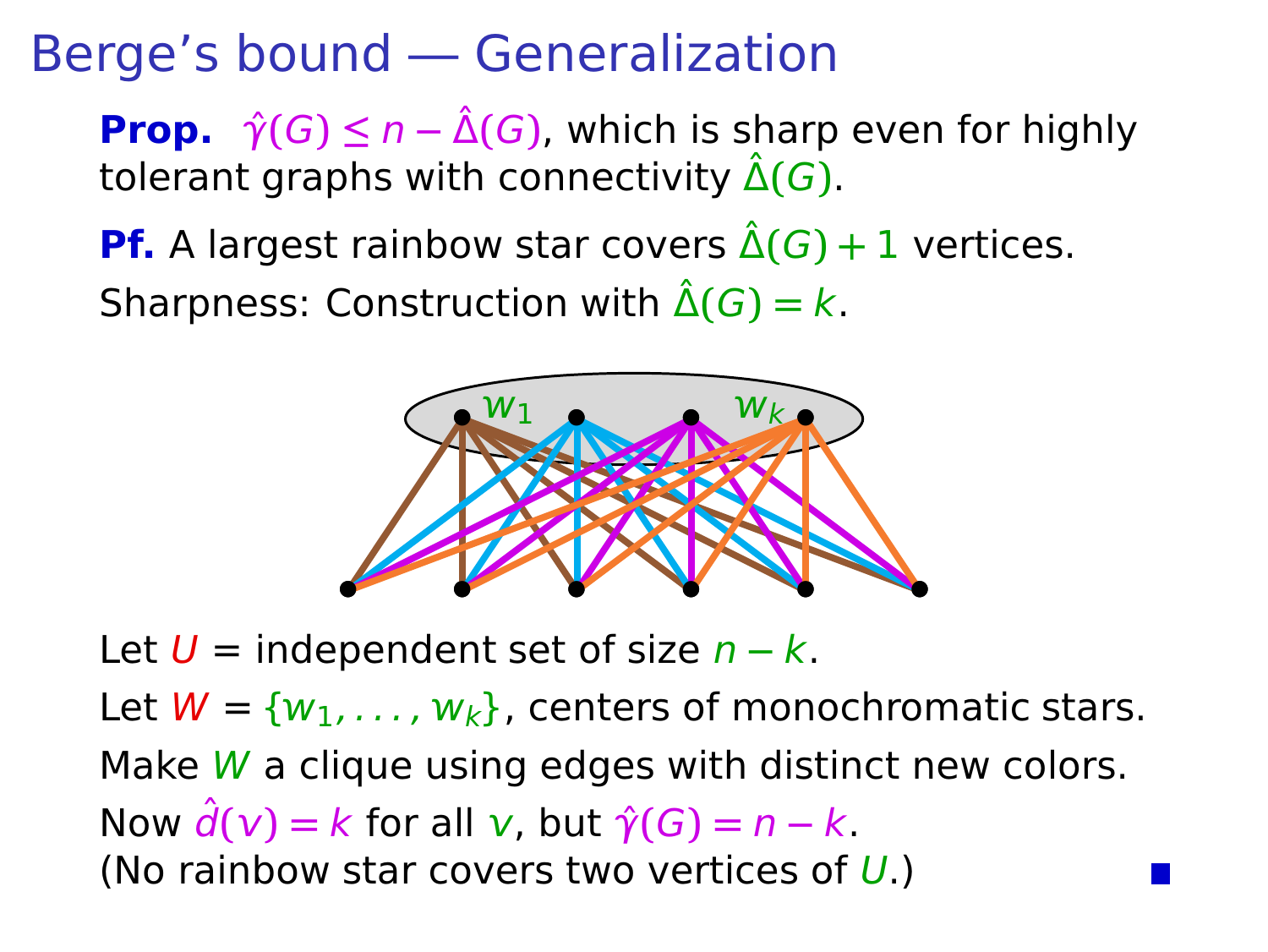**Prop.**  $\hat{\gamma}(G) \leq n - \hat{\Delta}(G)$ , which is sharp even for highly tolerant graphs with connectivity  $\hat{\Delta}(G)$ .

**Pf.** A largest rainbow star covers  $\hat{\Delta}(G) + 1$  vertices. Sharpness: Construction with  $\hat{\Delta}(G) = k$ .



Let U = independent set of size n **−** k. Let  $W = \{w_1, \ldots, w_k\}$ , centers of monochromatic stars. Make  $W$  a clique using edges with distinct new colors. Now  $\hat{d}(v) = k$  for all v, but  $\hat{\gamma}(G) = n - k$ .

**Note:**  $\hat{\gamma}(G)/n \rightarrow 1$ , but  $t/n \rightarrow 1$ .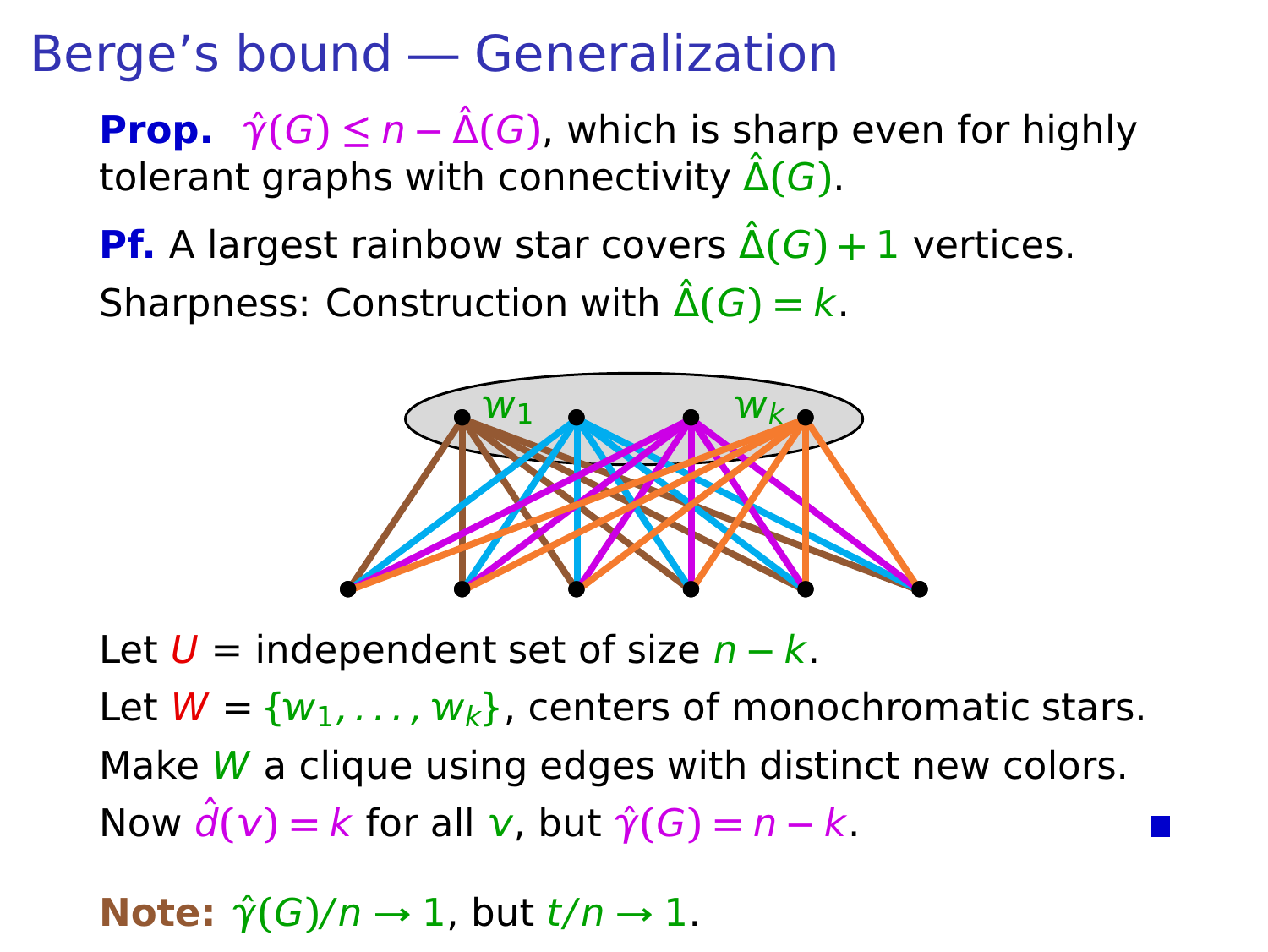**Thm.**  $\hat{\gamma}(G) \leq \frac{t}{t+1}$  $\frac{1}{t+1}$  when G is t-tolerant and  $\delta(G) \geq 1$ .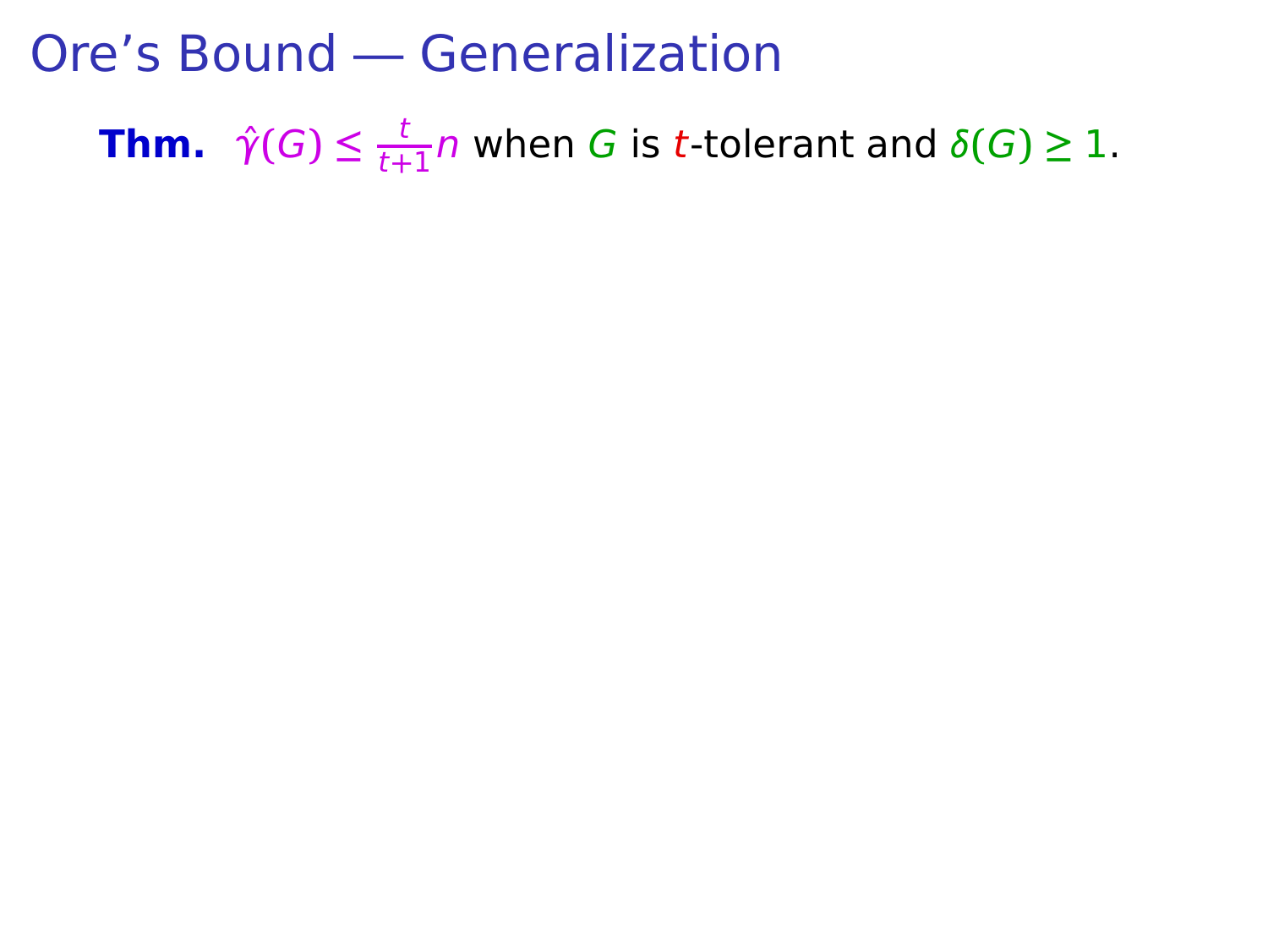**Thm.**  $\hat{\gamma}(G) \leq \frac{t}{t+1}$  $\frac{1}{t+1}$  when G is t-tolerant and  $\delta(G) \geq 1$ .

**Lem.** If G has no isolated vertices, then  $V(G)$  can be covered by a family  $\mathcal F$  of disjoint nontrivial stars in  $G$ .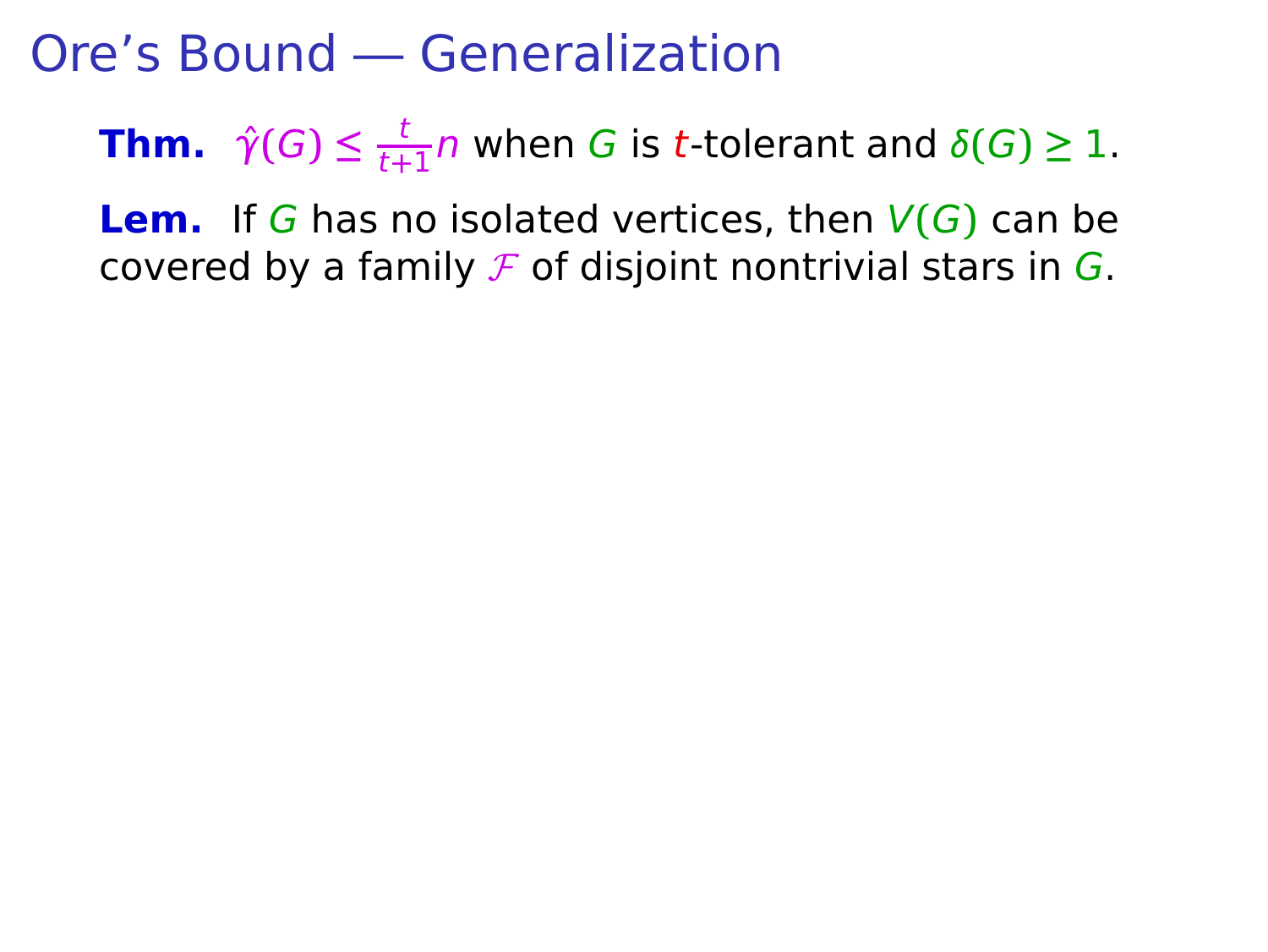**Thm.**  $\hat{\gamma}(G) \leq \frac{t}{t+1}$  $\frac{1}{t+1}$  when G is t-tolerant and  $\delta(G) \geq 1$ .

**Lem.** If G has no isolated vertices, then  $V(G)$  can be covered by a family  $\mathcal F$  of disjoint nontrivial stars in  $G$ . **Pf.** A smallest edge cover has no three edges forming a

triangle or a path, so it forms disjoint nontrival stars.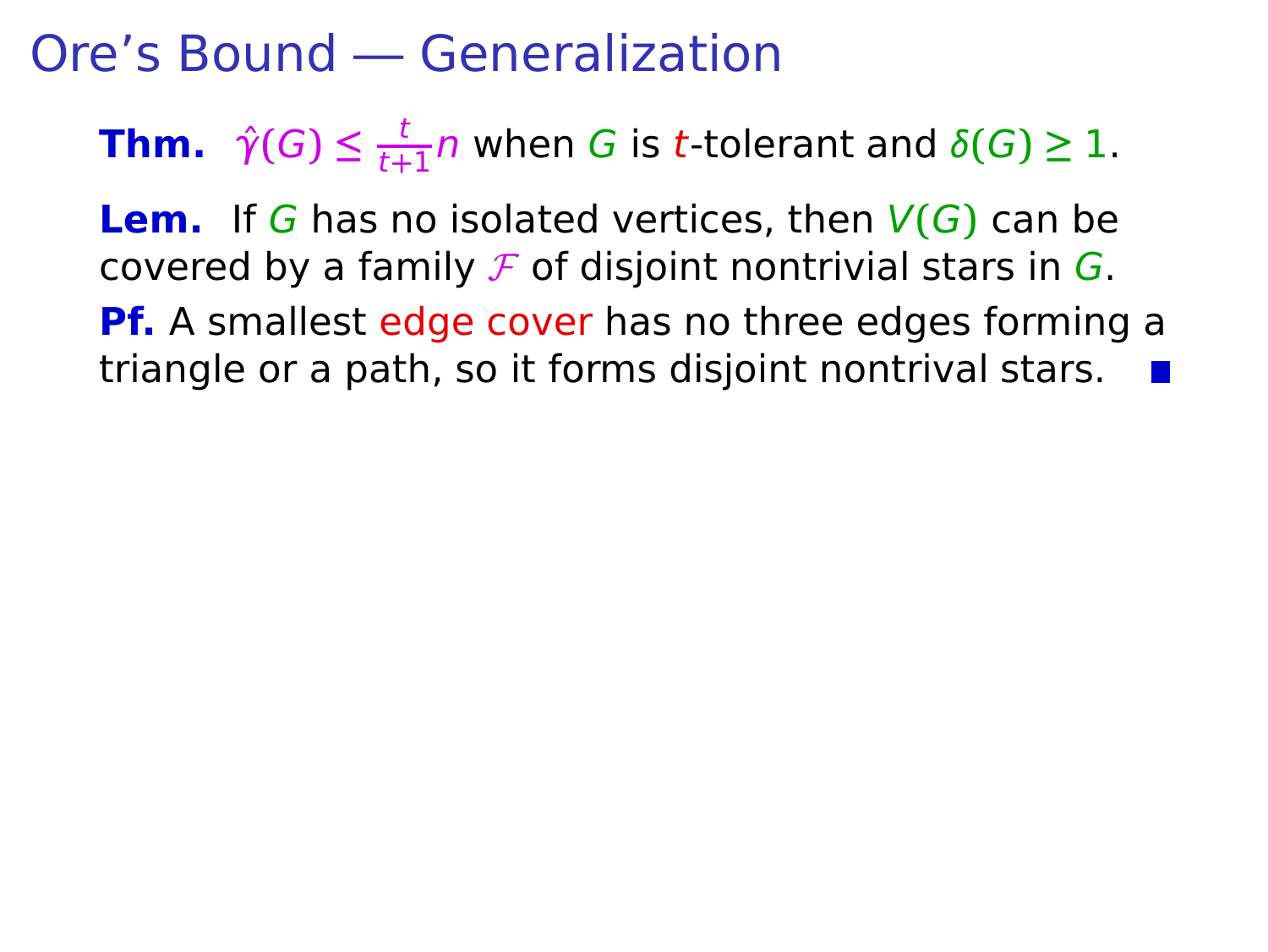**Thm.**  $\hat{\gamma}(G) \leq \frac{t}{t+1}$  $\frac{1}{t+1}$  when G is t-tolerant and  $\delta(G) \geq 1$ .

**Lem.** If G has no isolated vertices, then  $V(G)$  can be covered by a family  $\mathcal F$  of disjoint nontrivial stars in  $G$ . **Pf.** A smallest edge cover has no three edges forming a triangle or a path, so it forms disjoint nontrival stars.

**Pf.** (of **Thm**) From the family F, consider  $F \in \mathcal{F}$  with center  $v_F$ . A largest rainbow star in F has  $\hat{d}_F(v_F)$  edges.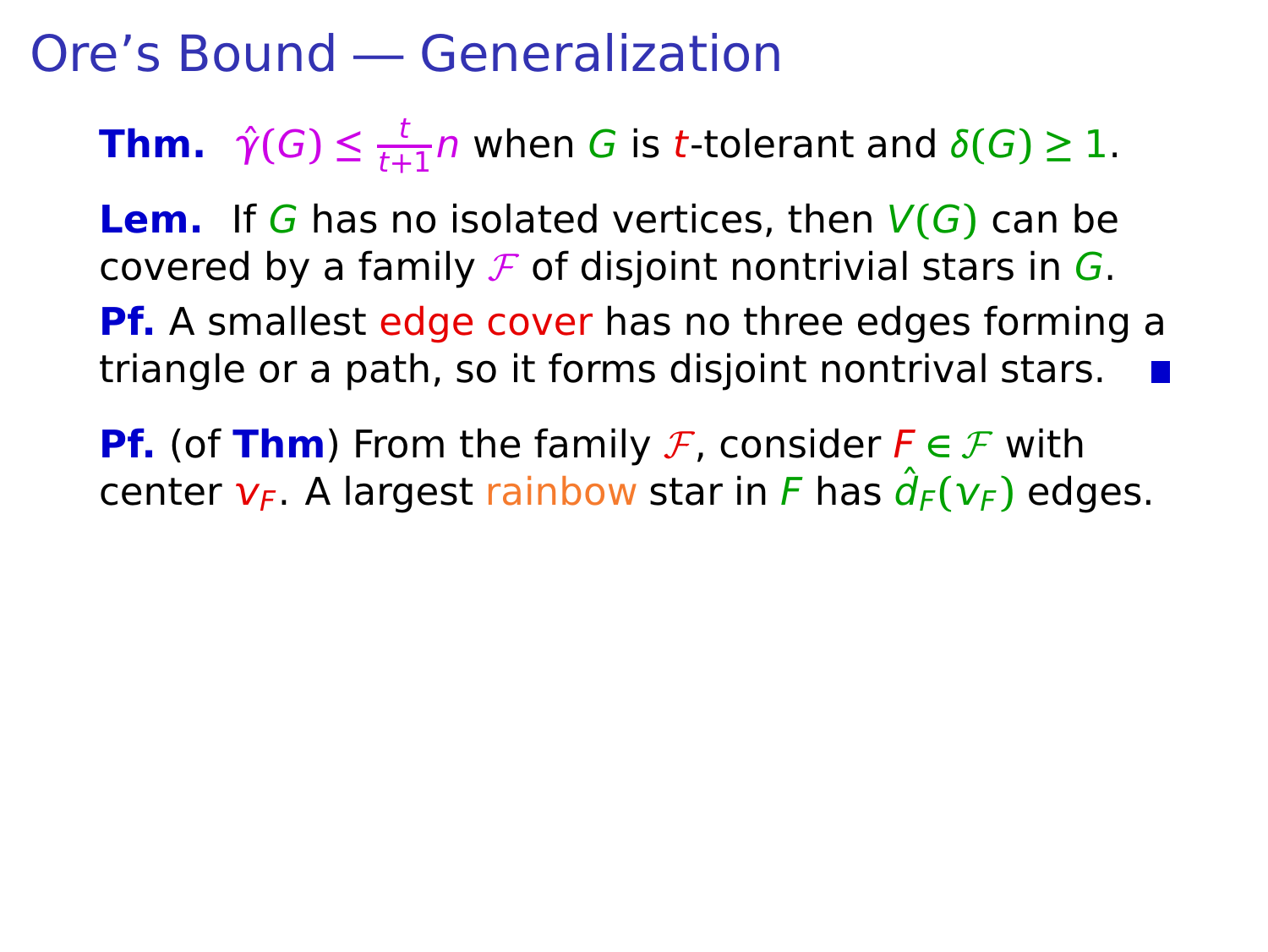**Thm.**  $\hat{\gamma}(G) \leq \frac{t}{t+1}$  $\frac{1}{t+1}$  when G is t-tolerant and  $\delta(G) \geq 1$ .

**Lem.** If G has no isolated vertices, then  $V(G)$  can be covered by a family  $\mathcal F$  of disjoint nontrivial stars in  $G$ . **Pf.** A smallest edge cover has no three edges forming a triangle or a path, so it forms disjoint nontrival stars.

**Pf.** (of **Thm**) From the family F, consider  $F \in \mathcal{F}$  with center  $v_F$ . A largest rainbow star in F has  $\hat{d}_F(v_F)$  edges. Let  $\mathcal{F}'$  consist of a largest rainbow star inside each member of F. Let  $s = \sum_{F \in \mathcal{F}} \hat{d}_F(v_F)$  and  $k = |\mathcal{F}'|$ .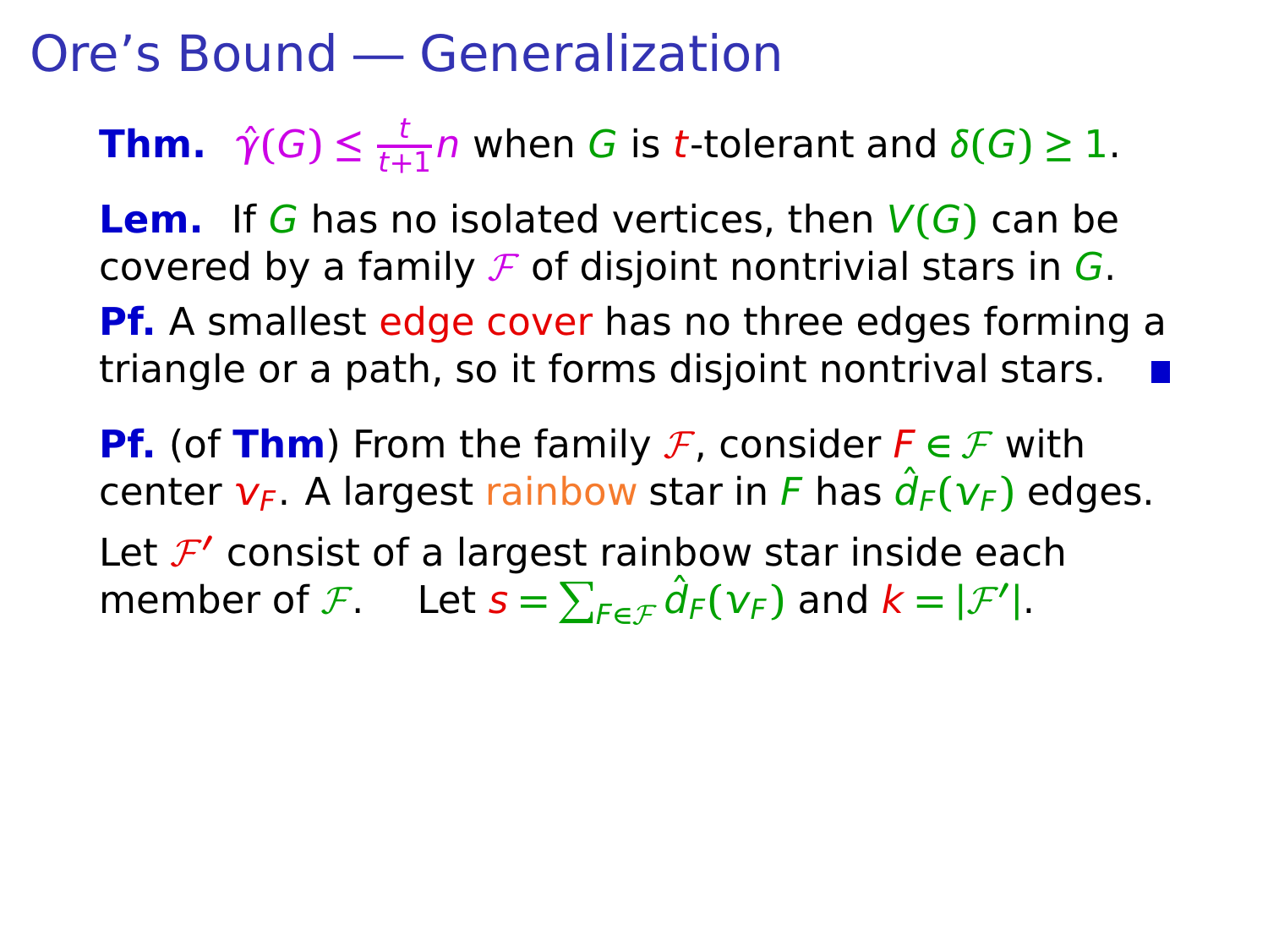**Thm.**  $\hat{\gamma}(G) \leq \frac{t}{t+1}$  $\frac{1}{t+1}$  when G is t-tolerant and  $\delta(G) \geq 1$ .

**Lem.** If G has no isolated vertices, then  $V(G)$  can be covered by a family  $\mathcal F$  of disjoint nontrivial stars in  $G$ . **Pf.** A smallest edge cover has no three edges forming a triangle or a path, so it forms disjoint nontrival stars.

**Pf.** (of **Thm**) From the family F, consider  $F \in \mathcal{F}$  with center  $v_F$ . A largest rainbow star in F has  $\hat{d}_F(v_F)$  edges. Let  $\mathcal{F}'$  consist of a largest rainbow star inside each member of F. Let  $s = \sum_{F \in \mathcal{F}} \hat{d}_F(v_F)$  and  $k = |\mathcal{F}'|$ .  $\mathcal{F}'$  covers  $k + s$  vertices with  $k$  rainbow stars. Add 1-vertex stars; now  $\hat{\gamma}(G) \leq n - s$ . Note that  $s \geq k$ .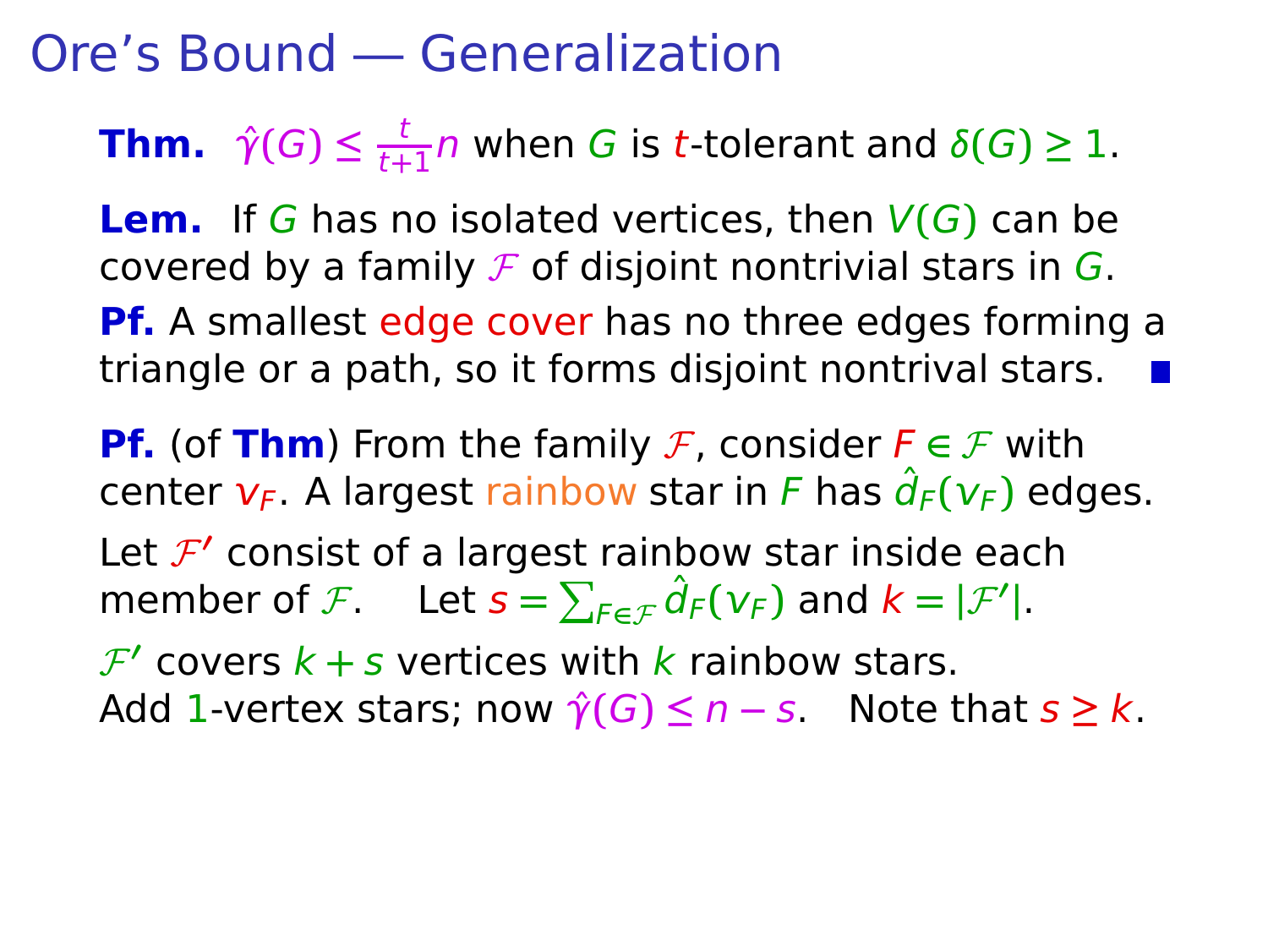**Thm.**  $\hat{\gamma}(G) \leq \frac{t}{t+1}$  $\frac{1}{t+1}$  when G is t-tolerant and  $\delta(G) \geq 1$ .

**Lem.** If G has no isolated vertices, then  $V(G)$  can be covered by a family  $\mathcal F$  of disjoint nontrivial stars in  $G$ . **Pf.** A smallest edge cover has no three edges forming a triangle or a path, so it forms disjoint nontrival stars.

**Pf.** (of **Thm**) From the family F, consider  $F \in \mathcal{F}$  with center  $v_F$ . A largest rainbow star in F has  $\hat{d}_F(v_F)$  edges. Let  $\mathcal{F}'$  consist of a largest rainbow star inside each member of F. Let  $s = \sum_{F \in \mathcal{F}} \hat{d}_F(v_F)$  and  $k = |\mathcal{F}'|$ .  $\mathcal{F}'$  covers  $k + s$  vertices with  $k$  rainbow stars. Add 1-vertex stars; now  $\hat{\gamma}(G) \leq n - s$ . Note that  $s \geq k$ . If  $F \in \mathcal{F}$ , then  $|V(F)| \le t \cdot \hat{d}_F(V_F) + 1$ . Summing over *F* yields  $n \le ts + k \le (t + 1)s$ .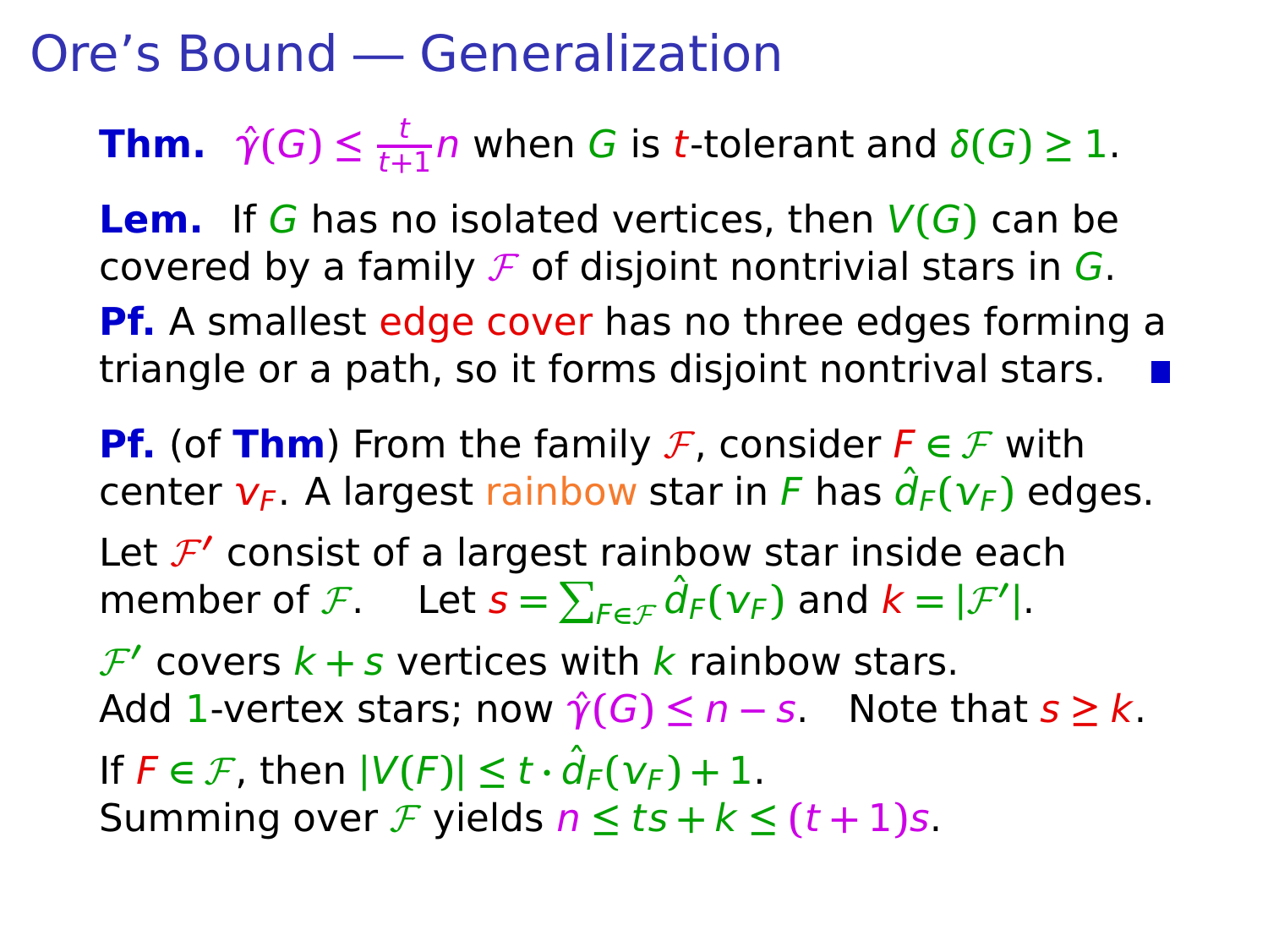**Thm.**  $\hat{\gamma}(G) \leq \frac{t}{t+1}$  $\frac{1}{t+1}$  when G is t-tolerant and  $\delta(G) \geq 1$ .

**Lem.** If G has no isolated vertices, then  $V(G)$  can be covered by a family  $\mathcal F$  of disjoint nontrivial stars in  $G$ . **Pf.** A smallest edge cover has no three edges forming a triangle or a path, so it forms disjoint nontrival stars.

**Pf.** (of **Thm**) From the family F, consider  $F \in \mathcal{F}$  with center  $v_F$ . A largest rainbow star in F has  $\hat{d}_F(v_F)$  edges. Let  $\mathcal{F}'$  consist of a largest rainbow star inside each member of F. Let  $s = \sum_{F \in \mathcal{F}} \hat{d}_F(v_F)$  and  $k = |\mathcal{F}'|$ .  $\mathcal{F}'$  covers  $k + s$  vertices with  $k$  rainbow stars. Add 1-vertex stars; now  $\hat{\gamma}(G) \leq n - s$ . Note that  $s \geq k$ . If  $F \in \mathcal{F}$ , then  $|V(F)| \le t \cdot \hat{d}_F(V_F) + 1$ . Summing over F yields  $n \le ts + k \le (t + 1)s$ . Thus  $\hat{\gamma}(G) \leq n - s \leq \frac{t}{t+1}$  $\frac{t}{t+1}$ *n*, since  $s \geq \frac{1}{t+1}$  $\frac{1}{t+1}n$ .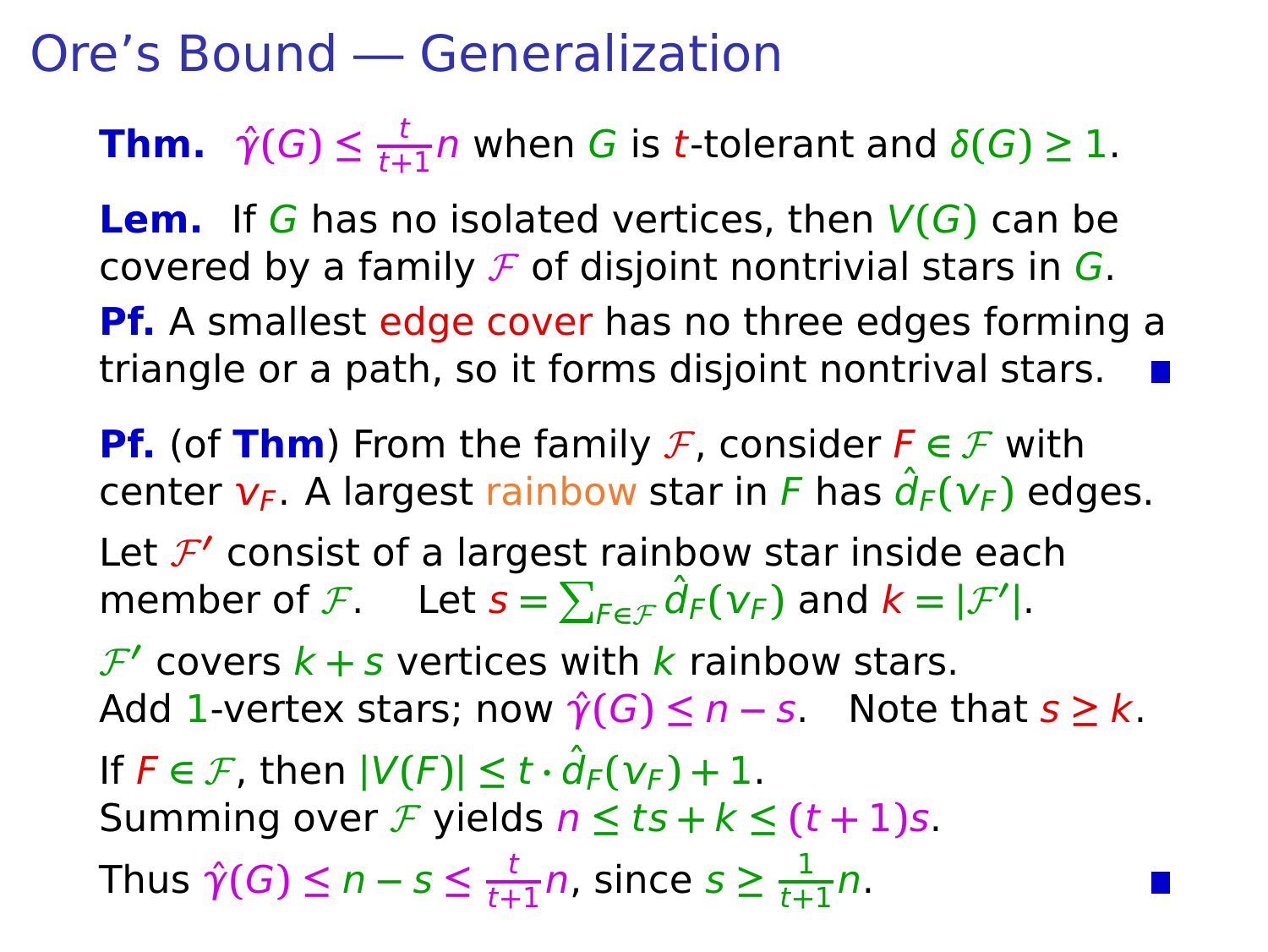## Characterization of Equality

**Def.** The *t*-corona *H* ∘ *t* is formed by adding *t* pendant edges at each vertex of  $H$ . A t-flare is an edge-colored t-corona H ∘ t that is t-tolerant and, for each vertex of H, has the same color on all  $t$  new pendant edges there.

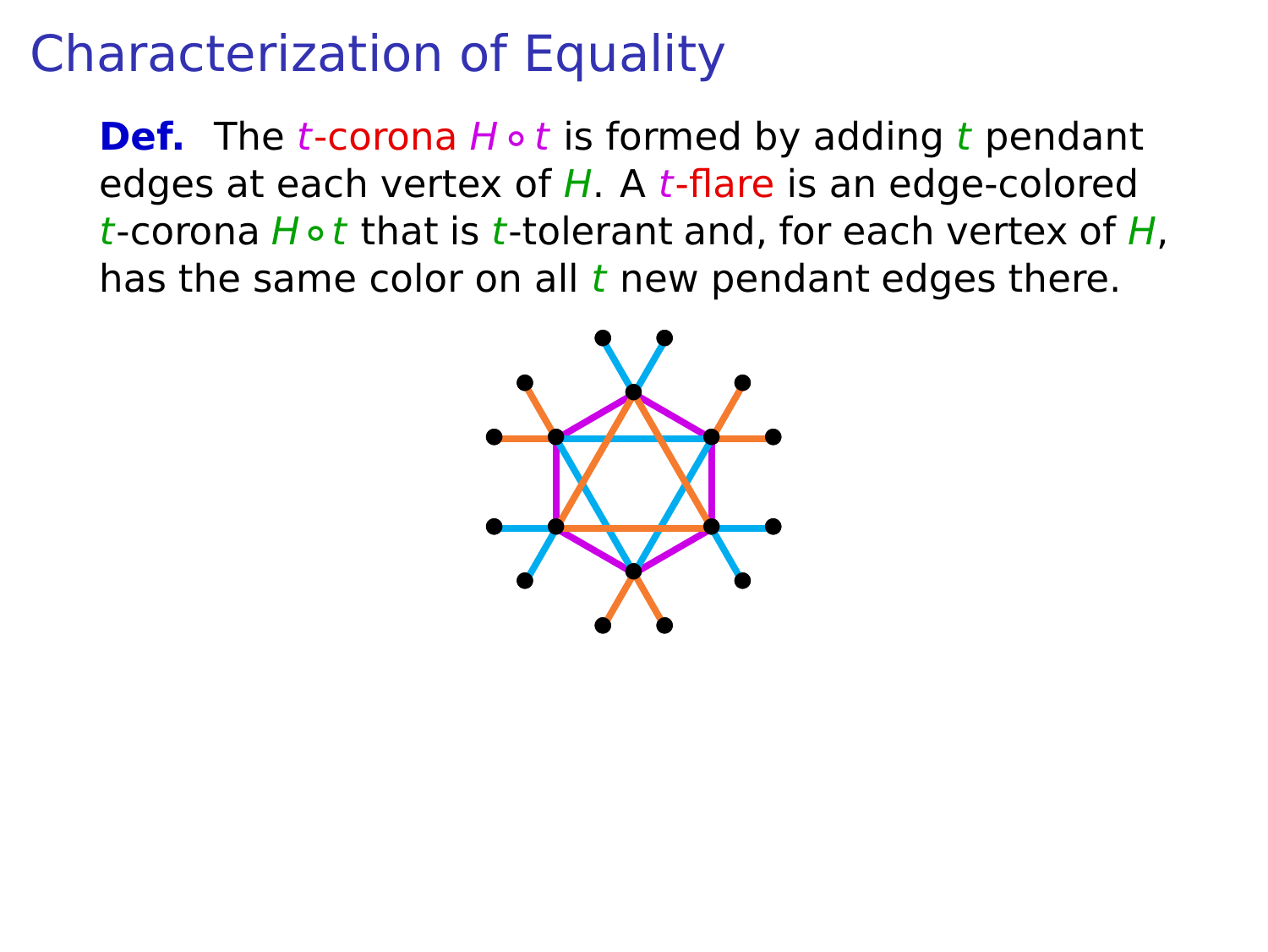## Characterization of Equality

**Def.** The *t*-corona *H* ∘ *t* is formed by adding *t* pendant edges at each vertex of  $H$ . A t-flare is an edge-colored t-corona H ∘ t that is t-tolerant and, for each vertex of H, has the same color on all  $t$  new pendant edges there.



No rainbow star covers two leaves, so  $\hat{\gamma}(G) = \frac{t}{t+1}n$ .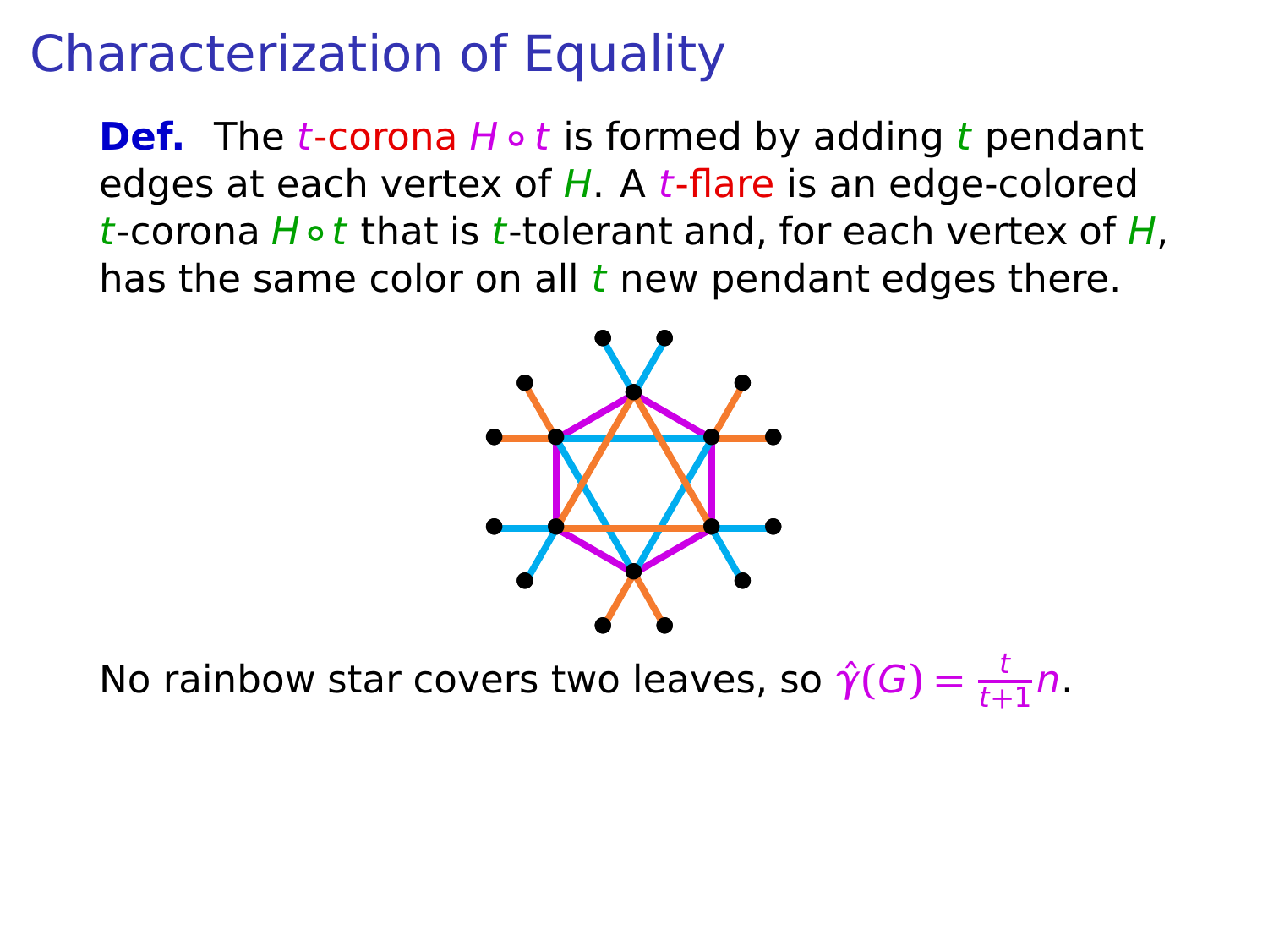# Characterization of Equality

**Def.** The *t*-corona *H* ∘ *t* is formed by adding *t* pendant edges at each vertex of  $H$ . A t-flare is an edge-colored t-corona H ∘ t that is t-tolerant and, for each vertex of H, has the same color on all  $t$  new pendant edges there.



No rainbow star covers two leaves, so  $\hat{\gamma}(G) = \frac{t}{t+1}n$ .

**Thm.** Equality  $\Rightarrow$  every component is a *t*-flare (or monochr.  $C_3$  ( $t = 2$ ) or properly edge-colored  $C_4$  ( $t = 1$ )).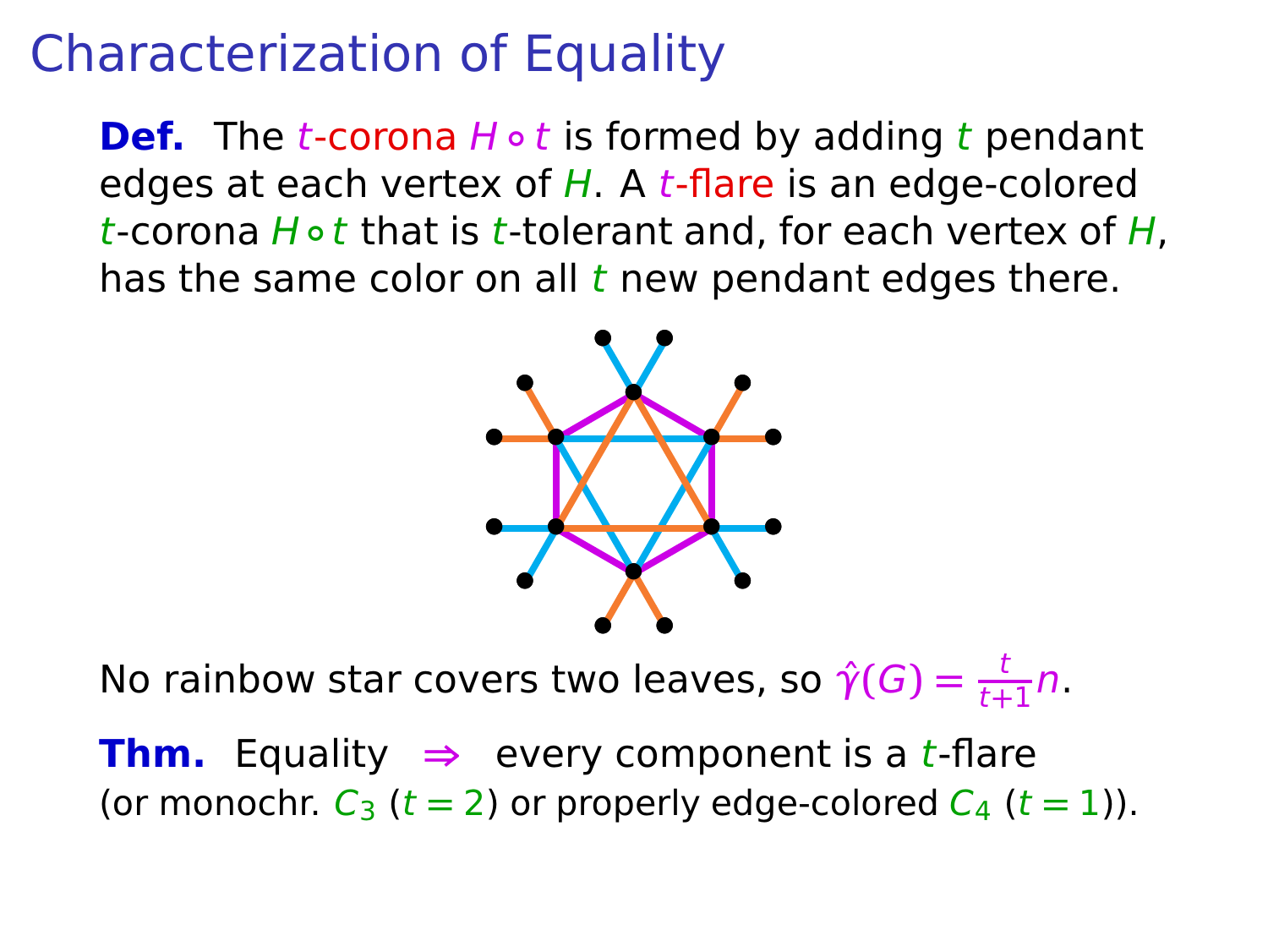# Characterization of Equality

**Def.** The *t*-corona *H* ∘ *t* is formed by adding *t* pendant edges at each vertex of  $H$ . A t-flare is an edge-colored t-corona H ∘ t that is t-tolerant and, for each vertex of H, has the same color on all  $t$  new pendant edges there.



No rainbow star covers two leaves, so  $\hat{\gamma}(G) = \frac{t}{t+1}n$ .

**Thm.** Equality  $\Rightarrow$  every component is a *t*-flare (or monochr.  $C_3$  ( $t = 2$ ) or properly edge-colored  $C_4$  ( $t = 1$ )).

• For  $t = 1$  (where  $\hat{\gamma}(G) = \gamma(G)$ ), Payan–Xuong [1982] and Fink–Jacobson–Kinch–Roberts [1985] char'zd γ**(**G**) =** n/2.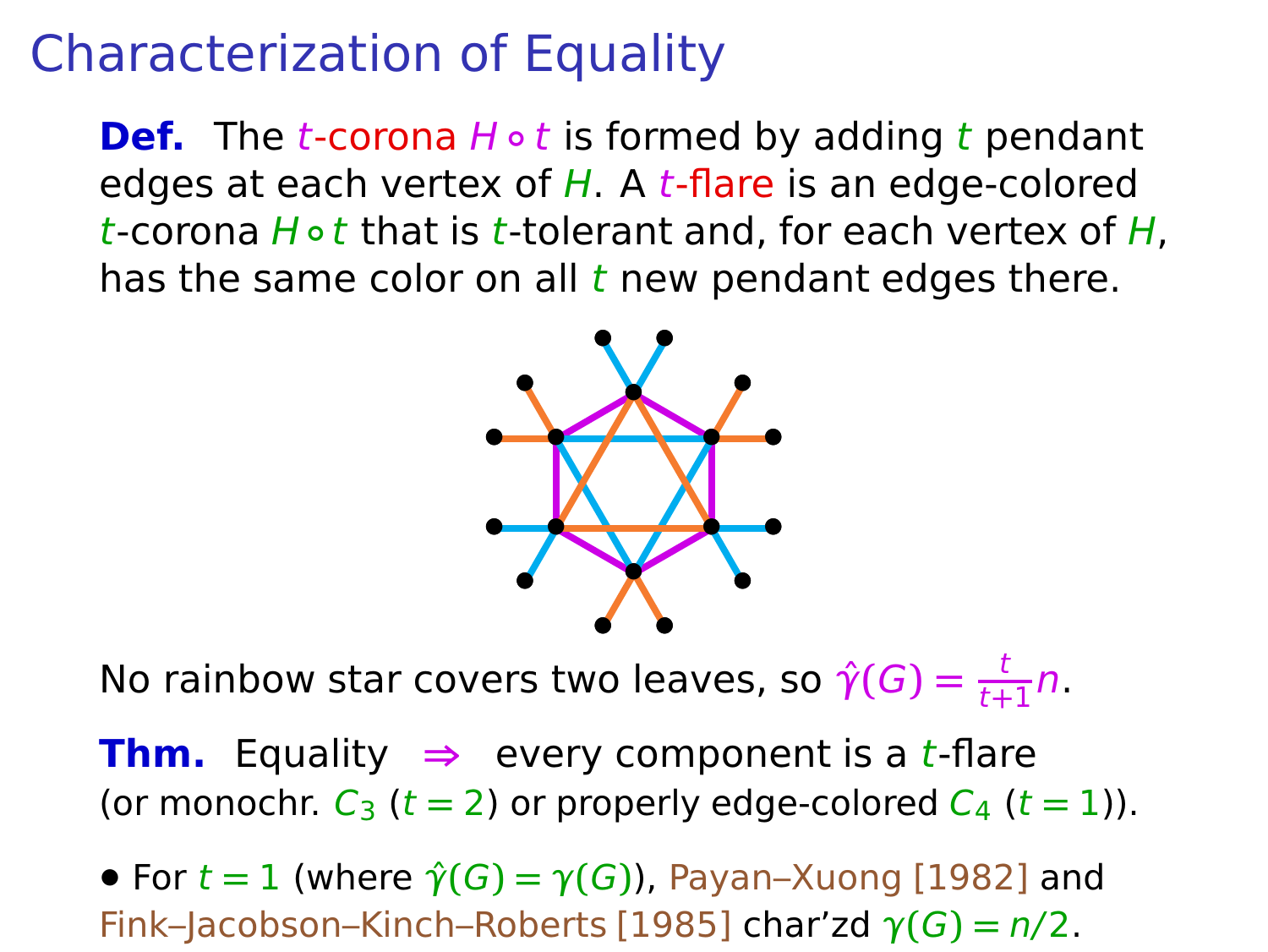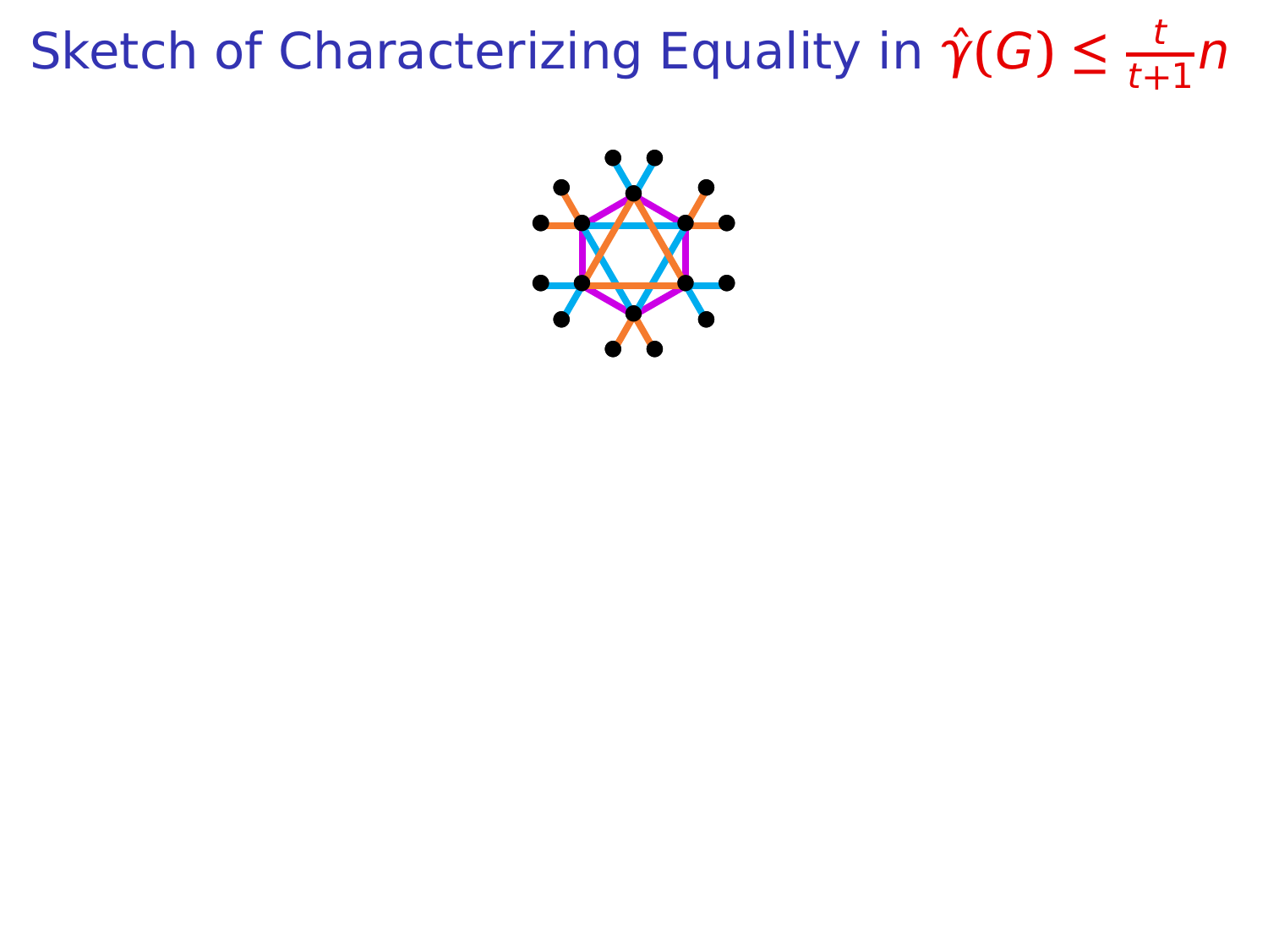

Reduce to connected  $G$ ; let T be any spanning tree.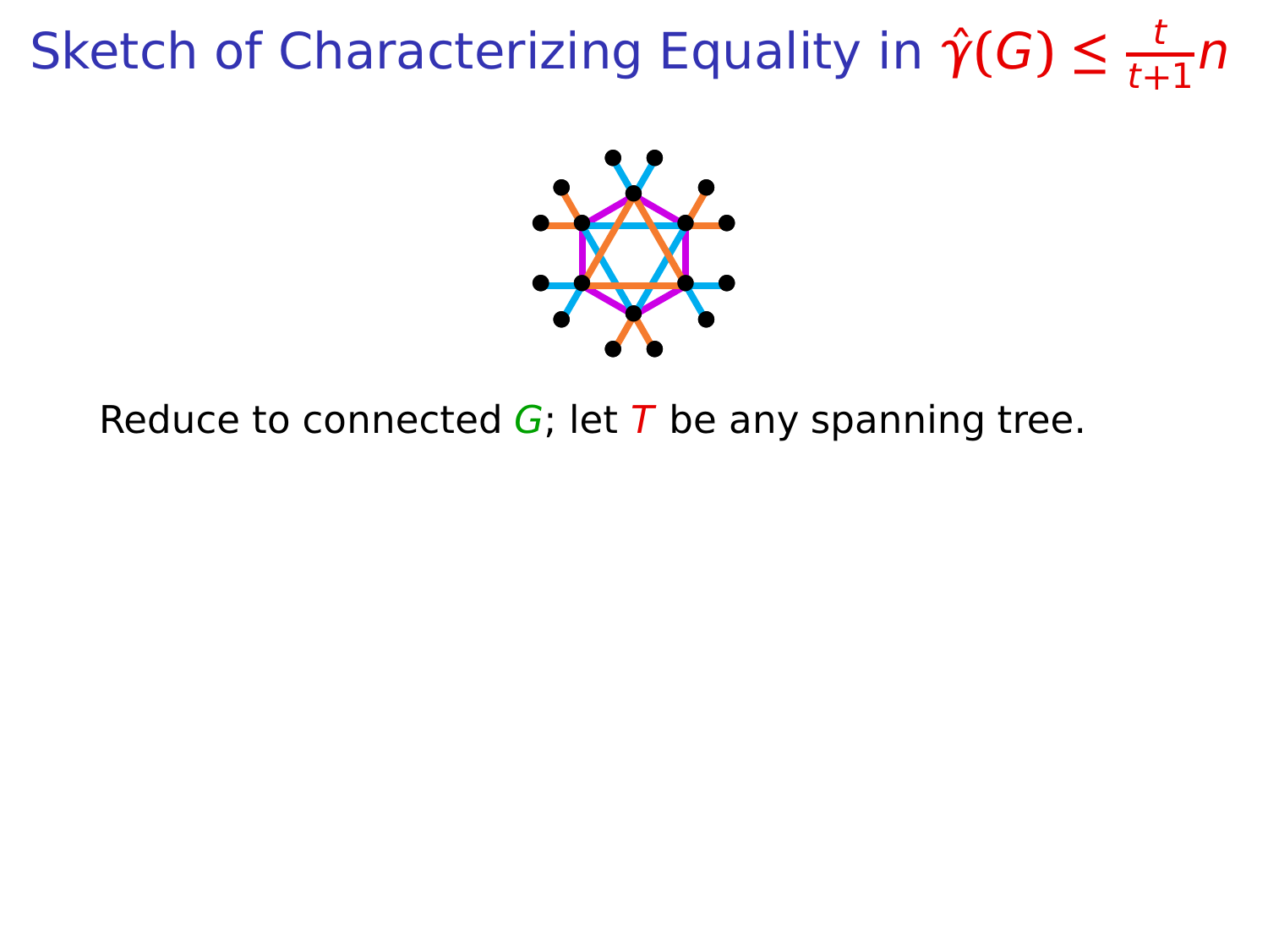

Reduce to connected  $G$ ; let T be any spanning tree.

Let v be a nonleaf vertex in  $\overline{L}$ . Can v have no leaf nbr?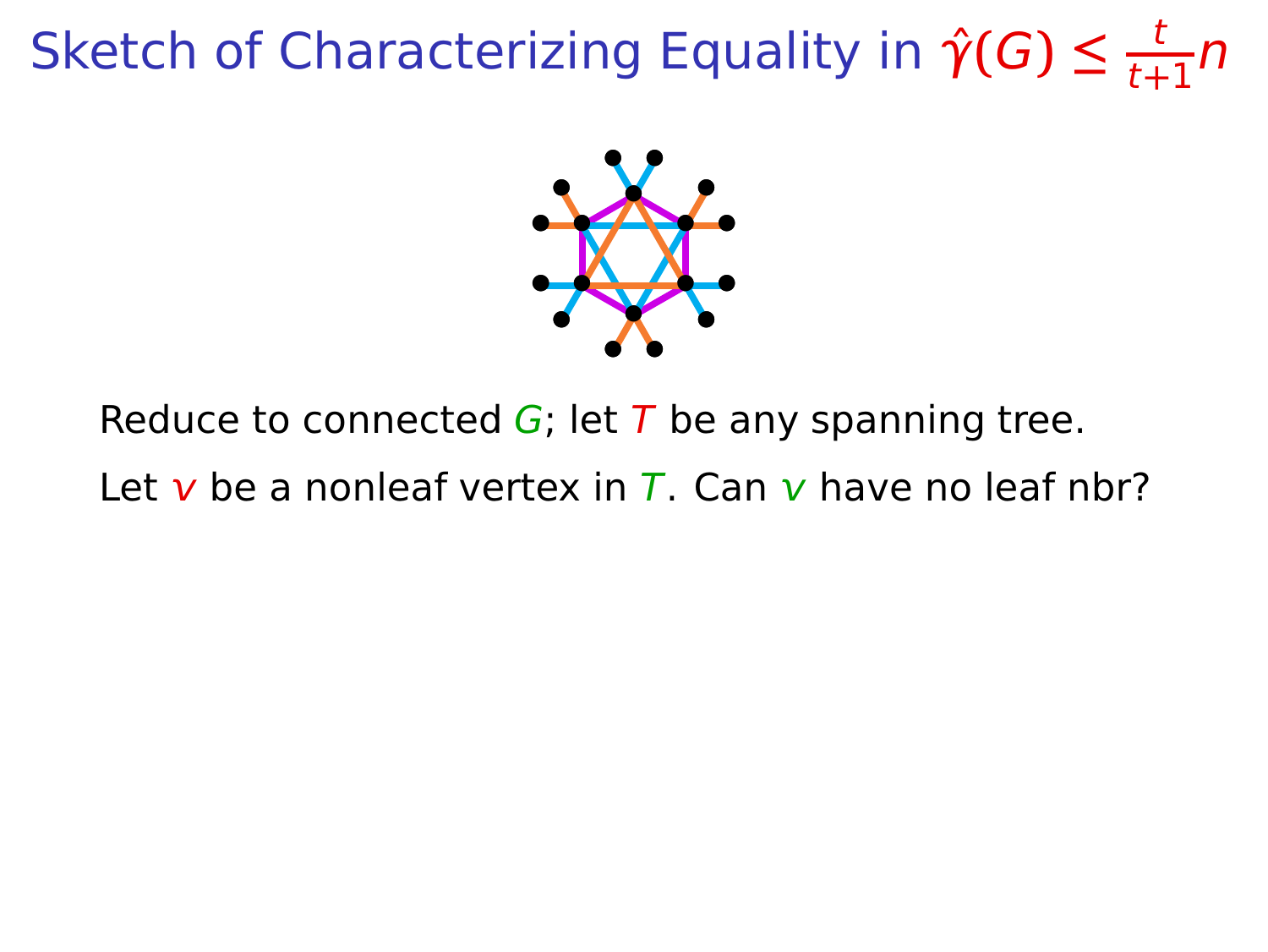

Reduce to connected  $G$ ; let T be any spanning tree.

Let v be a nonleaf vertex in  $\overline{L}$ . Can v have no leaf nbr?

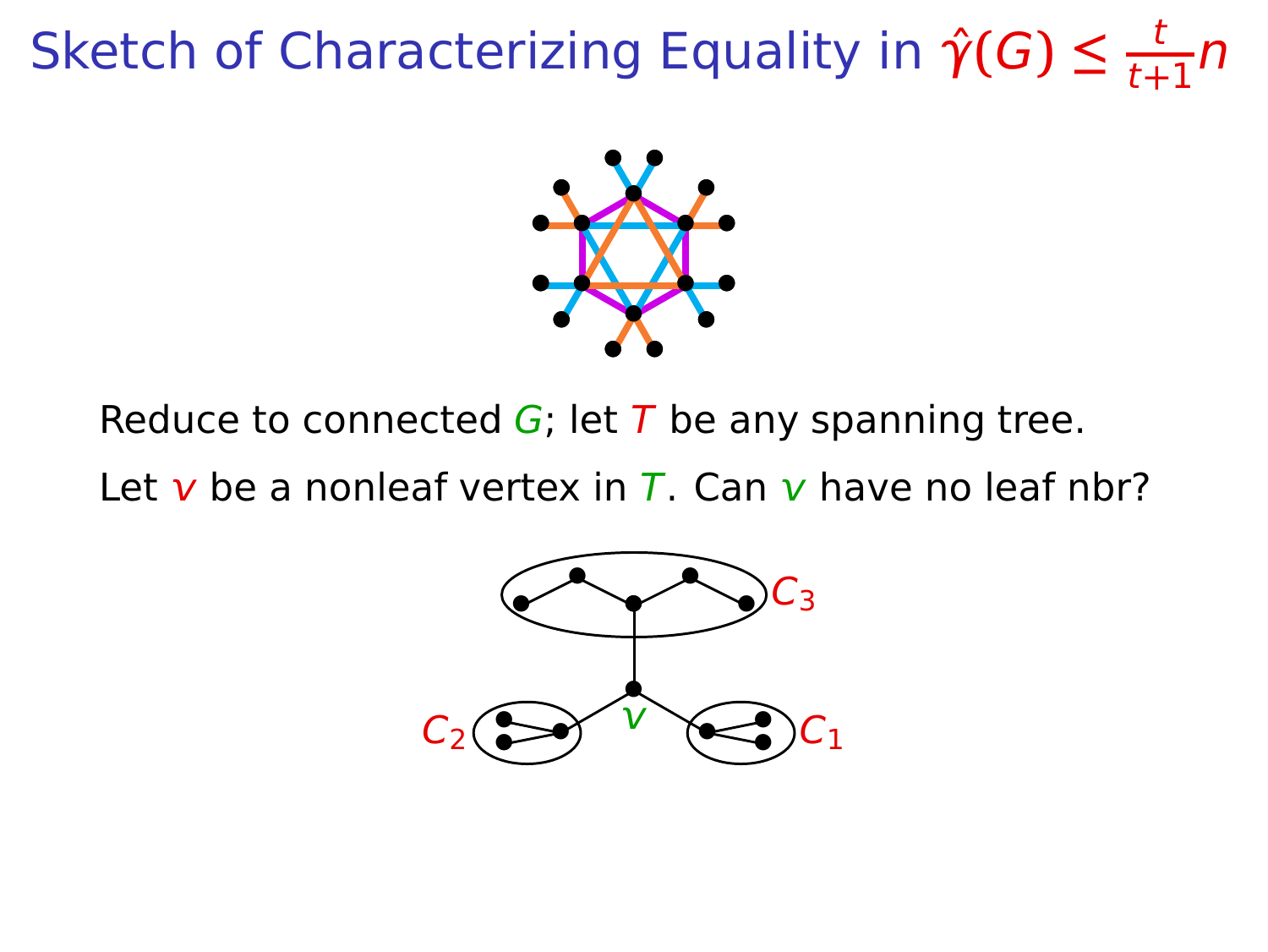

Reduce to connected  $G$ ; let T be any spanning tree.

Let v be a nonleaf vertex in T. Can v have no leaf nbr?



If  $(t+1)$   $\{V(C_i)\}\)$ , then strict inequality for  $C_i$  (and G).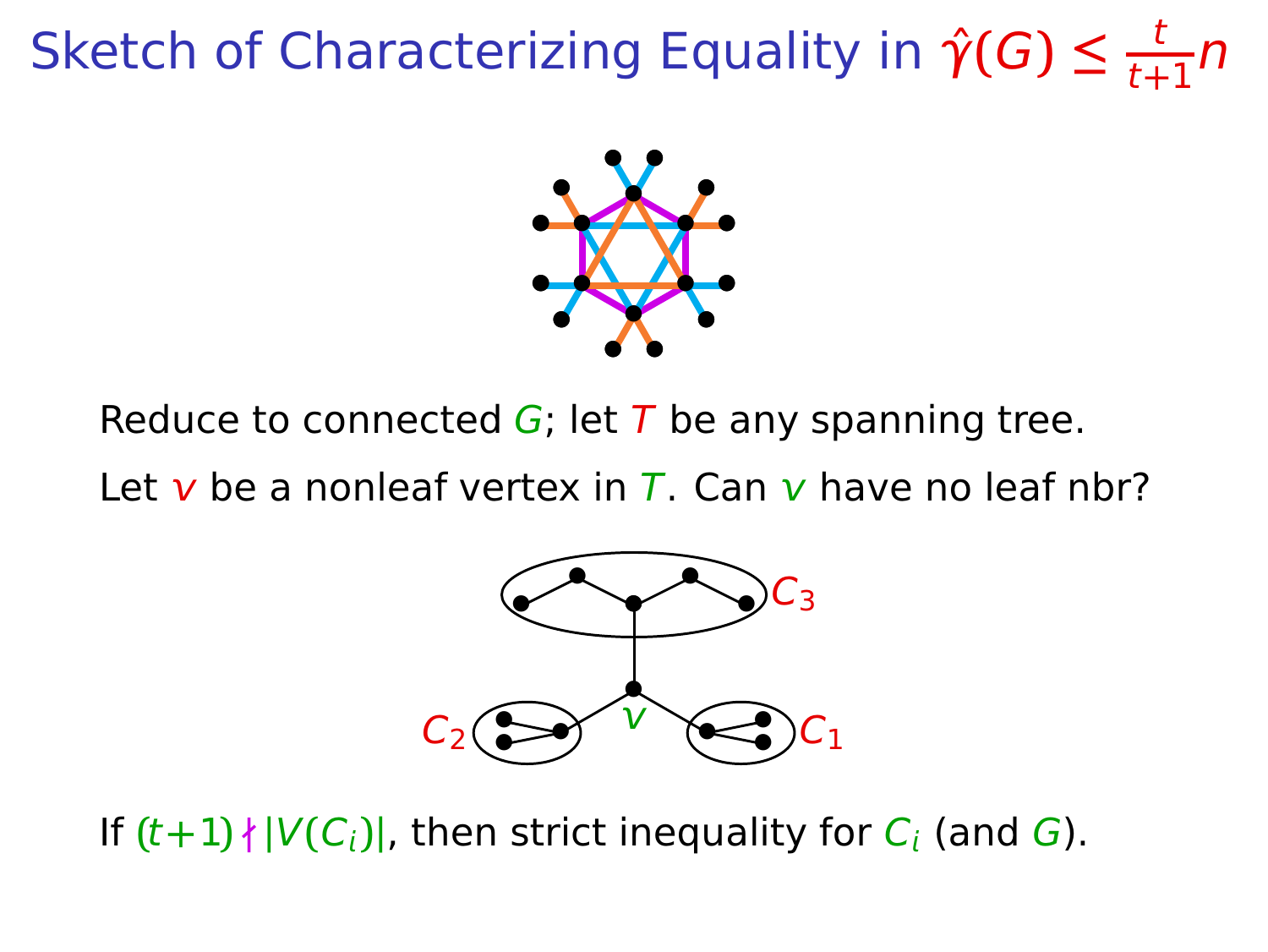

Reduce to connected  $G$ ; let T be any spanning tree.

Let v be a nonleaf vertex in  $\overline{L}$ . Can v have no leaf nbr?



If  $(t+1)$   $\{V(C_i)\}\$ , then strict inequality for  $C_i$  (and G). Now  $(t+1)$   $n$ , and again the inequality is strict for G.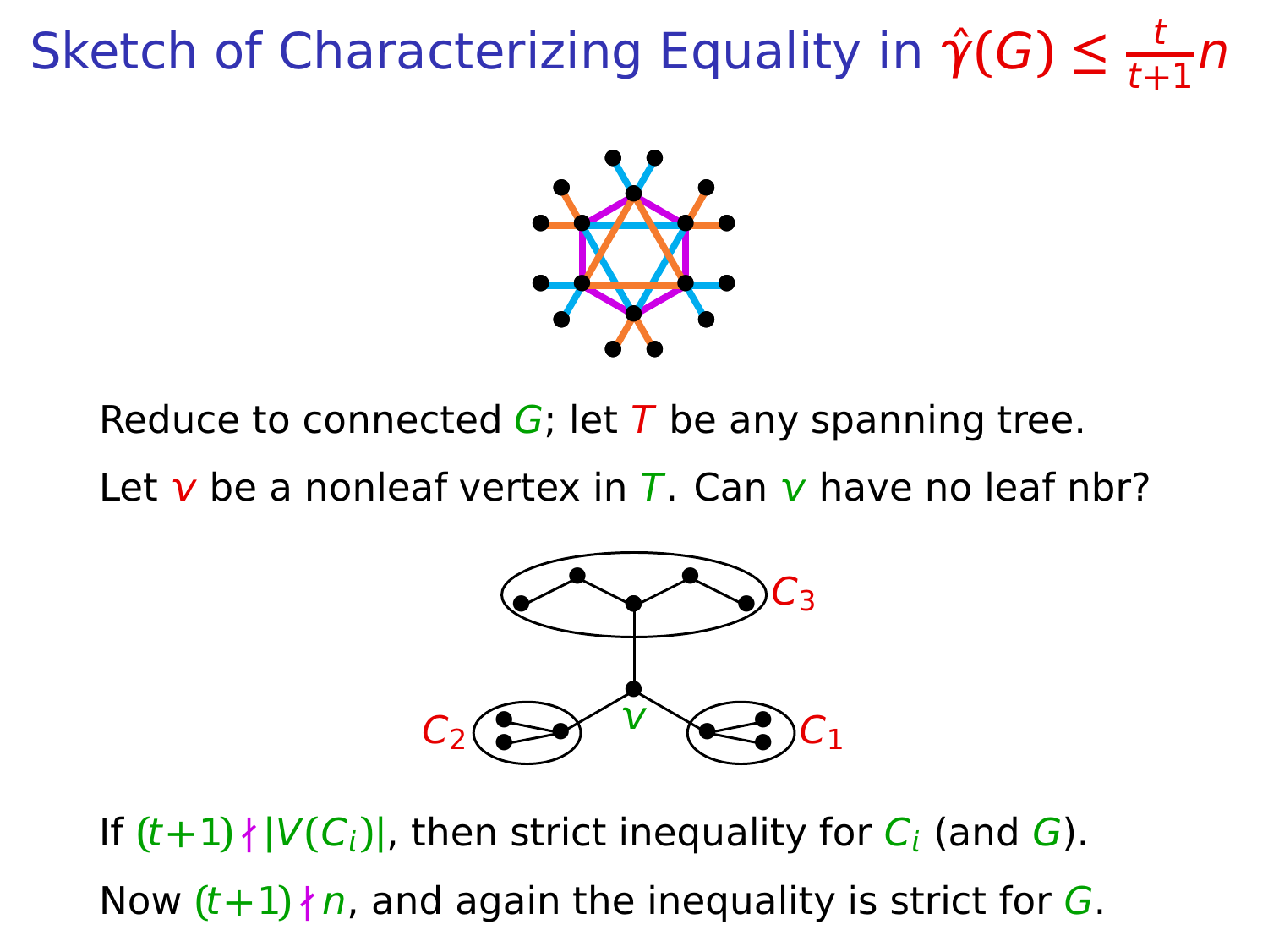∴ *v* has leaf nbr(s), say *ℓ* of them, with *k* colors.

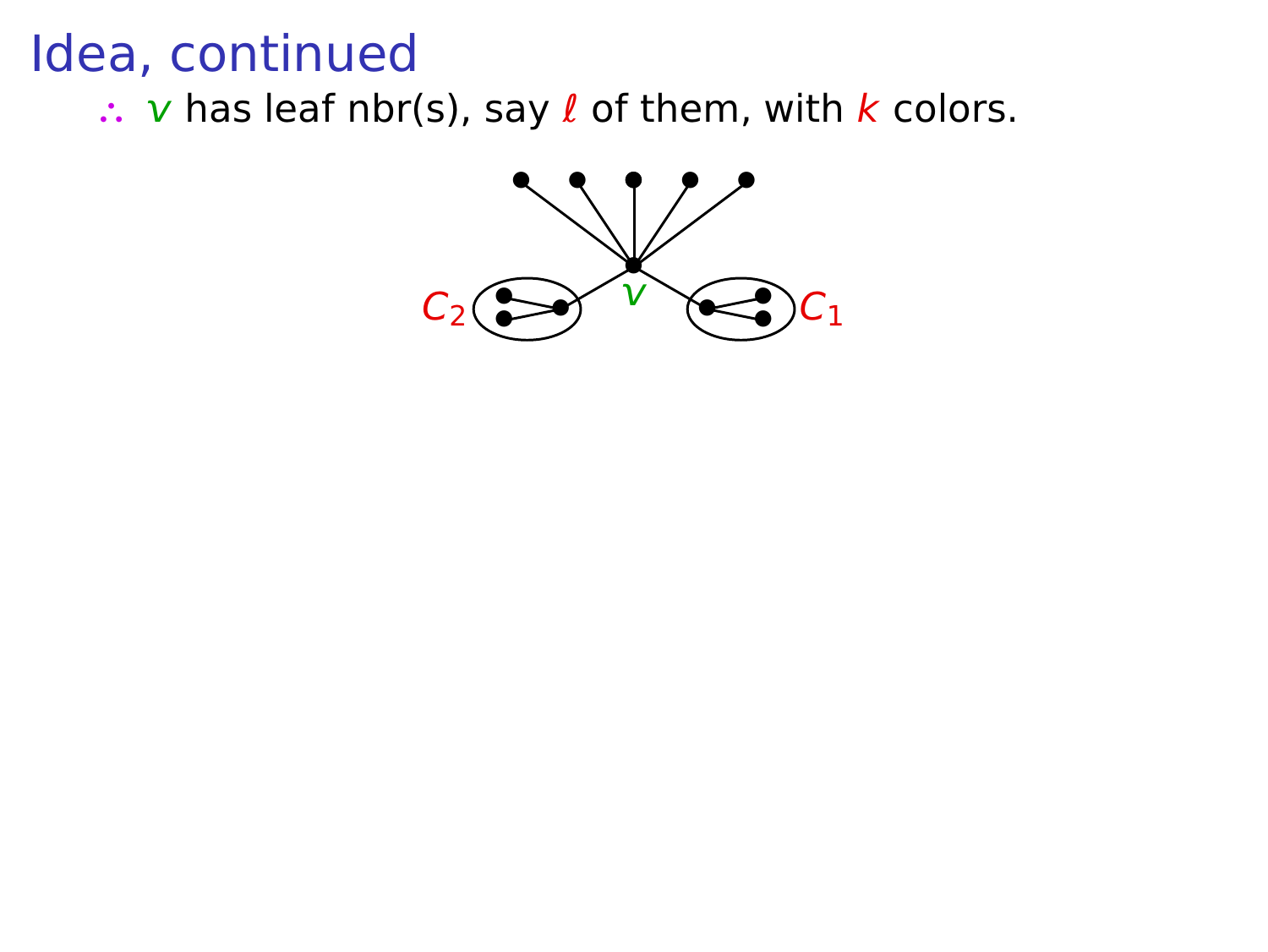∴ *v* has leaf nbr(s), say *ℓ* of them, with *k* colors.



Now  $\overline{T}$  has a rainbow star  $\overline{F}$  at  $\overline{v}$  with  $\overline{k}$  leaves.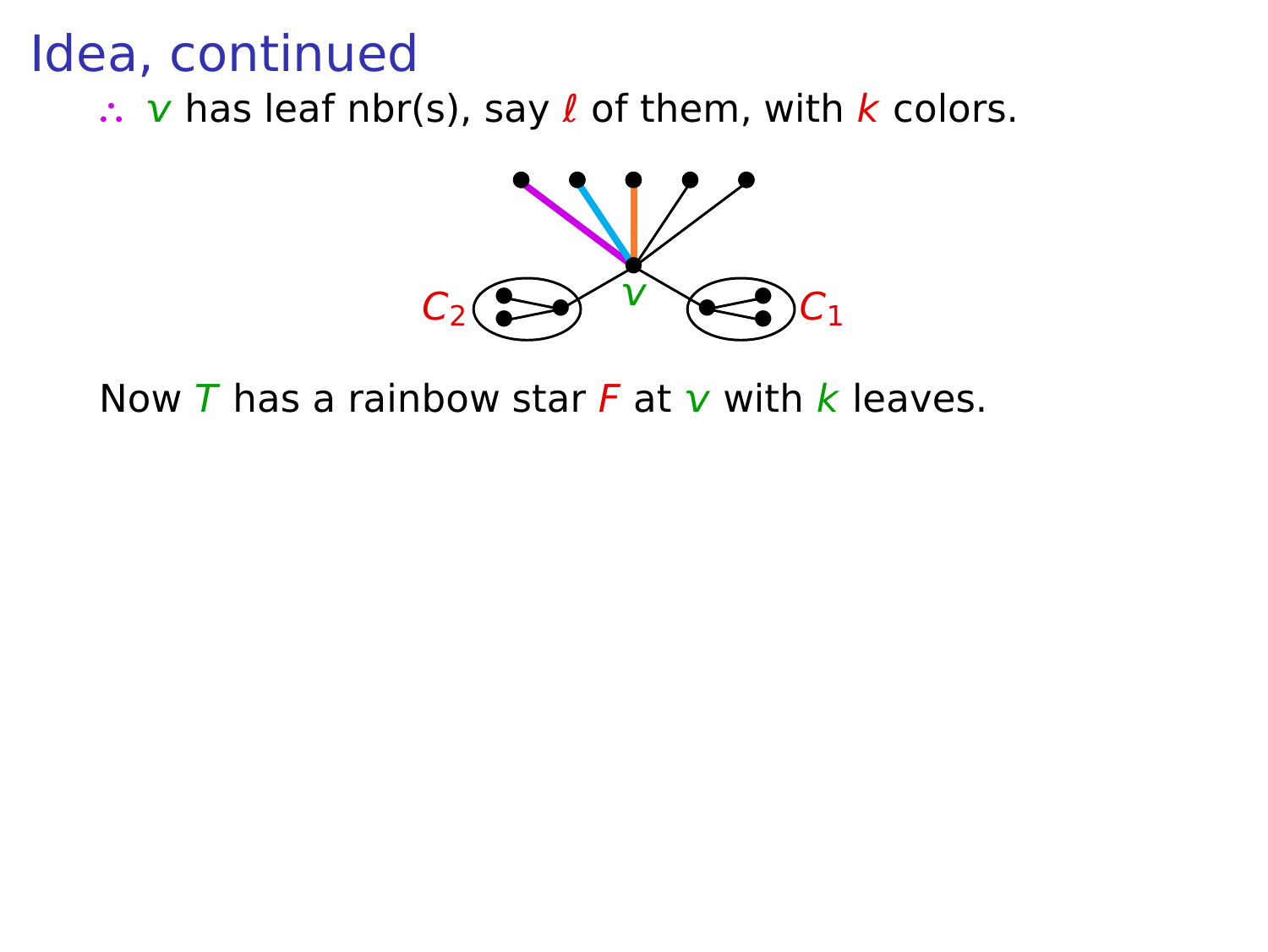∴ v has leaf nbr(s), say *l* of them, with *k* colors.



Now  $\overline{T}$  has a rainbow star  $\overline{F}$  at  $\overline{v}$  with  $\overline{k}$  leaves.

 $\hat{\gamma}(G) \leq 1 + \ell - k + \sum \hat{\gamma}(C_i)$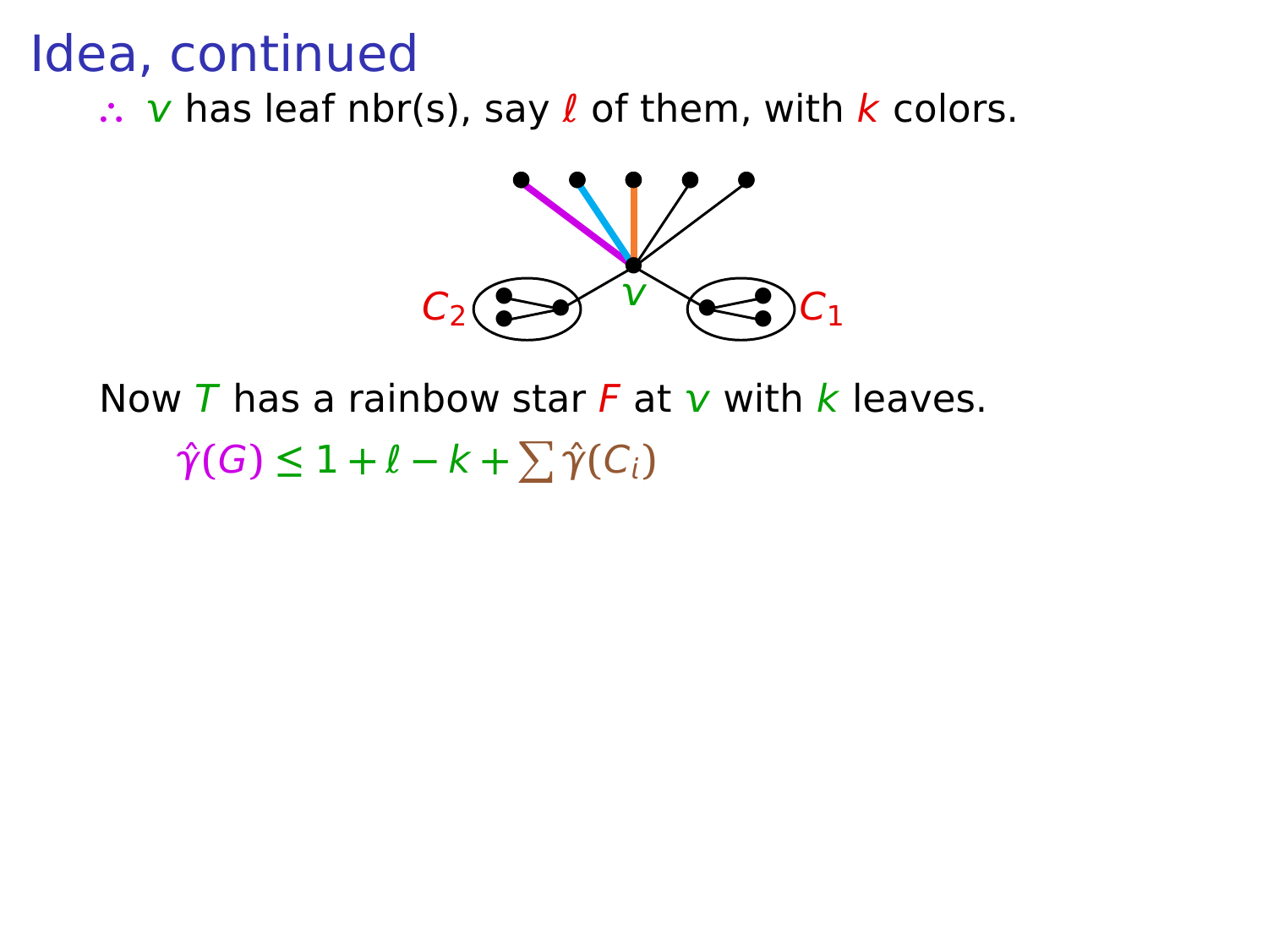∴ *v* has leaf nbr(s), say *ℓ* of them, with *k* colors.



Now  $\overline{T}$  has a rainbow star  $\overline{F}$  at  $\overline{v}$  with  $\overline{k}$  leaves.

$$
\hat{\gamma}(G) \le 1 + \ell - k + \sum_{i} \hat{\gamma}(C_i)
$$
  

$$
\frac{t}{t+1}n \le 1 + \ell - k + \frac{t}{t+1}(n - \ell - 1)
$$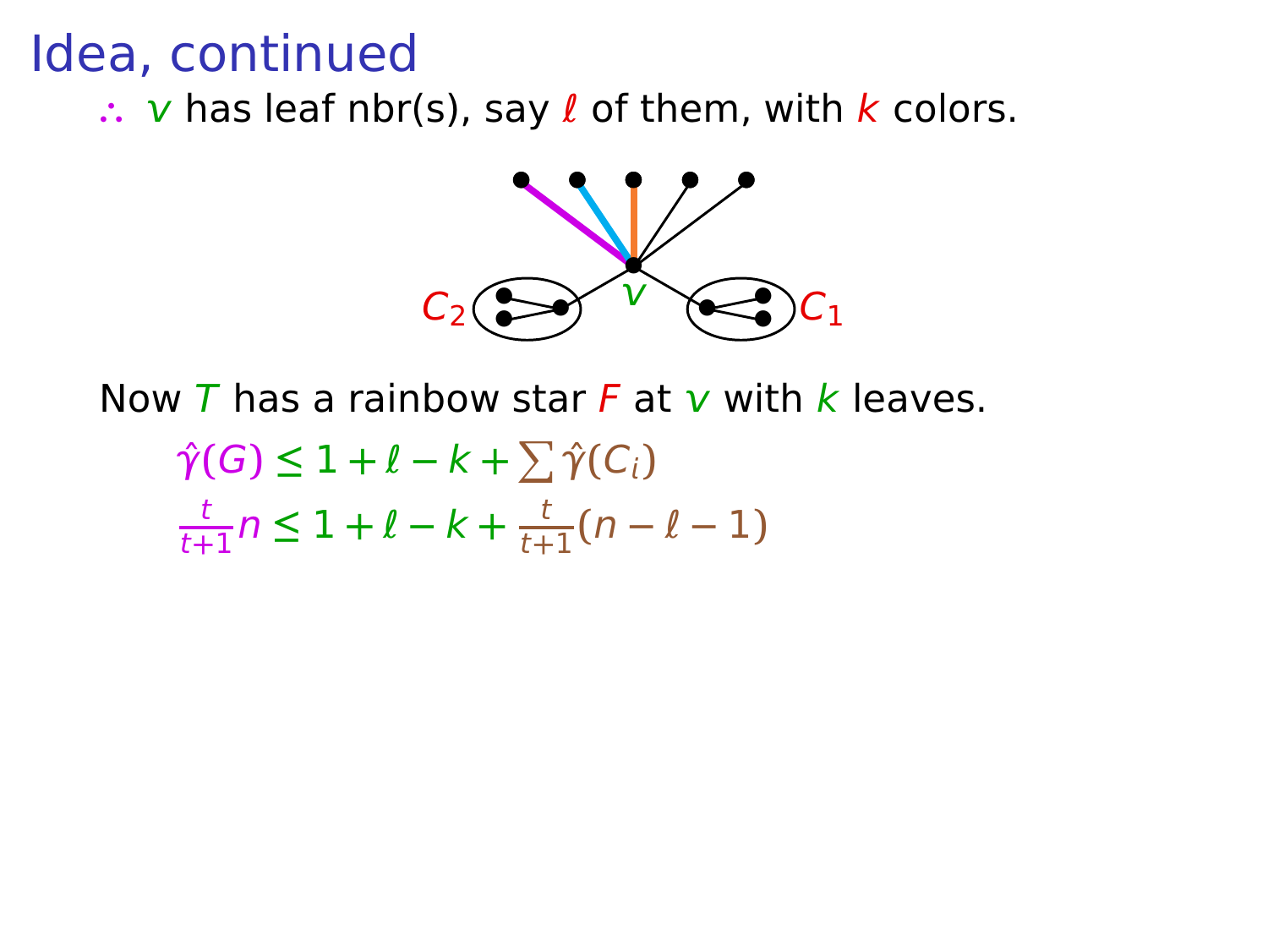∴ v has leaf nbr(s), say *l* of them, with *k* colors.



Now T has a rainbow star F at  $\bf{v}$  with k leaves.

 $\hat{\gamma}(G) \leq 1 + \ell - k + \sum \hat{\gamma}(C_i)$ t  $\frac{t}{t+1}$  $n \leq 1 + \ell - k + \frac{t}{t+1}$  $\frac{1}{t+1}(n-\ell-1)$ Simplifies to  $\frac{\ell+1}{t+1} \ge k$ . Also t-tolerant  $\Rightarrow k \ge \frac{\ell}{t}$  $\frac{t}{t}$ .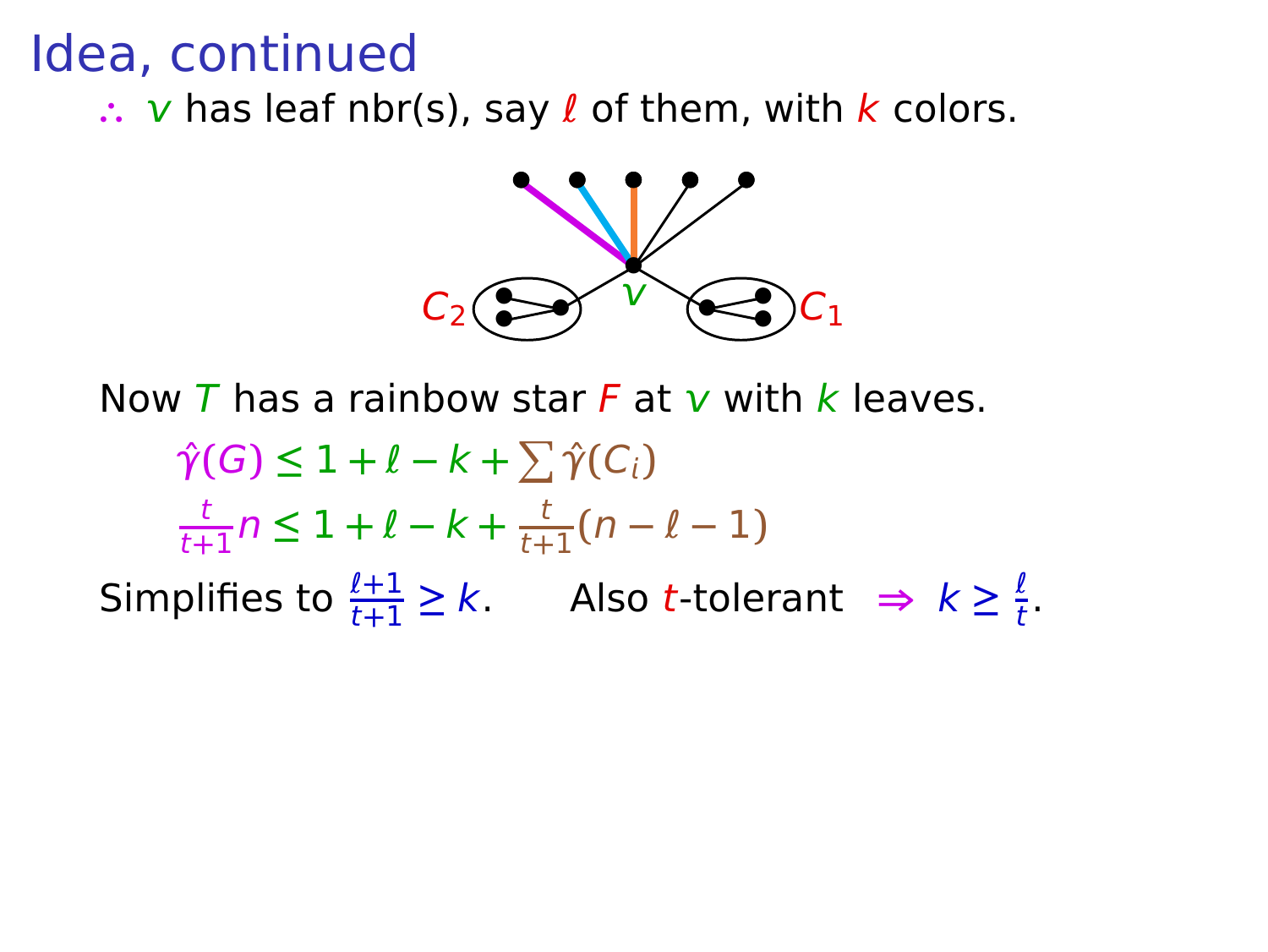∴ v has leaf nbr(s), say *l* of them, with *k* colors.



Now T has a rainbow star F at  $\bf{v}$  with k leaves.

 $\hat{\gamma}(G) \leq 1 + \ell - k + \sum \hat{\gamma}(C_i)$ t  $\frac{t}{t+1}$  $n \leq 1 + \ell - k + \frac{t}{t+1}$  $\frac{1}{t+1}(n-\ell-1)$ Simplifies to  $\frac{\ell+1}{t+1} \ge k$ . Also t-tolerant  $\Rightarrow k \ge \frac{\ell}{t}$  $\frac{t}{t}$ . From  $\frac{\ell+1}{t+1} \geq k \geq \frac{\ell}{t}$  $\frac{t}{t}$ , conclude  $l = t$  and  $k = 1$ .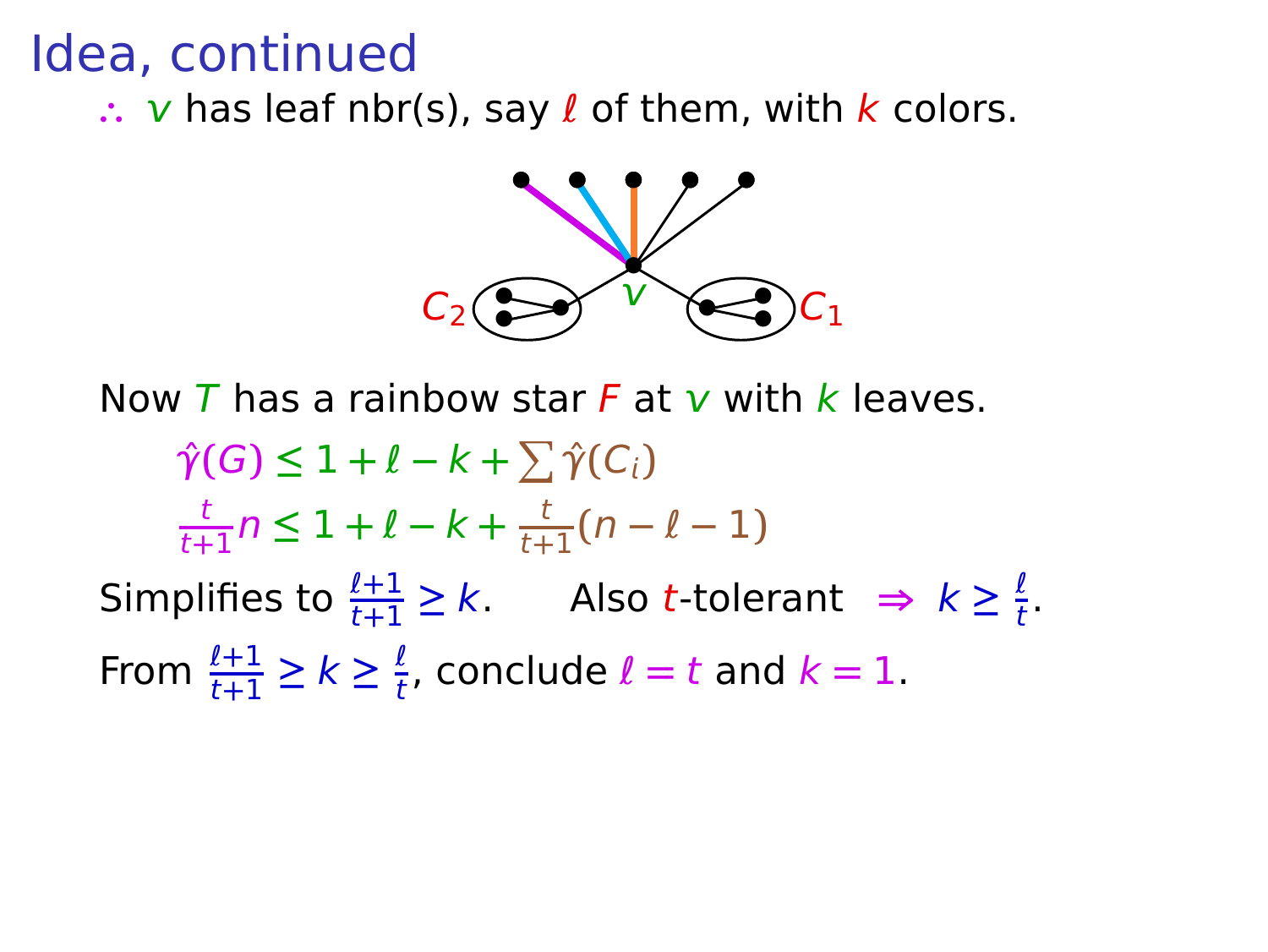∴ v has leaf nbr(s), say *l* of them, with *k* colors.



Now T has a rainbow star F at  $\bf{v}$  with k leaves.

 $\hat{\gamma}(G) \leq 1 + \ell - k + \sum \hat{\gamma}(C_i)$ t  $\frac{t}{t+1}$  $n \leq 1 + \ell - k + \frac{t}{t+1}$  $\frac{1}{t+1}(n-\ell-1)$ Simplifies to  $\frac{\ell+1}{t+1} \ge k$ . Also t-tolerant  $\Rightarrow k \ge \frac{\ell}{t}$  $\frac{t}{t}$ . From  $\frac{\ell+1}{t+1} \geq k \geq \frac{\ell}{t}$  $\frac{t}{t}$ , conclude  $l = t$  and  $k = 1$ . ∴ Every spanning tree is a *t*-flare.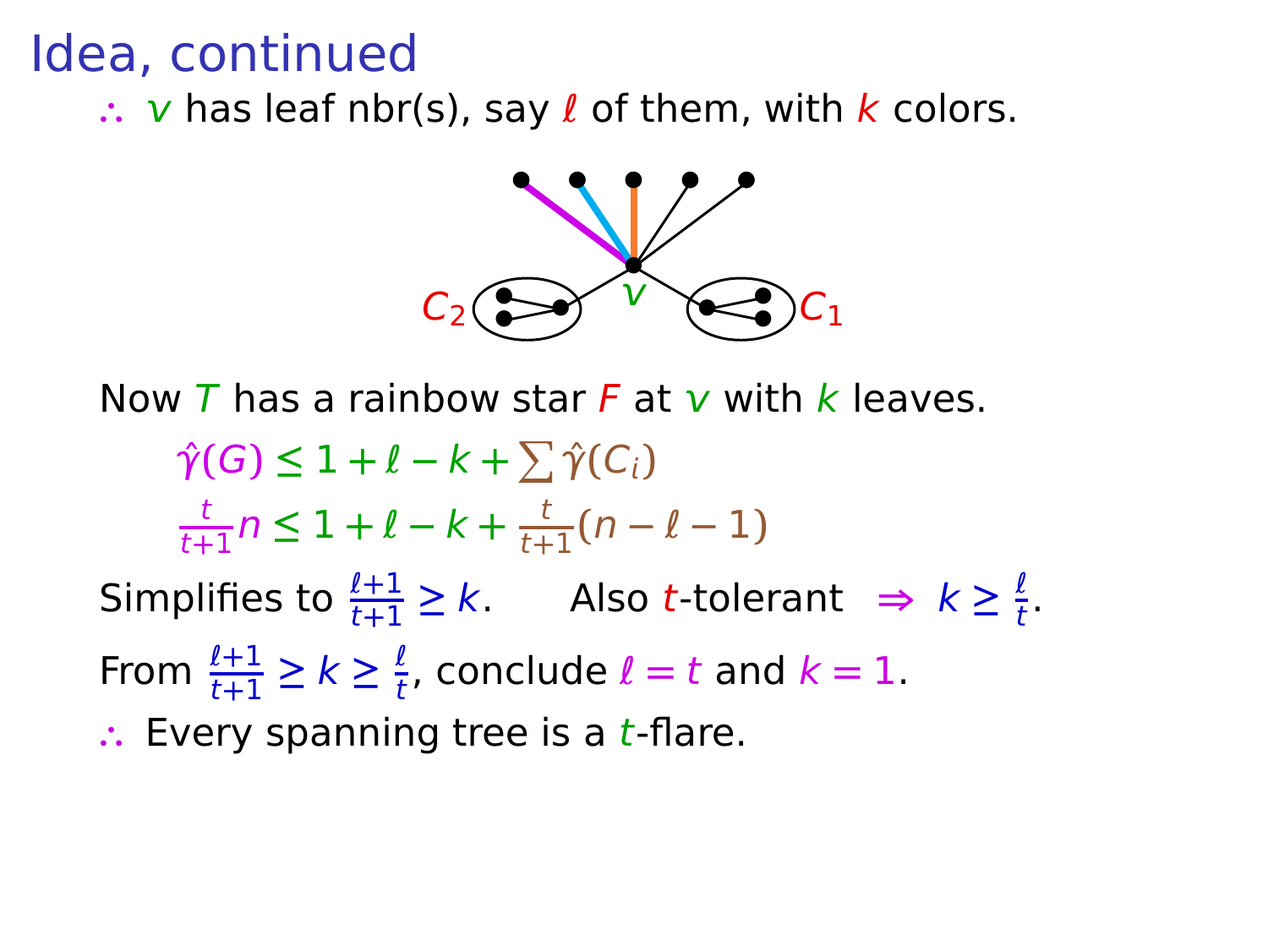∴ v has leaf nbr(s), say *l* of them, with *k* colors.



Now T has a rainbow star F at  $\bf{v}$  with k leaves.

 $\hat{\gamma}(G) \leq 1 + \ell - k + \sum \hat{\gamma}(C_i)$ t  $\frac{t}{t+1}$  $n \leq 1 + \ell - k + \frac{t}{t+1}$  $\frac{1}{t+1}(n-\ell-1)$ Simplifies to  $\frac{\ell+1}{t+1} \ge k$ . Also t-tolerant  $\Rightarrow k \ge \frac{\ell}{t}$ From  $\frac{\ell+1}{t+1} \geq k \geq \frac{\ell}{t}$  $\frac{t}{t}$ , conclude  $l = t$  and  $k = 1$ .

∴ Every spanning tree is a *t*-flare.

**Claim:** No other edges at leaves of a spanning tree T. (Otherwise, some spanning tree is not a  $t$ -flare.)

 $\frac{t}{t}$ .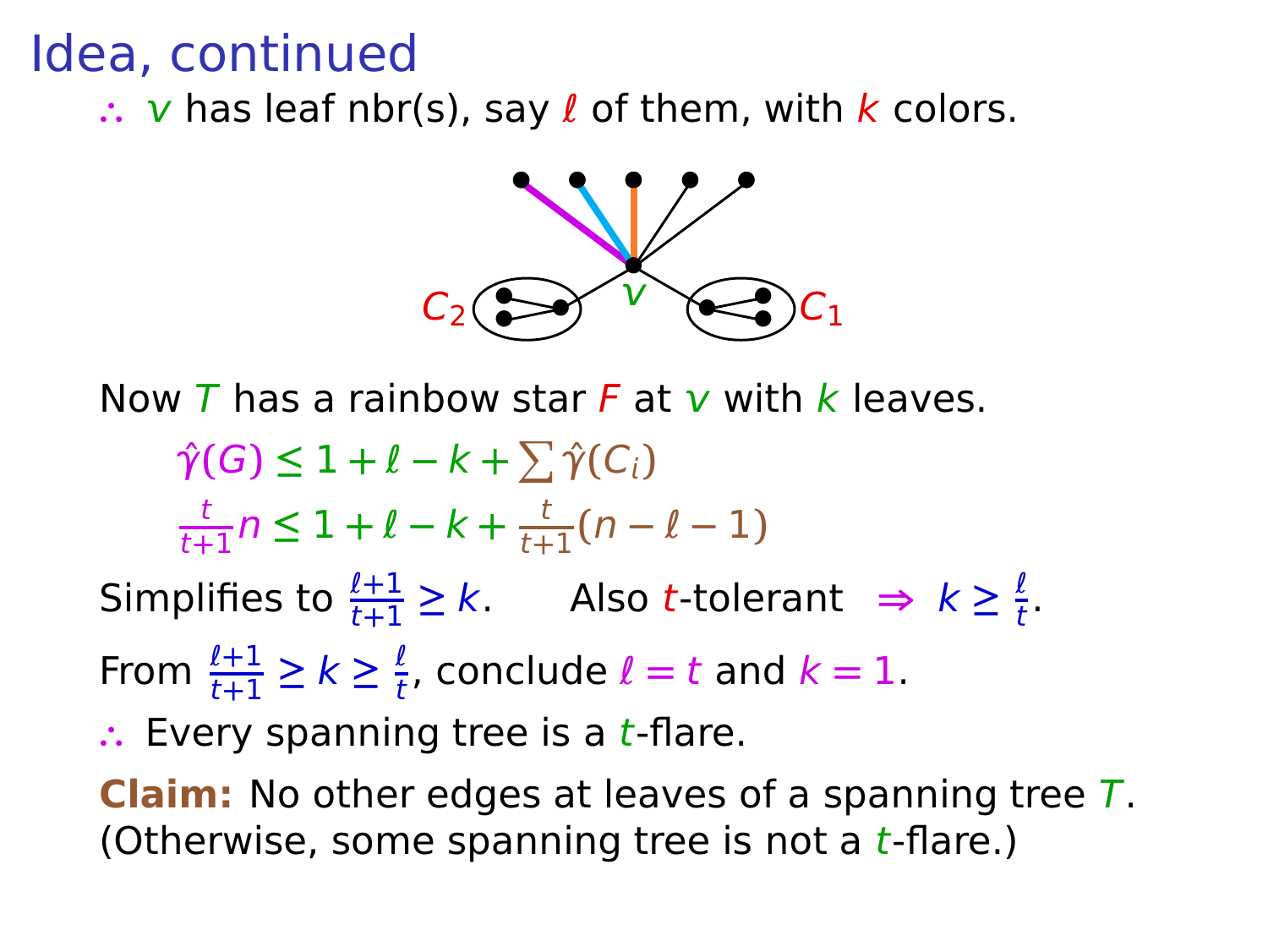∴ *v* has leaf nbr(s), say *l* of them, with *k* colors.



Now T has a rainbow star F at  $\bf{v}$  with k leaves.

 $\hat{\gamma}(G) \leq 1 + \ell - k + \sum \hat{\gamma}(C_i)$ t  $\frac{t}{t+1}$  $n \leq 1 + \ell - k + \frac{t}{t+1}$  $\frac{1}{t+1}(n-\ell-1)$ Simplifies to  $\frac{\ell+1}{t+1} \ge k$ . Also t-tolerant  $\Rightarrow k \ge \frac{\ell}{t}$ 

From  $\frac{\ell+1}{t+1} \geq k \geq \frac{\ell}{t}$  $\frac{t}{t}$ , conclude  $l = t$  and  $k = 1$ .

∴ Every spanning tree is a *t*-flare.

**Claim:** No other edges at leaves of a spanning tree T. (Otherwise, some spanning tree is not a  $t$ -flare.)

 $\frac{t}{t}$ .

(The exceptions: monochr.  $C_3$  and properly colored  $C_4$ .)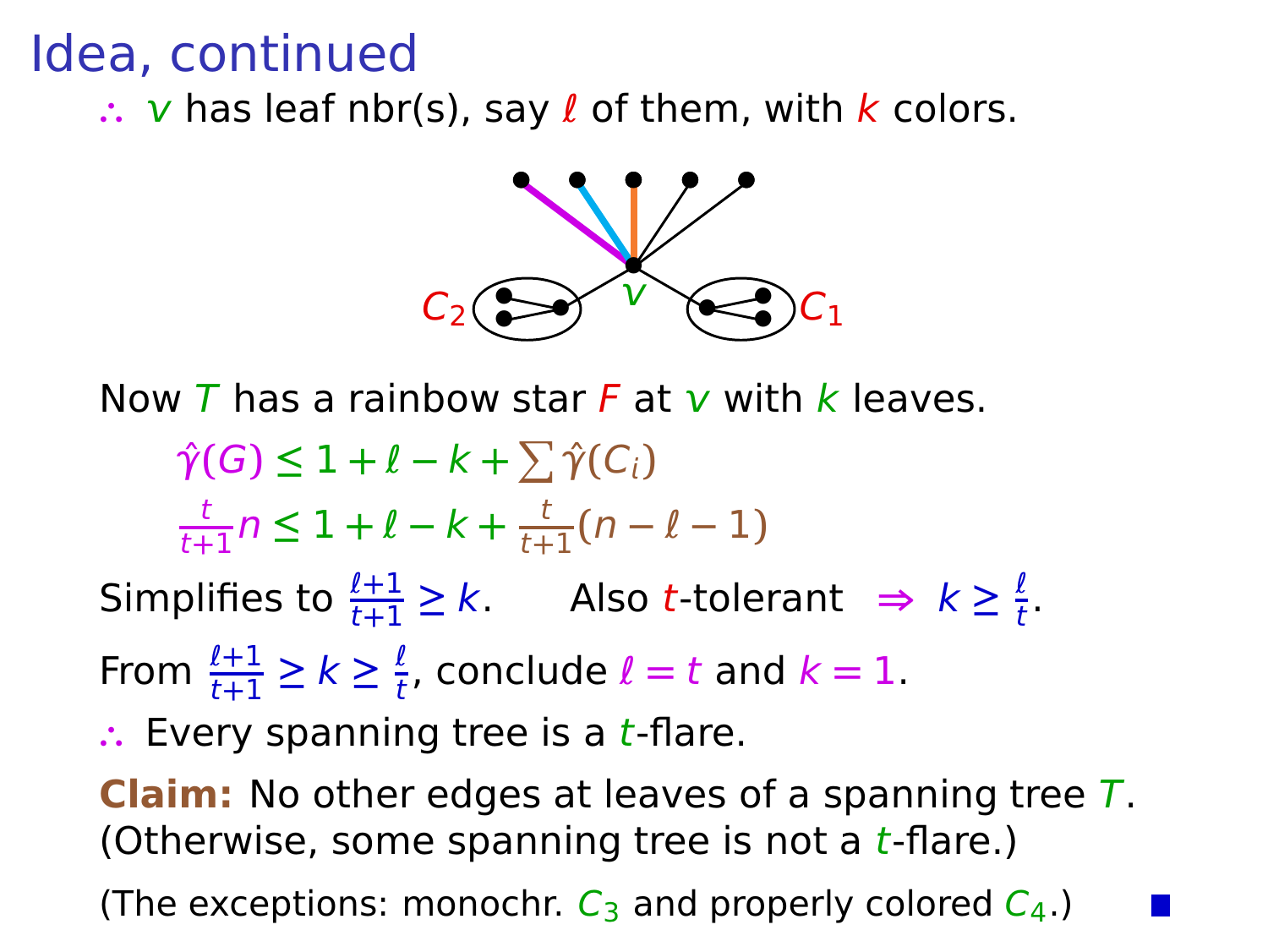**•** Improve the bounds on the maximum value of the *rainbow edge-chromatic number*  $\hat{\chi}'(G)$  *among*  $t$ -tolerant *n*-vertex graphs.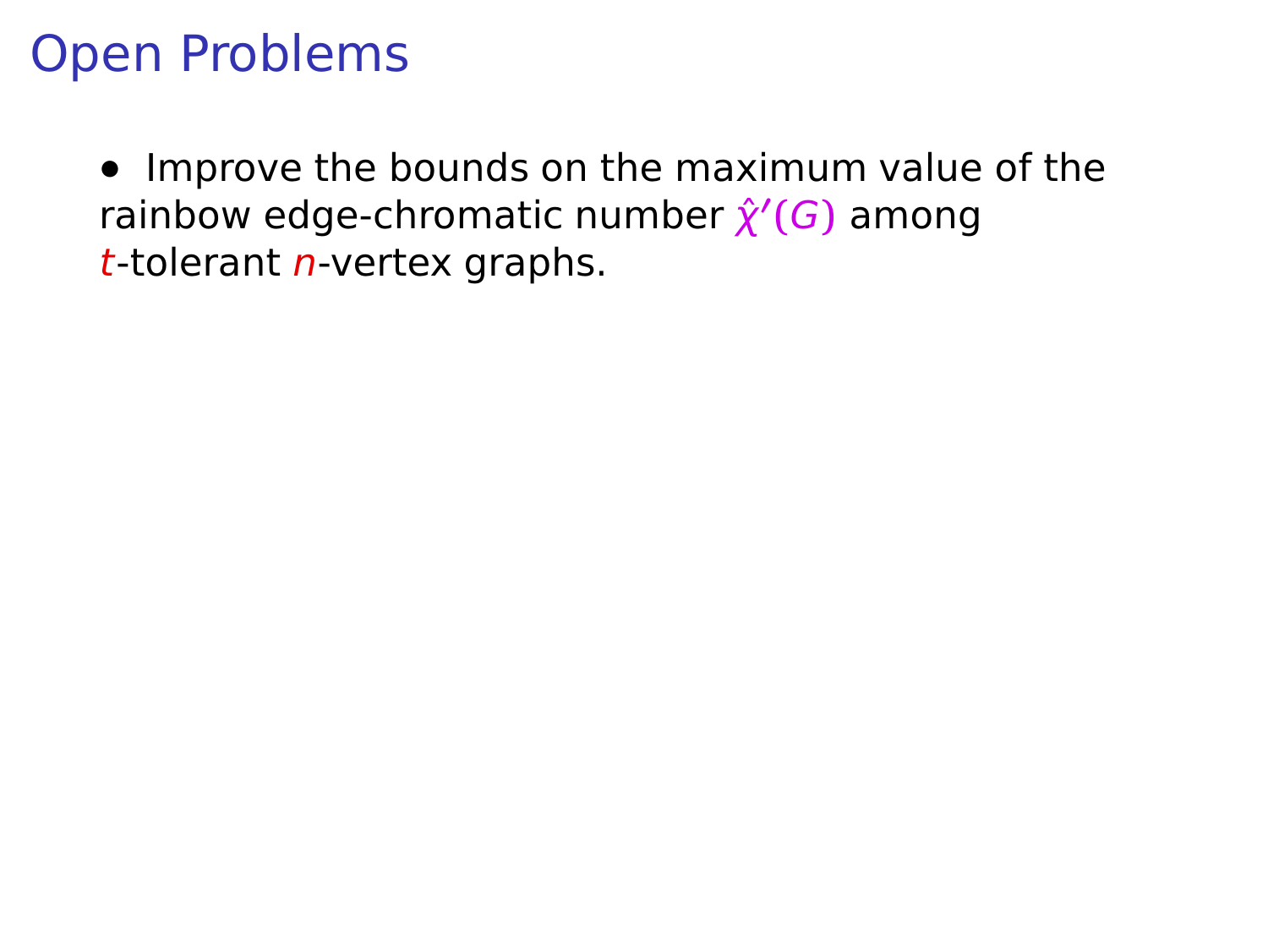**•** Improve the bounds on the maximum value of the *rainbow edge-chromatic number*  $\hat{\chi}'(G)$  *among*  $t$ -tolerant *n*-vertex graphs.

**•** Generalize other bounds on the domination number  $\gamma(G)$  to the rainbow domination number  $\hat{\gamma}(G)$ .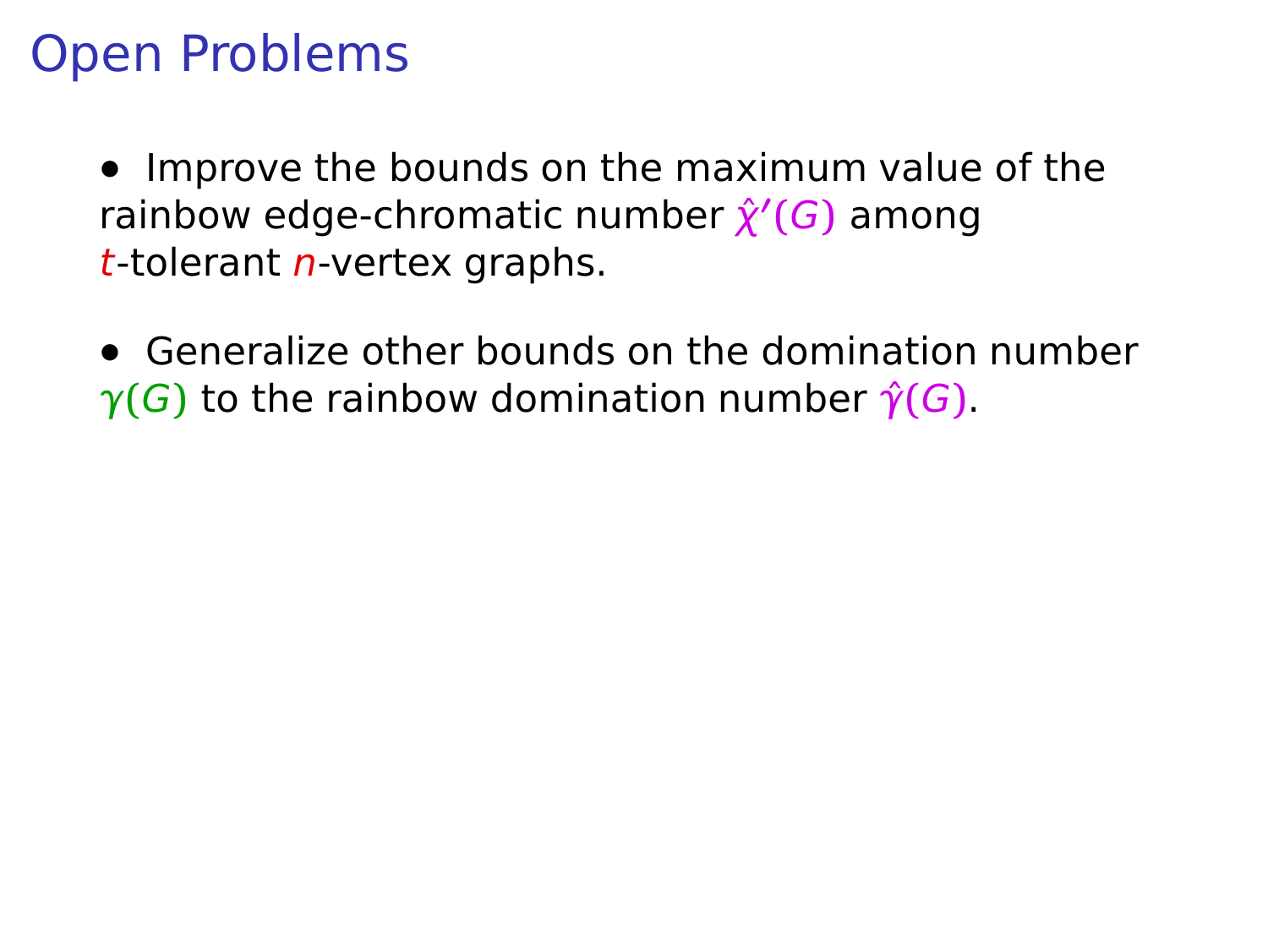**•** Improve the bounds on the maximum value of the *rainbow edge-chromatic number*  $\hat{\chi}'(G)$  *among*  $t$ -tolerant *n*-vertex graphs.

**•** Generalize other bounds on the domination number  $\gamma(G)$  to the rainbow domination number  $\hat{\gamma}(G)$ .

**•** Generalize other problems on ordinary graphs to the setting of edge-colored graphs. (Turán problems, Ramsey problems, etc.)